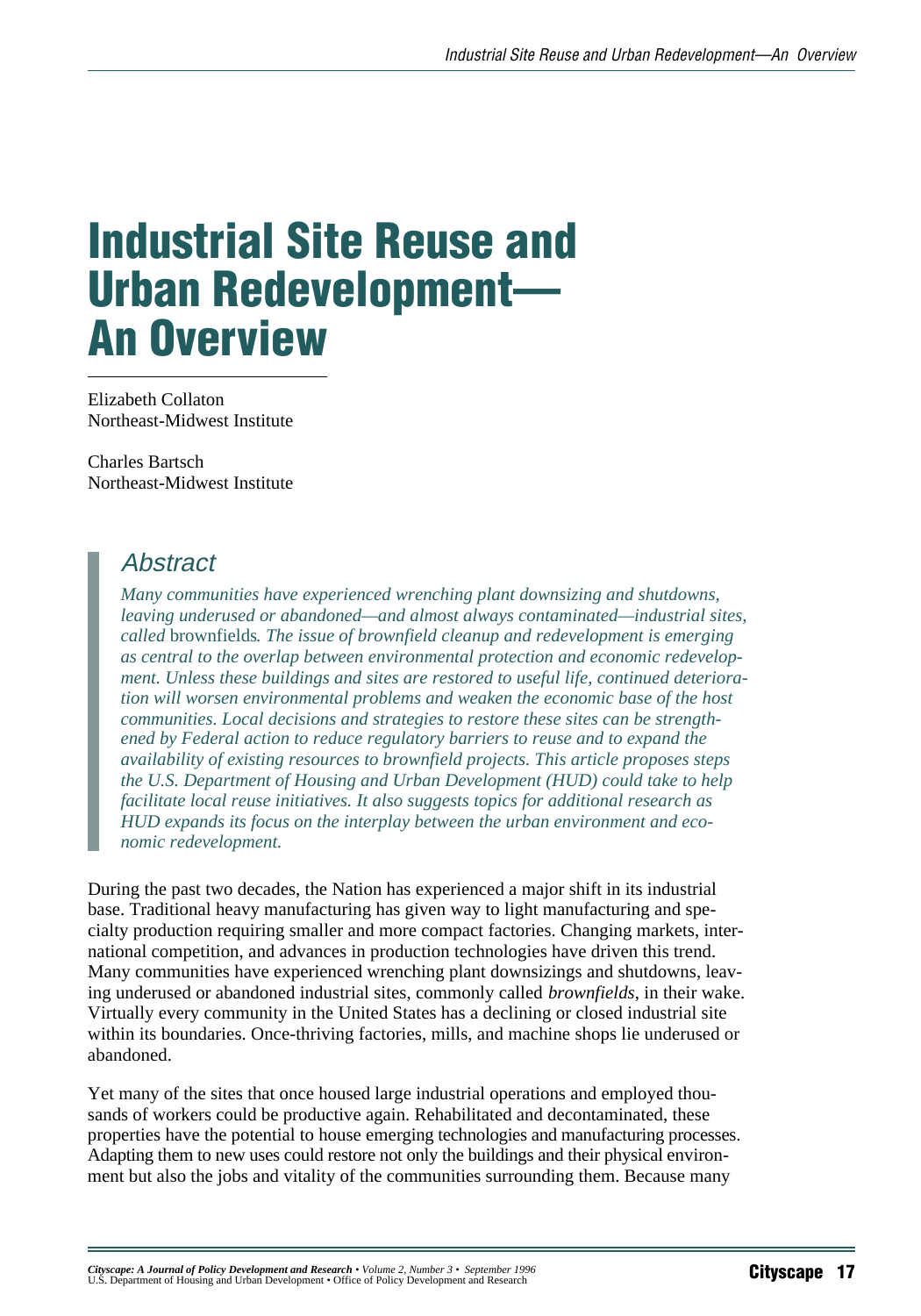of these sites are in central cities, revitalization would particularly benefit low-income and minority residents who have suffered the economic and health consequences of living near blighted buildings and contaminated lands. Reuse also can take advantage of existing infrastructure systems and thus reduce suburban sprawl. By returning these facilities to productive use, cities can create jobs, boost tax revenues, and produce numerous social, environmental, and esthetic benefits.

Chief among the obstacles to productive reuse of the sites is environmental contamination. In some situations, owners have "mothballed" land and buildings, allowing them to sit idle rather than grappling with the challenges of reuse. In other cases, owners have simply abandoned their properties, allowing them to revert to the public domain. As a result local governments, often facing their own financial crises, are forced to deal with the problems of contamination and decay if they want to return the facilities to productive—and tax generating—use.

The obstacles, while daunting, are gradually being confronted by Federal, State, and local governments; development organizations; and private interests. They have found that the problems of reuse often are outweighed by the benefits of returning the structures and properties to productive use. In Elizabeth, New Jersey, for example, the State's Economic Development Authority redeveloped a 106-acre tract along Newark Bay that had been the site of the world's largest sewing machine factory. The Singer Manufacturing Company had closed the factory, eliminating thousands of jobs, jeopardizing nearly \$500,000 in annual tax revenues, and undermining plans for nearby waterfront development. After cleanup and minor improvements to the structures, the property was subdivided and sold. It now houses 9 new businesses that had been priced out of the commercial market and provides more than 1,500 permanent jobs.

The scarcity of large tracts of unused land in central locations and the inability to annex adjacent areas has prompted some cities to look closely at reusing old factory complexes. Many firms actually prefer the convenience of these older sites. In Cambridge, Massachusetts, proximity to several major universities was an important factor in the successful conversion of a former rubber hose factory to a complex of small biotechnology and other research and development enterprises. Reusing older industrial buildings in urban areas also helps reduce suburban sprawl and the accompanying land use and environmental impact. Building on previously developed land rather than untouched tracts reduces the potential for damaging groundwater and wetlands and for introducing traffic congestion and other byproducts of development. In larger cities, old industrial complexes are often located near mass transportation and therefore are more accessible to economically disadvantaged persons, who have a greater need for public transportation to get to and from work.

# Scope of the Problem

Although it is difficult to determine the actual number of underused or abandoned industrial complexes, there is no doubt that the problem is significant. Some experts have suggested that more than 500,000 sites nationwide have a level of contamination that could trigger regulatory concerns and make it difficult for their owners to sell the sites, secure financing, or proceed with reuse. Problems that typically plague these facilities, such as structural deterioration and environmental contamination, are virtually impossible to quantify beyond the community level. Listings of vacant industrial and commercial space are readily available but include only properties for sale or for lease, not those that were withdrawn from the market. Vacancy rates do not reveal the importance of a particular site to the local economy, nor do they convey its social or historical significance. Unless a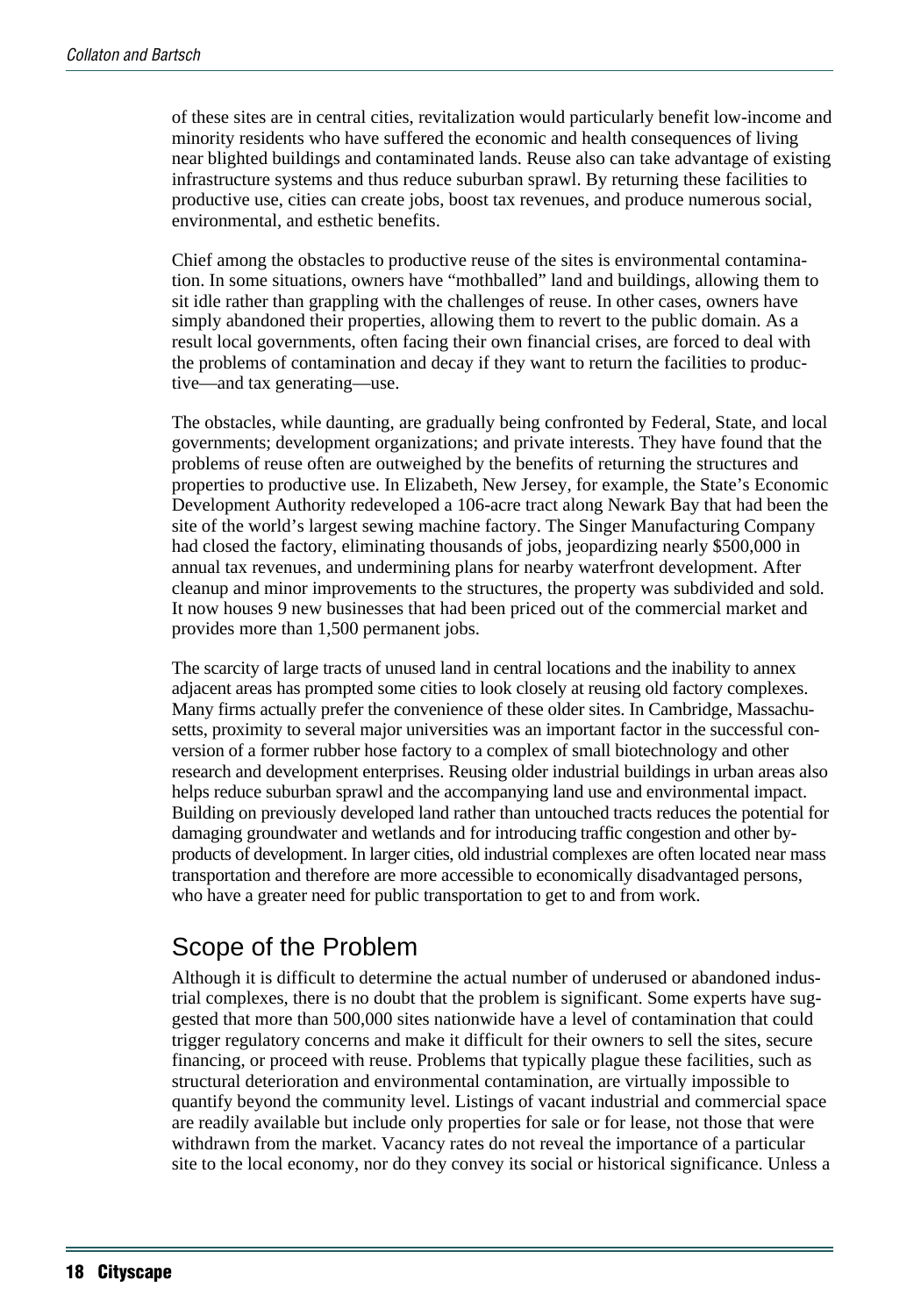property has been inspected, it is impossible to know whether it is contaminated, although the likelihood is very high if the facility housed an industrial operation prior to 1980.

Large metropolitan areas such as Boston, Chicago, Cleveland, and New Orleans have considerable difficulty grappling with these problems. Small cities, having few resources available to help with redevelopment, often fare much worse. They can be economically devastated when a plant shuts down, and the local labor force may lack transferable skills, limiting community efforts to attract a different business to the site.

Of all the major environmental statutes that affect land use and development decisions, the Comprehensive Environmental Response, Compensation, and Liability Act (CERCLA) of 1980 (42 U.S.C. 9601 et seq.) and its funding arm, the Hazardous Substances Response Fund (Superfund), are the primary guide to public officials and private parties as they cope with site contamination. However, it is essential to distinguish between Superfund high-priority sites and sites characterized by low and medium levels of contamination. To date, the U.S. Environmental Protection Agency (EPA) has identified approximately 1,200 National Priorities List (NPL) (CERCLA section 101) sites, the true environmental nightmares bearing significant health and safety risks and requiring considerable time and resources to restore. Sites with low or medium levels of contamination, called *brownfields*, usually are easier to clean up and offer greater short-term opportunities for reuse.

Technology plays an increasingly prominent role in the brownfields issue. Because detection technologies have become more precise and sophisticated, more industrial sites are being identified as contaminated and subject to CERCLA, and fewer site purchasers can legitimately seek exceptions through the "innocent landowner" defense based on "all appropriate inquiry." Although new remediation technologies can result in faster, better, and more cost-effective cleanups, the existing CERCLA legal and regulatory framework for assigning liability and cleanup responsibility—further shaped by judicial interpretation—sets up an adversarial situation that often impedes the application of these new technologies.

The convergence of environmental and economic development concerns comes at a critical time for local officials struggling to craft community revitalization strategies targeting old industrial areas. These officials must address a wide range of problems as exemplified by the following:

- Property owners who are unable to sell contaminated properties may simply abandon them, thereby undermining the local tax base.
- Vacant facilities deteriorate, inviting unsupervised stripping of machinery or materials, vandalism or arson, and "midnight dumping" of contaminated substances.
- Pollution that goes unabated may worsen and spread, further diminishing a property's value and adding to cleanup costs, posing a health threat to the community, and undermining the economic viability of adjoining properties.
- Contaminated sites often become unwanted legal, regulatory, and financial burdens on communities and their taxpayers.

The public and private sectors increasingly recognize the need to address these environmental and community problems, but doing so is not easy. The complicated procedural and legal steps of testing, cleaning, and reusing older industrial sites can be expensive and time-consuming. This article describes the environmental and financial barriers to cleanup and redevelopment and provides a series of community-based case studies that illustrate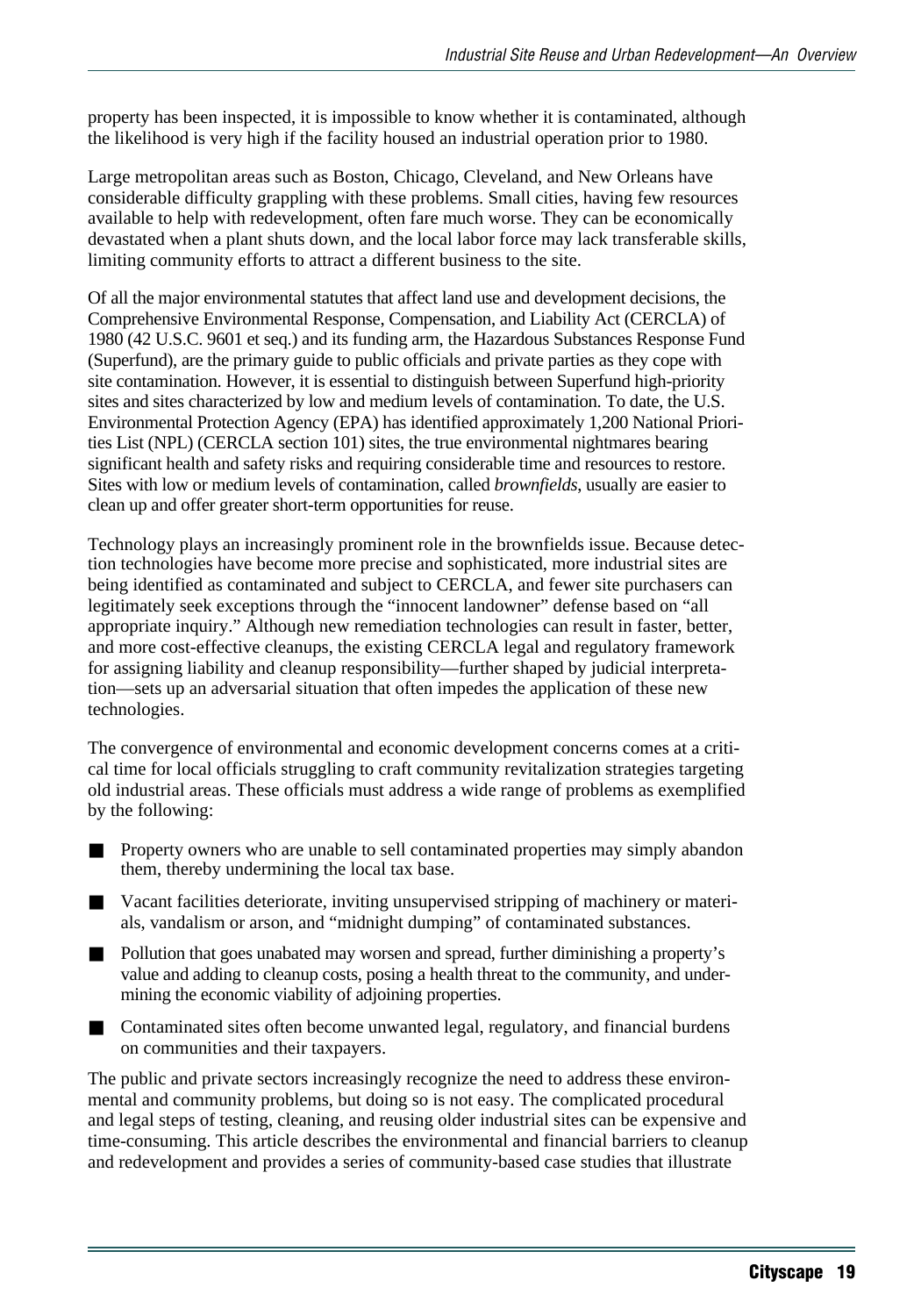the potential for success. It also reviews public-sector financial incentives and suggests issues for further research.

# The Impact of CERCLA on Brownfield Development

CERCLA, enacted in 1980 and amended in 1986, is perhaps the most significant environmental statute affecting cleanup and transfer of contaminated properties. CERCLA affects industrial site reuse in several ways. First, it holds present and past owners or operators of a property responsible for the costs of cleaning up "any release or threat of release of hazardous substances," as defined in the law. These parties are responsible even if they did not cause the pollution. Because of the liabilities, prospective purchasers generally require that any property with even a remote chance of harboring contamination receive a complete environmental investigation. If a site is contaminated, purchasers often demand that it be cleaned before they buy or lease it. Unfortunately, cleanup is rarely easy or inexpensive, and contamination can trigger a number of technical and legal issues.

In addition to liabilities imposed on present and past owners, CERCLA poses two major problems for the lending community. First, lenders are concerned about the loss of collateral value if real property used to secure a loan is found to be contaminated. Second, the lenders themselves can be found to have participated in the management of a site, by virtue of the conditions of the loan, through foreclosure, or as a result of some other arrangement, thus making them liable under CERCLA. Although lenders have seldom been held accountable, the potential for liability is a major concern for lending institutions. This risk to lenders can affect a company's ability to secure financing for property cleanup and renovation or retrofitting.

The statutory language establishing lender liability is vague, and a series of court cases has not clarified the issue but has instead caused considerable confusion and uncertainty about the circumstances under which lenders can be required to pay for cleanup. Consequently, lenders have become cautious about financing potentially contaminated properties, sometimes refusing to redevelop any property associated with hazardous waste, even if the property has been cleaned. Since virtually every industrial process involves some use of solvents, lubricants, and other chemicals, the issue of lender liability can have a significant impact on efforts to reuse industrial facilities.

Perspectives on CERCLA's impact on brownfield redevelopment vary broadly. Testifying before Congress, EPA officials have emphasized that the agency does not want "to discourage unduly the redevelopment of old industrial property" and have declared that CERCLA liability needs to be "as certain and predictable as possible." (Testimony of Carol M. Browner, EPA Administrator, June 4, 1994.) Some economic development proponents are using the liability issues as leverage to modify existing environmental protection responsibilities. Others contend that lender and developer skittishness allows contamination to go unchecked, since companies are unable or unwilling to secure the financing needed to carry out cleanup strategies. In general, environmentalists maintain that CERCLA helps bring about private-sector participation in the assessment and cleanup processes, establishes workable partnerships between business and environmental interests, and encourages economic activity compatible with broader environmental and public interest objectives. Some local government agencies view environmental concerns as just one of several quality-of-life factors that influence the direction of development from older inner cities into exurban areas.

#### CERCLA Concepts and Rationale

Congress enacted CERCLA in late 1980 in response to the public health, environmental, and financial threats posed by hazardous waste sites, notably the highly publicized prob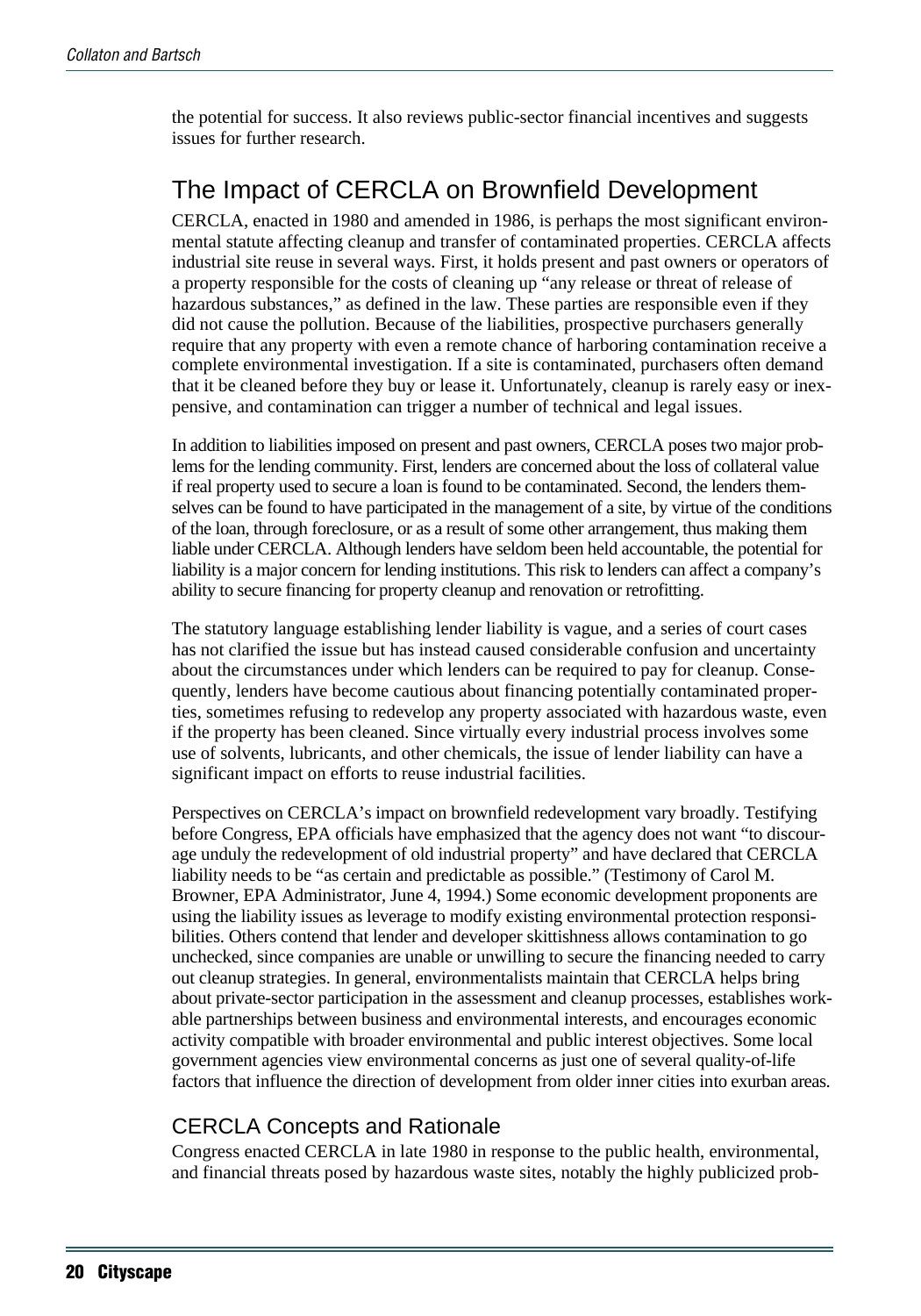lems at Love Canal in New York State and Times Beach, Missouri. When the \$1.6 billion Superfund was approved, experts thought the hazardous waste problem was limited to fewer than 400 sites nationwide. Contamination, however, has proven to be much more pervasive.

CERCLA imposes liability on individuals, companies, and other entities that generated or arranged for the disposal of hazardous waste, and on landowners and operators of facilities containing deposits of hazardous materials. Under the law, liability is retroactive to past actions that caused the problems in question. CERCLA also provides a mechanism for the Federal Government and private parties to respond to existing or potential contamination at any site. Specifically, CERCLA authorizes the Federal Government to:

- Spend monies from the Superfund to clean up sites that EPA has placed on the NPL—currently, about 1,200 of the approximately 30,000 contaminated sites on the full EPA list.
- Order responsible parties to carry out a cleanup.
- Take legal action to recover cleanup and related costs from persons, companies, and organizations identified as potentially responsible parties (PRPs).

CERCLA also permits third-party suits in which private parties file suit against other parties to recover cleanup and other costs. In addition to identifying and dealing with NPL sites, CERCLA requires PRPs to notify authorities and to clean up any hazardous substance release that equals or exceeds an EPA-designated level. CERCLA defines *release* as "any spilling, leaking, pumping, pouring, emitting, emptying, discharging, injecting, escaping, leaching, dumping, or disposing into the environment." If the PRP does not conduct an adequate cleanup, EPA can finish the cleanup, recover its cost, and assess punitive damages in excess of the costs. Because a Superfund cleanup can cost millions of dollars, the threat of a CERCLA enforcement action is not taken lightly.

One of CERCLA's primary goals is to ensure that polluters pay for cleanup. Congress recognized that private persons or entities that contributed to—or failed to prevent contamination should bear primary financial responsibility. Public resources were to be used as the last resort for abandoned properties whose owner could not be found. EPA can seek reimbursement from all PRPs and considers each party's degree of culpability as well as its ability to pay.

#### CERCLA Liability and Exceptions

CERCLA defines PRPs broadly, with the current owners and operators of a facility being identified first. Other PRPs include former owners and operators; persons who arrange for the disposal, treatment, and shipment of the hazardous substances found at the facility; companies that transport, store, or dispose of hazardous waste; and—most significant for reuse initiatives—companies or individuals that own or acquire contaminated land or sites. These categories include the individuals and organizations most able to discover and clean up contamination. Under CERCLA, *facility* refers not only to buildings but also to land, equipment, pipes, ponds, lagoons, ditches, storage containers, and motor vehicles.

In crafting CERCLA, Congress recognized that a broad definition of owner/operator was needed to minimize the potential for evading responsibility through loopholes, but it also realized that such a wide net could lead to unfair situations, particularly for investors and lenders who were neither responsible for nor aware of contamination at the time they acquired the property or provided financing. As a result, lawmakers created two exceptions to the wide-ranging definition of liability. The first exception, added to CERCLA in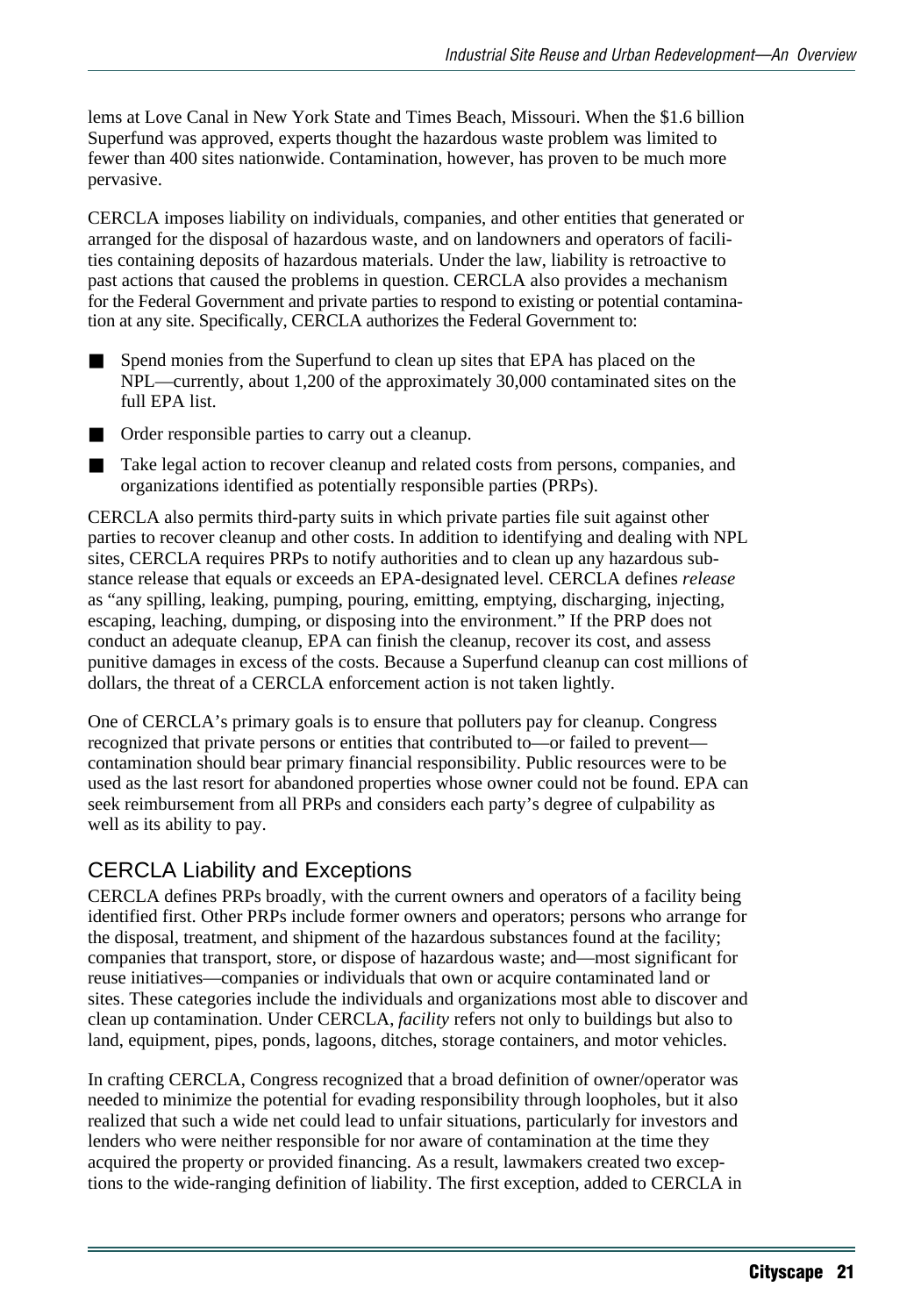a 1986 amendment, is known as the "innocent landowner's defense." (CERCLA section 107.) It allows property owners who "did not know and had no reason to know" of any contamination at the site to be free from liability as long as certain conditions are met. Congress specified that the phrase *had no reason to know* means that the new owner "must have undertaken, at the time of acquisition, all appropriate inquiry into the previous ownership and uses of the property consistent with good commercial or customary practice." Thus, Congress made it clear that the interpretation could vary in different situations.

While the term *all appropriate inquiry* is critical to the way EPA and the courts have interpreted this amendment, neither EPA nor the courts has offered clear guidance as to how much inquiry is considered appropriate. Increasingly sophisticated pollution detection technologies further complicate the interpretation of this provision. In addition, the lack of clear standards has been intimidating and frustrating to potential purchasers and lenders. At a hearing of the U.S. House of Representatives Committee on Small Business, a witness likened the search for an innocent landowner to Diogenes' search for an honest man: If contamination is discovered, the innocent landowner defense does not apply, but if it is not found, the owner is thought not to have made all appropriate inquiry.

The second exception to CERCLA liability is a statutory exclusion covering lending institutions that have only limited involvement in the operation of a property, either as its creditor or as its owner following foreclosure. This exception, frequently referred to as the *secured creditor exception (SCE)*, was designed to accommodate conventional underwriting and lending practices. Although lender liability is not the only issue in the complex relationship between environmental concerns and economic development, it is clearly an important one. During the past 5 years, this issue has become a lightning rod, attracting diverse proposals and sparking considerable debate.

Lenders' concerns focus on security interests: CERCLA provides that a lender is not liable as long as it does not participate in managing that facility, although it might hold an ownership interest in the property to secure the loan. As originally envisioned, this provision is key to the SCE concept. But the statutory language defining SCE is vague, and subsequent judicial interpretations have further clouded its applicability. In particular, the stipulation that a lender not "participate in the management" of a facility has spawned considerable legal debate. CERCLA does not define this phrase, and the judicial interpretation of *participate* has formed the core of the current lender liability debate. Successive court decisions have indicated a lender must prove that it is entitled to claim the secured creditor exemption.

A critical 1990 judicial decision created considerable turmoil in the banking industry that persists to this day. In *United States* v. *Fleet Factors Corp.*, the U.S. Court of Appeals for the 11th Circuit broke with existing precedent and held that a secured creditor could be liable under CERCLA if its involvement in a facility's management is "sufficiently broad to support the inference that it could affect hazardous waste disposal decisions if it so chose." The court found that "it is not necessary for the secured creditor to actually involve itself in the day-to-day operations of the facility in order to be liable." (901 F.2d 1550 (11th Cir. 1990).) Representatives of the American Bankers Association (ABA) testified before Congress that the *Fleet Factors* ruling created a broader standard of lender liability than previously existed, one which "is sending shock waves through the lending community." (David Steinman, vice president of real estate credit recovery, Mellon Bank, statement before the Subcommittee on Commerce, Trade and Hazardous Materials, Committee on Commerce, U.S. House of Representatives, June 2, 1995.) Lenders argue that the ruling, despite CERCLA's explicit exclusion for lenders that hold a security interest in property, implies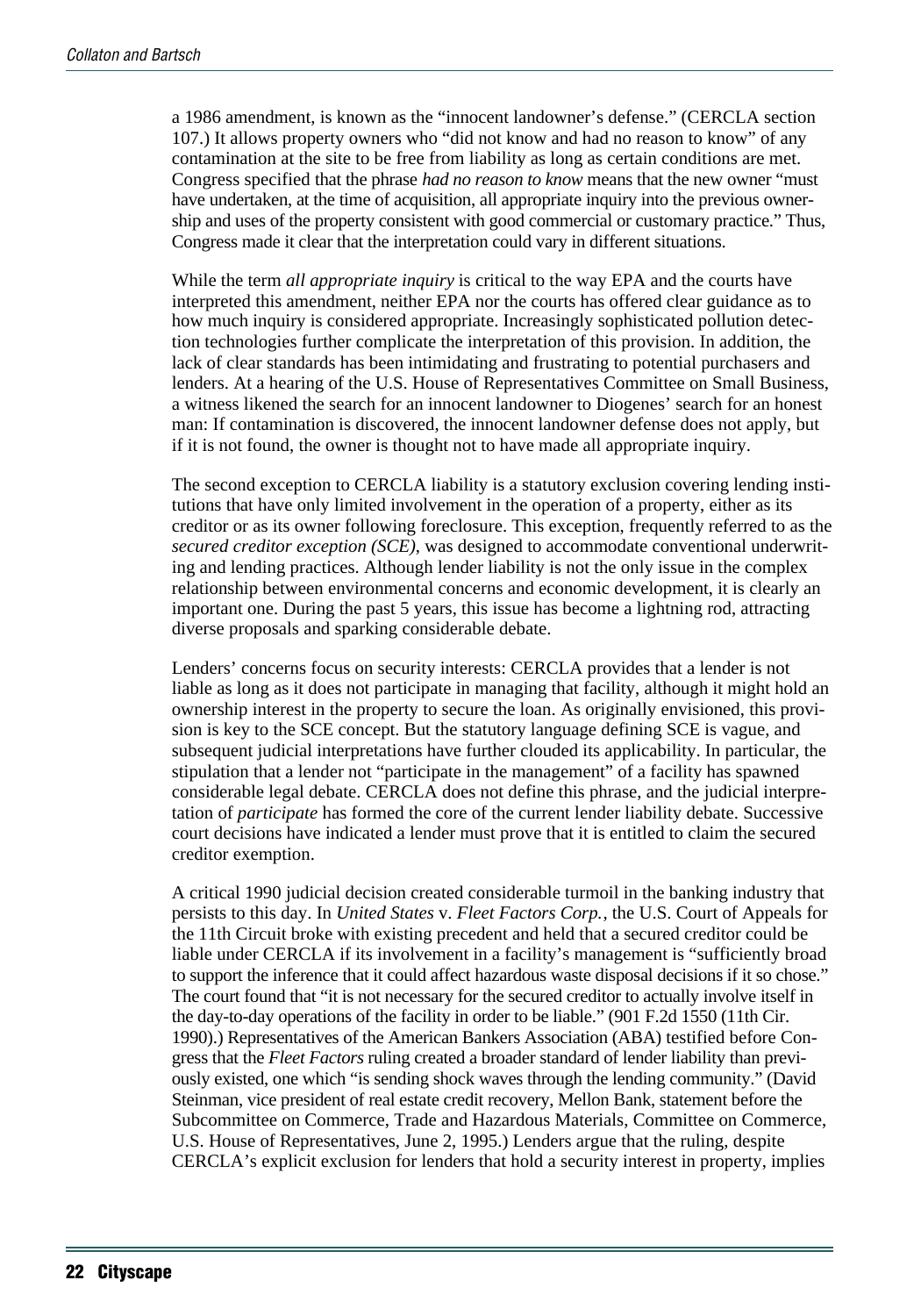that lenders are owners of property because of the nature of their financial relationship with the borrowers. Lenders also object to the further implication that they can be held liable for cleanup efforts.

In predicting the impact of *Fleet Factors* on financing of economic development, it is important to view the court's ruling in its proper context. In this case, EPA alleged that Fleet Factors, which had foreclosed on a defunct cloth printing facility and was selling off the equipment used to secure its loan, had complete control of the property. During the period of control, the court found, Fleet handled barrels of hazardous waste and removed machinery in a way that released asbestos. In filing suit, the Federal Government sought to recover \$400,000 in costs paid by Superfund to clean up the site during the time that Fleet held title to the property.

In explaining its ruling, the court cited the need to interpret vague statutory provisions broadly enough to achieve CERCLA's cleanup goals. Anticipating the reaction of the financial industry, the court indicated that its narrow interpretation of SCE eligibility still allows a lender to monitor any aspect of the borrower's business or even to become involved in "occasional and discrete" financial decisions pertinent to the lender's fiduciary responsibility to protect its security interest. The court emphasized that its interpretation of liability should not discourage lending to such enterprises; rather, the interpretation should encourage financial institutions to examine more vigorously the environmental practices of prospective borrowers. The court also suggested that this ruling would encourage bankers to consider CERCLA liability risks, from the beginning, as part of the terms of the loan agreement.

The court's explanation notwithstanding, one reason why the *Fleet Factors* ruling has been so unsettling to lenders is that although some involvement in a borrower's financial affairs does not, by itself, limit SCE eligibility, situations in which a lender's involvement is significant enough to influence hazardous waste disposal decisions might preclude a claim for the SCE. That is, the court decided in *Fleet Factors* that a secured creditor may be liable "if it participated in the financial management of a facility to a degree indicating a capacity to influence" disposal activities. Because of this ruling some lenders, wishing to avoid liability, now choose not to participate in any of their borrower's decisions, financial or operational. Such a course of action, though, deprives small businesses—often in need of considerable technical assistance—of important financial advice that the lender has the expertise to provide. For some companies, this lack of lender involvement might mean that an otherwise solvable financial problem leads to business failure.

Lender liability concerns cut across public and private financial, economic development, and environmental interests in a way that is almost unique. Because the issues are still evolving and court rulings have varied, it is useful to review the various perspectives of EPA, the lending community, and environmentalists on this matter. Obviously, the views of other parties, such as local government and industry, are important, but it is clearly these three sectors that shape current considerations.

**EPA's viewpoint on lender liability**. As noted previously, EPA officials have testified before Congress in support of the principle that CERCLA liability needs to be as predictable as possible and should not unnecessarily impede financial transactions. While EPA does not want to discourage redevelopment of old industrial property, the agency has expressed concern about proposed lender liability legislation that would significantly extend lender immunity. In the agency's view, a revised definition of *owner* or *operator* should permit lenders to foreclose on property and conduct loan workouts to protect their security interest without triggering CERCLA liability. However, EPA contends that such provisions should also foster responsible behavior by lenders when they make an initial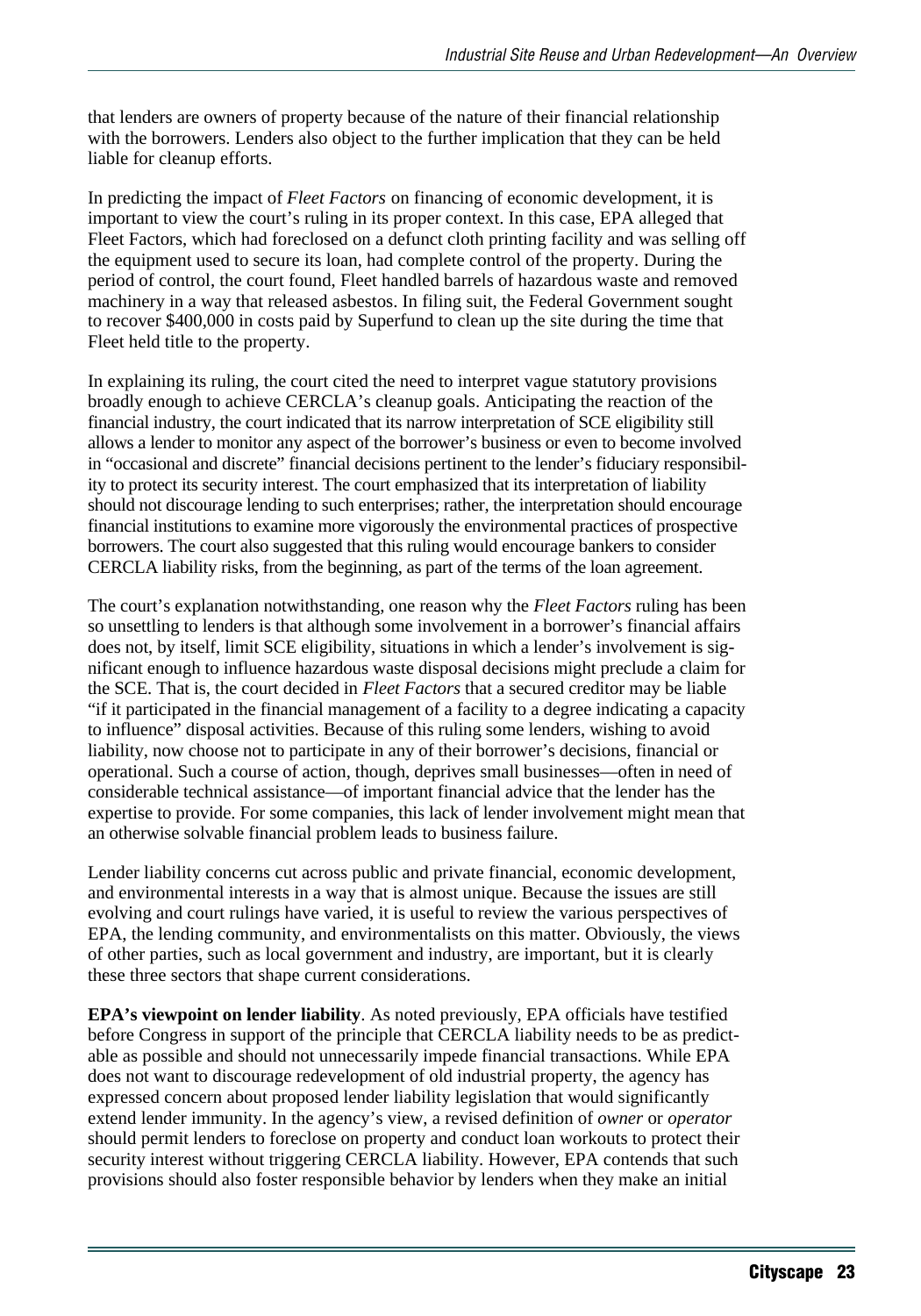loan or when they discover contamination upon foreclosure. EPA officials have testified that, if a lender is acting in a custodial capacity when administering and winding down the affairs of a borrower or is otherwise proceeding to transfer the property to a new owner, actions taken to manage or dispose of the property responsibly upon learning of contamination should not trigger liability.

**Lenders' viewpoint on their liability**. Banks and individual lenders maintain that it is in the public interest to encourage lenders to help their customers address pollution problems and clean up site contamination rather than discouraging them. In their view, therefore, the SCE provision must be interpreted in a way that protects lenders from liability in loan workout situations. Lenders fear being targeted as "deep pockets" for paying cleanup costs. The crux of lender concern is the judicial ruling in the *Fleet Factors* case, which bankers maintain goes beyond a reasonable interpretation of CERCLA and ignores the practical realities of traditional lending practices. The Mortgage Bankers Association (MBA) has argued that the new test places an undue burden on bankers. If taken to the extreme, MBA suggested, the ruling could unreasonably force lenders to investigate the business policies or waste treatment systems of potential borrowers. MBA contends that lending institutions, particularly those in rural areas and small towns, have little or no staff capacity to assume such a role and would have to curtail lending drastically if forced to do so.

According to ABA, the potential for lenders to be held liable for cleanup costs caused by borrowers' misdeeds is affecting commercial lenders and others who use real estate as collateral. At best, many borrowers face greatly increased loan transaction fees and other costs as the lending community grapples with the provisions of CERCLA; at worst, some companies are losing their financing altogether. Many bankers have indicated that businesses in sectors viewed as environmentally risky—for example, manufacturing operations or service industries such as gasoline stations and dry cleaners—will find it difficult to secure financing when using their property as collateral.

Moreover, some lenders point to changing State statutes as a further deterrent to site reuse. Recent amendments to Michigan's Environmental Response Act, for instance, broaden the definition of the commercial lending community, so that liability now can extend to insurance companies, retirement funds, domestic and foreign banks, motor vehicle finance companies, and even government agencies authorized to have security interests in real property. Extending liability to government agencies could discourage cities and States from using or promoting certain programs, such as those offered by HUD, the Small Business Administration, or other Federal agencies.

**Environmentalists' viewpoint on lender liability**. Despite the fears of lenders, many environmental, environmental justice, and local community development groups maintain that existing CERCLA provisions are appropriate to the level of risk posed by hazardous waste contamination and that CERCLA cannot be blamed entirely for disinvestment or other negative economic consequences. Some environmental organizations, including the Sierra Club and the U.S. Public Interest Research Group (U.S. PIRG) and its State affiliates, fear that legislative proposals to clarify and narrow the extent of lender liability will remove an important incentive for financial institutions to play a key role in identifying contaminated sites and expediting their cleanup. Environmental justice advocates worry that liability reforms will further burden low-income and minority residents of inner cities.

Environmentalists have supported the reasoning in *Fleet Factors*, arguing that the court's decision appropriately encourages lenders to investigate the environmental practices of prospective borrowers carefully. Banks, they note, now recognize that borrowers with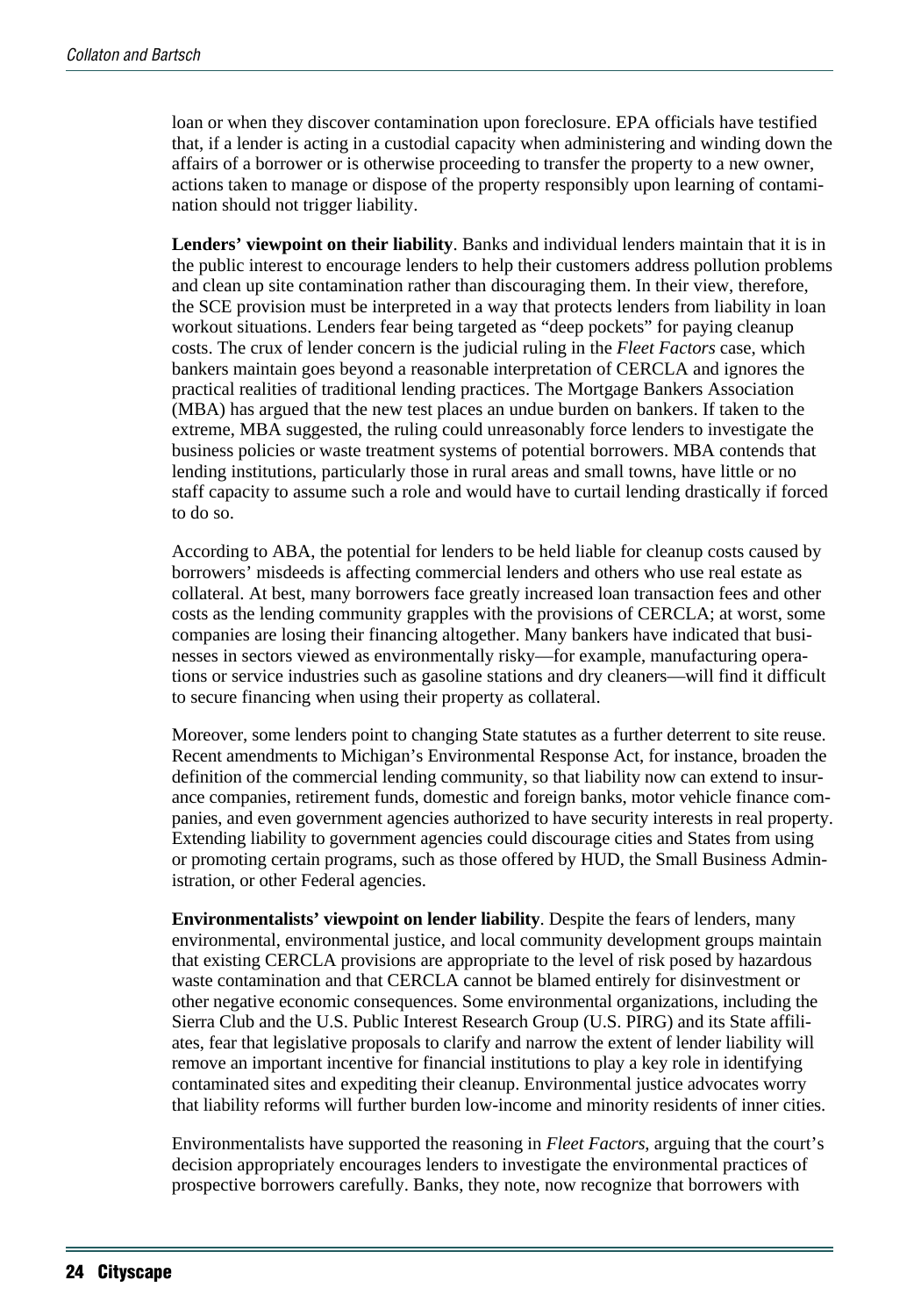poor environmental practices reduce their property's collateral value. A decade of experience with CERCLA has made it clear that environmental evaluations and other inquiries that lenders now perform routinely have helped reverse longstanding environmental abuses at thousands of older industrial and commercial sites.

U.S. PIRG contends that CERCLA has created powerful market incentives for the private sector to discover, clean up and—in the future prevent—toxic contamination. U.S. PIRG and other environmental groups point out that the private sector has assumed a major role in identifying contaminated sites because of concerns about acquiring contaminated property through foreclosure or losing collateral through liability fears that would make lenders decide not to foreclose. Nearly all lenders now commission environmental evaluations of property before making loans, in order to identify existing and potential problems. New York's attorney general has testified that CERCLA's due diligence defense and secured creditor exception adequately protect lenders while serving the broader public interest.

Environmentalists also argue that lender liability plays a major role in preventing site contamination, because financial institutions have a strong incentive to refrain from lending to operations that are likely to pollute. Because few companies are able to self-finance, this loan underwriting practice helps stop contamination before it starts and may even help some companies obtain financial assistance to adopt pollution prevention practices and technologies.

Some environmental and community development organizations, as well as some local governments, have a different perspective on the extent to which liability concerns influence lending decisions. The Southeast Michigan Council of Governments, for example, launched the Regional Development Initiative (RDI) in 1990 to identify the causes of and possible solutions to—urban sprawl, which is expected to consume 40 percent of the region's remaining open space by the year 2010, despite a projected population growth of only 6 percent. The RDI oversight committee found that quality-of-life issues such as crime, falling education standards, and racial disharmony are the major factors driving developers, businesses, and homeowners out of older urban areas and into greenfields (open space at the fringe of metropolitan areas). The fringe communities' need for infrastructure places a double burden on older communities. A portion of their taxes, which might otherwise have helped to clean up their brownfields, goes instead to build infrastructure for those who have fled. RDI concluded that real or potential environmental contamination may be the official reason given by lenders for refusing to finance brownfield cleanup and redevelopment, but it is by no means the only reason.

# The Impact of Other Federal Environmental Statutes on Brownfield Development

Although CERCLA is widely regarded as one of the critical regulatory programs that affect the cleanup and redevelopment of industrial sites, a number of Federal statutes pertaining to air quality, transportation, land use, and water protection present important considerations for State and local entities. An understanding of these laws can help decisionmakers position brownfield redevelopment on their lists of economic development and environmental protection priorities and obligations.

#### Clean Air Act Amendments of 1990

Amendments to the Clean Air Act (CAA) require States to develop and submit a State Implementation Plan (SIP) for EPA approval. Among other requirements, the SIP must outline State plans for meeting air quality improvement goals. For the so-called dirty air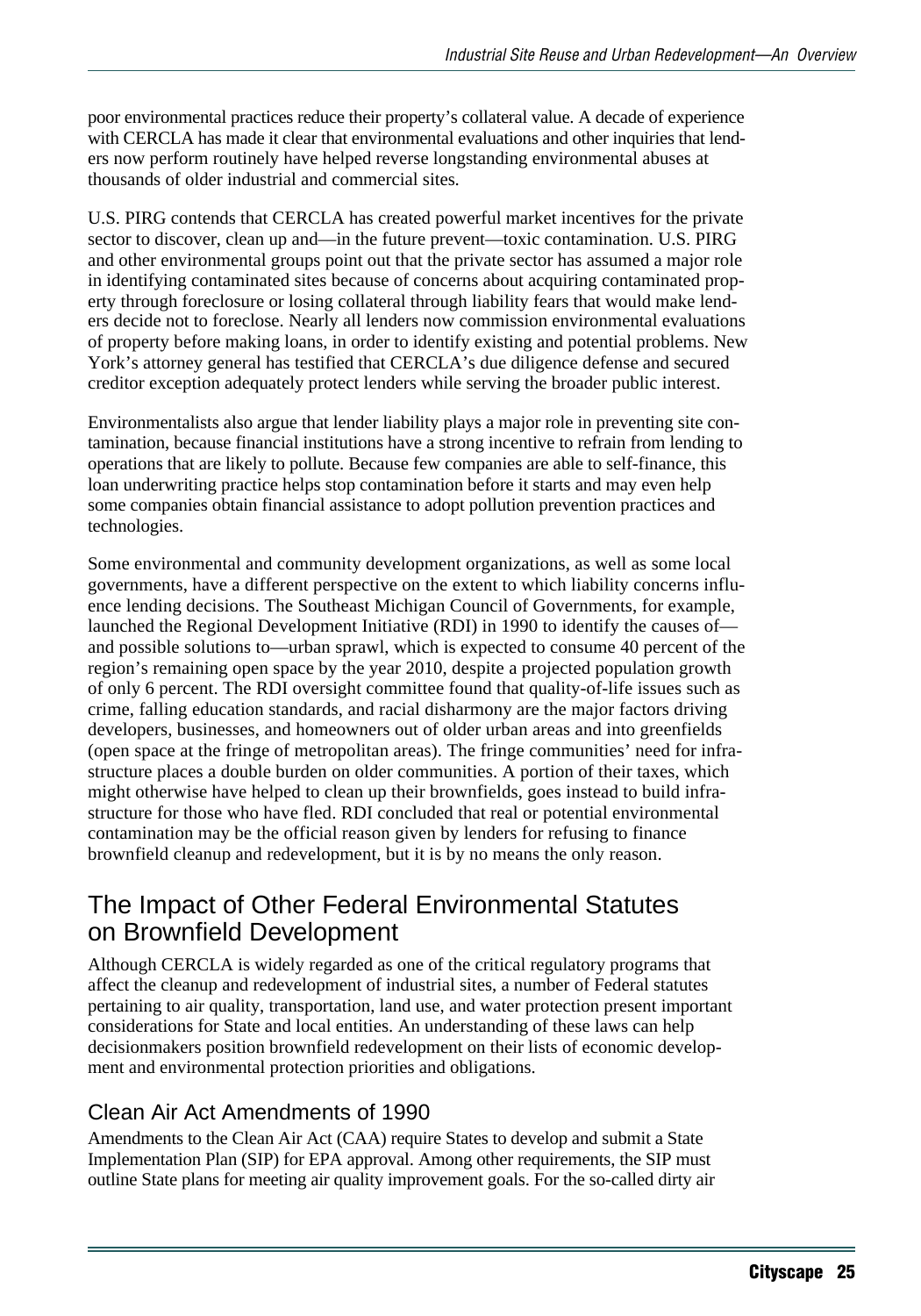areas of the country, which include about 112 metropolitan centers classified as "nonattainment areas for health-based criteria air pollutants," CAA Sections 110 and 173 require a "preconstruction review process" prior to all new construction to help owners determine the level of air pollution control technology needed on site. Once a determination has been made, a maximum available control technology (MACT) is specified in the facility permit.

These pollution control requirements, which are important for brownfield redevelopment, are more stringent for new construction—including construction in greenfields—than for modifications of existing facilities or new construction in urban areas. In the latter two cases, offsets in emissions levels can be negotiated among polluting facilities to avoid exceeding the overall net increase in emissions allowable in that area. If a company chooses not to pursue an offset arrangement, it can instead install pollution controls to keep emissions below regulated levels. CAA's goal of "prevention of significant deterioration" of air quality is targeted at maintaining clean air in areas that have it. This underlying purpose should, in theory, help target development toward developed areas. According to some experts, however, the threshold for proving the potential for significant deterioration is so high that a proposed facility or development would need to operate at unrealistically polluted levels in order to trigger the regulatory constraint.

Some experts acknowledge that the level of local government familiarity with CAA regulations varies greatly across the country, leading to widely diverging views of appropriate development priorities. The Disney America proposal to create a historical theme park in Northern Virginia, for example, illustrated the constraints faced by individual States that fail to plan on a regional basis with neighboring States. In that case, the Virginia legislature approved permits, transportation enhancements, and other expenditures for the planned 3,000-acre theme park to be located about 25 miles west of Washington, D.C. But members of the Metropolitan Council of Governments from Maryland and the District of Columbia were forced to reconsider their approval of the project when they realized that the traffic congestion and resulting air pollution from the Disney park would have used up most of the incremental increase in emissions available to the region under the CAA. (Early, 1994.) Similarly, Denver proceeded with construction of a larger airport outside its city limits, despite proof that the airport could cause a significant deterioration of air quality in an area adjacent to a metropolitan area that was already badly polluted. (Ibid.)

EPA attributes roughly 50 percent of all airborne emissions to stationary sources such as factories and small businesses and 50 percent to mobile sources, primarily motor vehicles. Despite gains in controlling industrial air pollution, concerns about increased air emissions resulting from increases in vehicle miles travelled (VMT) will remain a factor influencing decisions about whether to redevelop urban lands proximate to mass transit services or to develop land on the urban and suburban fringe, where access is limited largely to automobiles.

## Intermodal Surface Transportation Efficiency Act of 1991 (ISTEA)

ISTEA (usually pronounced "iced tea") is regarded as a landmark law by transportation planners, community and environmental activists, and Federal lawmakers because of its comprehensive examination of transportation needs and the effect of those needs on a number of societal, economic, energy, and environmental factors. ISTEA also is credited with broadening the diversity of interests involved in transportation planning and priority setting. In addition to the traditional State departments of transportation (DOTs) and metropolitan planning organizations (MPOs, representing areas with populations of more than 200,000), ISTEA has extended participation to public interest groups, private-sector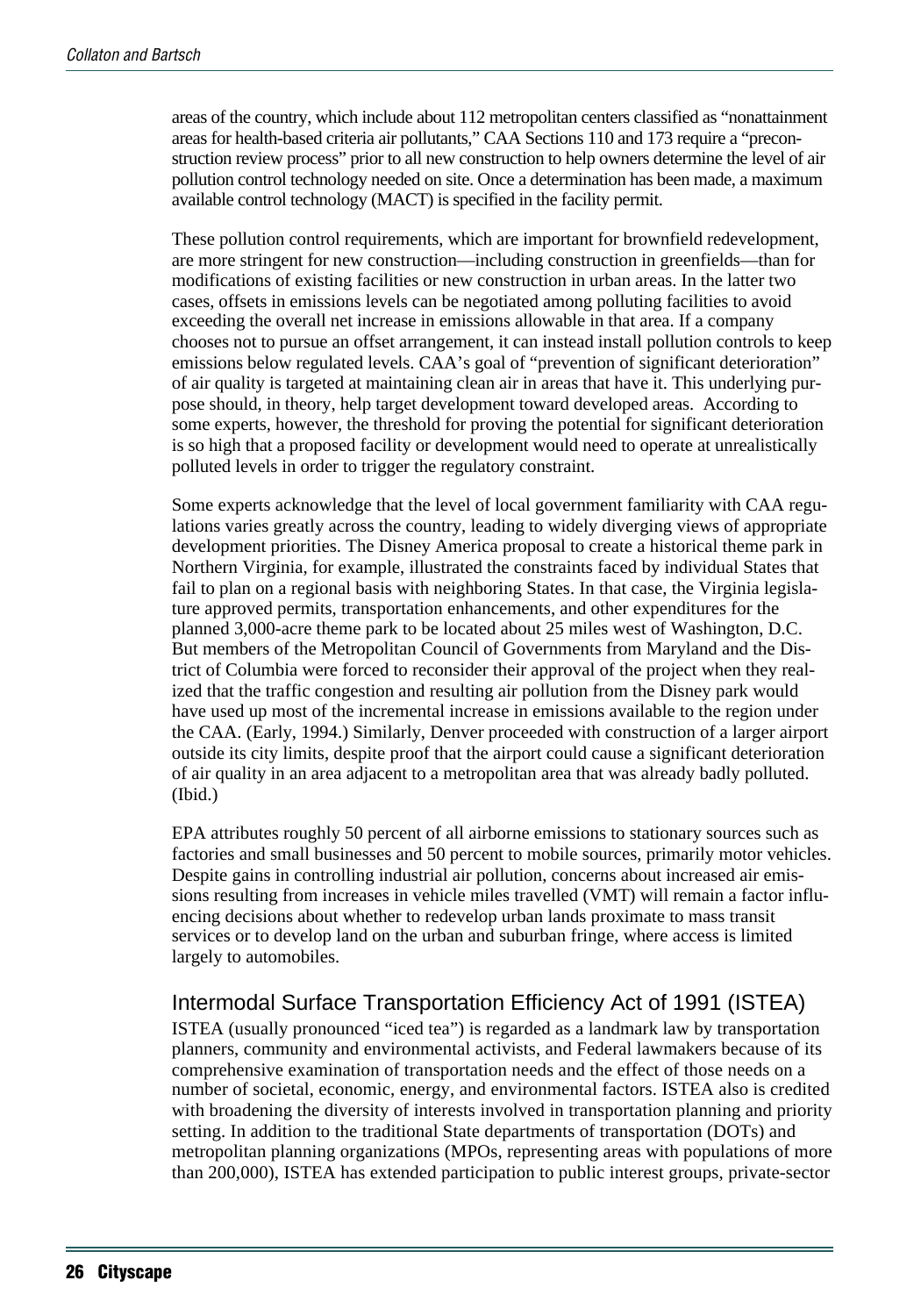companies involved in providing transportation infrastructure, and freight and transit services. The involvement of these new parties is an important factor in efforts targeted at brownfield cleanup and redevelopment and open space preservation.

Under section 134(f) of ISTEA, Federal certification of MPO transportation plans requires consideration of 15 factors, including:

■ The consistency of transportation planning with applicable Federal, State, and local energy conservation programs, goals, and objectives.

- The need to relieve existing congestion and to prevent its occurrence in other areas.
- The likely effect of transportation policy decisions on land use and development, and the consistency of transportation plans and programs with the provisions of all applicable short- and long-term land use and development plans.
- The overall social, economic, energy, and environmental effects of transportation decisions.

ISTEA also requires that transportation implementation plans (TIPs) concur with the SIPs required under CAA. Both sets of plans were due between spring of 1994 and spring of 1995. States have been submitting them on an ongoing basis. Local planning officials and public interest groups interested in the connection between development decisions and environmental programs hope that the laws will promote preliminary, if not polished, attempts to address the complex issues of growth and sustainability.

#### Clean Water Act (CWA)

Clean water goals and brownfield cleanup issues converge chiefly in the area of wetlands protection laws (section 404 of the Clean Water Act) and legislative proposals to encourage a watershed-based approach to water protection. The emphasis is directed toward the consequences of sprawling development on water quality. Many States have their own wetlands protection laws, which increasingly discourage draining and encourage rehabilitation in order to protect biodiversity and the water supply. To date, wetlands protection efforts have focussed largely on the effect of agricultural activities, although developers of expansive projects increasingly are required to build around or restore wetlands.

If Congress reauthorizes CWA and includes a watershed-based approach to setting water quality standards, State officials expect more pressure to be exerted on development plans. Because new roads, parking lots, and housing developments—all major sources of nonpoint source pollution—would be recognized as potentially harmful to the watershed, redevelopment efforts might be directed back toward already developed urban areas, where existing water and sewer infrastructure could handle such pollution. These considerations, coupled with CAA's more stringent pollution control requirements on new development in clean air areas, could encourage the cleanup and redevelopment of brownfields.

# The Role of State Voluntary Response Programs

Several States are trying to ensure a level playing field for the environmental review process by making it possible for all buyers to obtain a minimal amount of information on properties they intend to purchase. These States have enacted buyer protection programs, known as property transfer laws, for potential purchasers of industrial properties. The following discussion addresses selected State property transfer laws adopted in New Jersey, Connecticut, California, Illinois, and Michigan. It is not intended as an exhaustive analysis of all such laws; rather, these examples are provided to illustrate the varying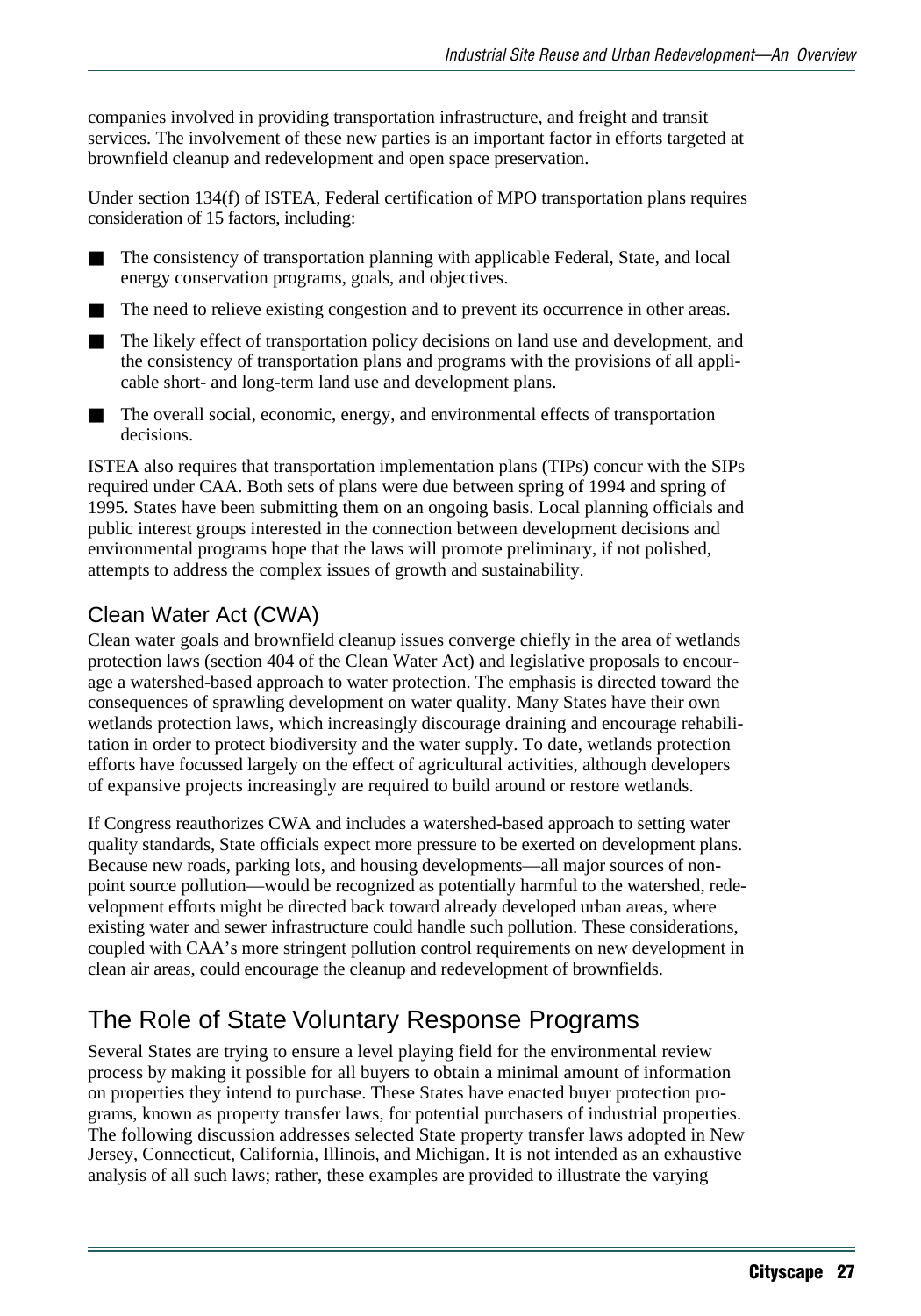approaches States are pursuing and the way such laws can help reduce the guesswork in purchasing industrial properties and planning redevelopment.

#### New Jersey's Industrial Site Recovery Act

In 1983 New Jersey approved what was then the Nation's most stringent environmental cleanup law, the Environmental Cleanup Responsibility Act (ECRA) (N.J.S.A. 13:1K–6, et seq. (1983)). This law was designed to bring a level of certainty to the cleanup process and to ensure effective remediation efforts. ECRA provisions served as a model for subsequent efforts in other States. In 1993, partly in response to developer concerns about the amount of time required for the ECRA process, the State legislature revamped the program to loosen toxic cleanup regulations and modify review and compliance procedures. The new law, the Industrial Site Recovery Act (ISRA) (PL–1993, Chapter 139) was viewed by businesses and State regulators as an attempt to streamline and relax some of the requirements associated with real estate and environmental cleanup transactions. (Kravitz, 1995.)

ISRA has changed the former ECRA requirements in several important ways. It sets variable cleanup standards, depending on land use (industrial, residential, and so forth); allows businesses to defer action on cleanup if their property use stays the same; permits companies to seal off polluted areas with caps or fences, instead of removing contamination; provides up to \$50 million in grants and loans to small businesses to assist with assessment and cleanup efforts; and allows some cleanup actions to go forward without specific oversight by the State's Department of Environmental Protection and Energy (DEPE).

ISRA applies to industrial establishments and, as with ECRA, compliance with its provisions is a precondition for closing many business and property transactions in New Jersey. The law also applies automatically when operations cease at an industrial facility. The ISRA-mandated process has five steps:

- Preliminary assessment, during which DEPE attempts to determine whether landlords or tenants are responsible for compliance.
- Site investigation, with guaranteed access to property-- by court order, if necessaryfor investigation and remediation.
- Remedial investigation.
- Development of a remedial action workplan.
- Remedial action.

ISRA permits deferral of cleanup plans for property being transferred to a new owner if the individual submits a cost estimate for cleanup and certifies that the preliminary assessment, site investigation, and remedial investigation have been completed. The new owner also must assure DEPE of his or her ability to pay for necessary cleanup and certify that the facility's operations will remain "substantially" the same. The law also allows parties to use a "certificate of limited conveyance" to transfer a portion of an industrial property (up to one-third of its total size) so that assessment and cleanup requirements are limited to the part of the property changing hands. This provision was included in response to concerns that selling one section of a property would lead to scrutiny of the entire facility. Finally, ISRA requires DEPE to establish different soil cleanup standards for residential and nonresidential uses.

ISRA's proponents view the statute as an important step toward striking a balance between economic development and environmental protection. However, environmentalists have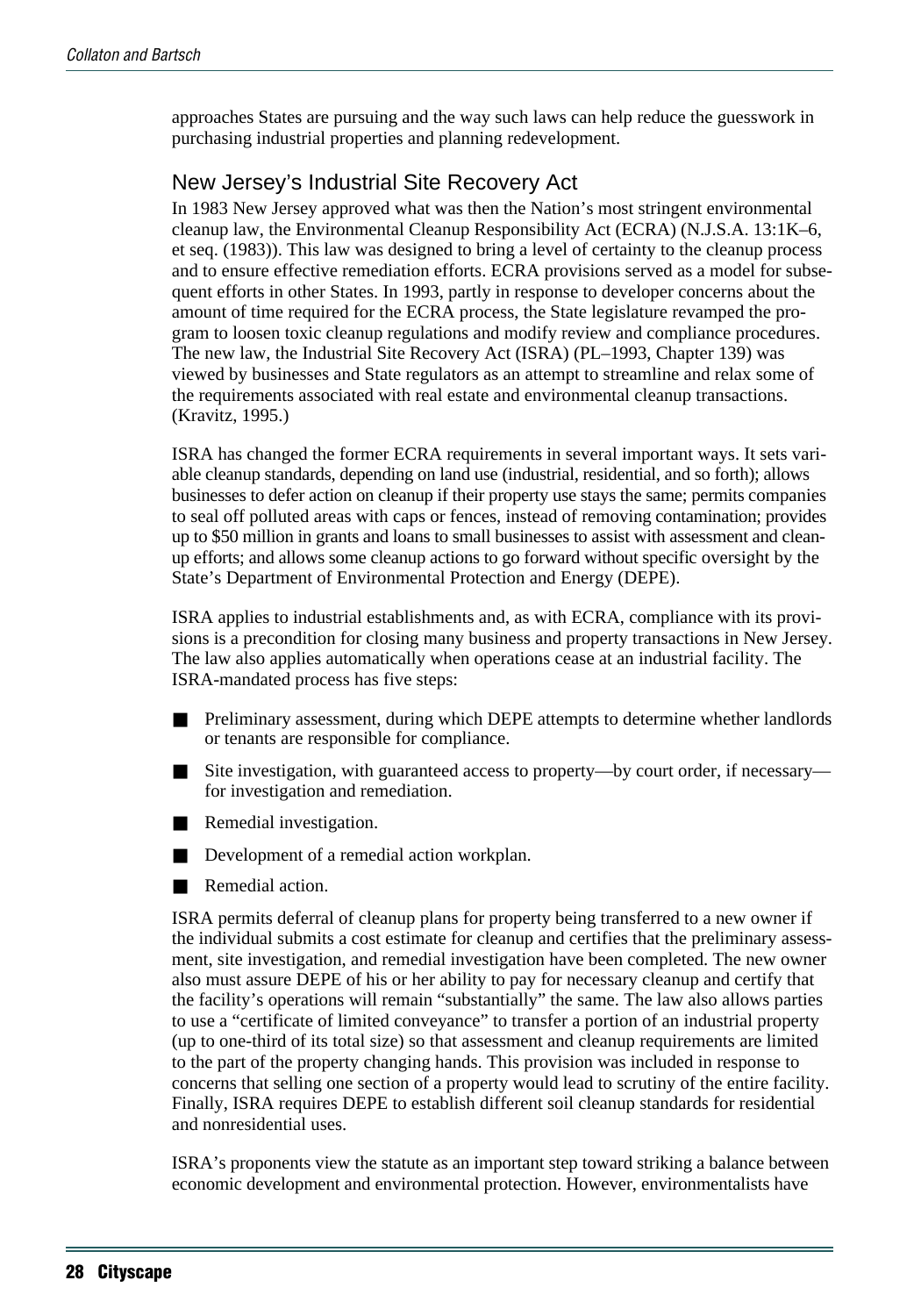expressed doubts about the cleanup standards, fearing that they will hold some companies to less stringent requirements.

**ISRA's Predecessor: New Jersey's ECRA.** Every discussion of State property transfer laws begins with a comparison to ECRA, the first law of its kind in the Nation. Because ECRA proved so important in setting the stage for the actions of other States, an examination of its key provisions provides useful background information. ECRA stands apart from subsequent laws in terms of scope and stringency. It was crafted as a bold solution to a major problem that had begun to undermine site reuse and stifle economic activity in New Jersey's older industrial areas. In the late 1970s, State officials discovered that thousands of properties were contaminated with hazardous wastes. Although some of these sites had been used for illegal dumping or were contaminated through mishandling of toxic materials, a surprisingly large number simply had been the location of industrial operations where, over time, the accumulated chemicals in the soil and groundwater reached a level at which cleanup costs exceeded the value of the property.

ECRA's sponsors viewed the legislation as a sort of buyer's protection plan, because it, unlike CERCLA, was not triggered by environmental hazards or endangerment but was instead initiated by business and real estate transactions. After ECRA took effect, State officials rendered opinions on approximately 6,000 transactions each year. The law imposed preconditions on the sale, transfer, or closure of industrial establishments generating or otherwise involved with hazardous substances. It applied to a wide range of property transactions, as evidenced by its broad definitions. The terms "closing, terminating, or transferring operations," for example, were defined to include:

- Any change in ownership or use of a site, including those acquired through condemnation by local governments or authorized development organizations.
- Sale or transfer of stock as part of a corporate merger or consolidation.
- Cessation of all or part of operations for a period longer than 2 years.
- Financial reorganization, bankruptcy proceedings, and similar occurrences.

Owners or operators subject to ECRA were required to comply with a standardized process in order to proceed with a property transaction. The State actively oversaw all aspects of the process to ensure compliance—providing guidance on conducting environmental assessments, inspecting the site to ensure that the owner sampled all areas of concern, reviewing the sampling results and any cleanup plan, and certifying that the site had been cleaned to the required level. At the end of the ECRA process, sellers received a letter of compliance from the State certifying that the site was not contaminated and freeing them from liability for earlier contamination. The law also protected the seller from responsibility after the sale occurred, although the State reserved the option to reevaluate the file if further hazardous substances were discovered. ECRA did not relieve owners of liability for contamination that was discovered after the sale, but it did reduce the chance of contamination going undetected and being passed on to prospective buyers.

ECRA protected property buyers by making sure that the sites were clean. A developer who acquired a 75-acre industrial site in northern New Jersey said of ECRA, "Once you get through it, it's an advantage—anything that helps reduce the risk of liability for contamination." Initially, ECRA was criticized for being too intrusive and deleterious to real estate transactions, but many of those fears appeared to be unfounded. In fact, thousands of properties have been sold since the law's enactment.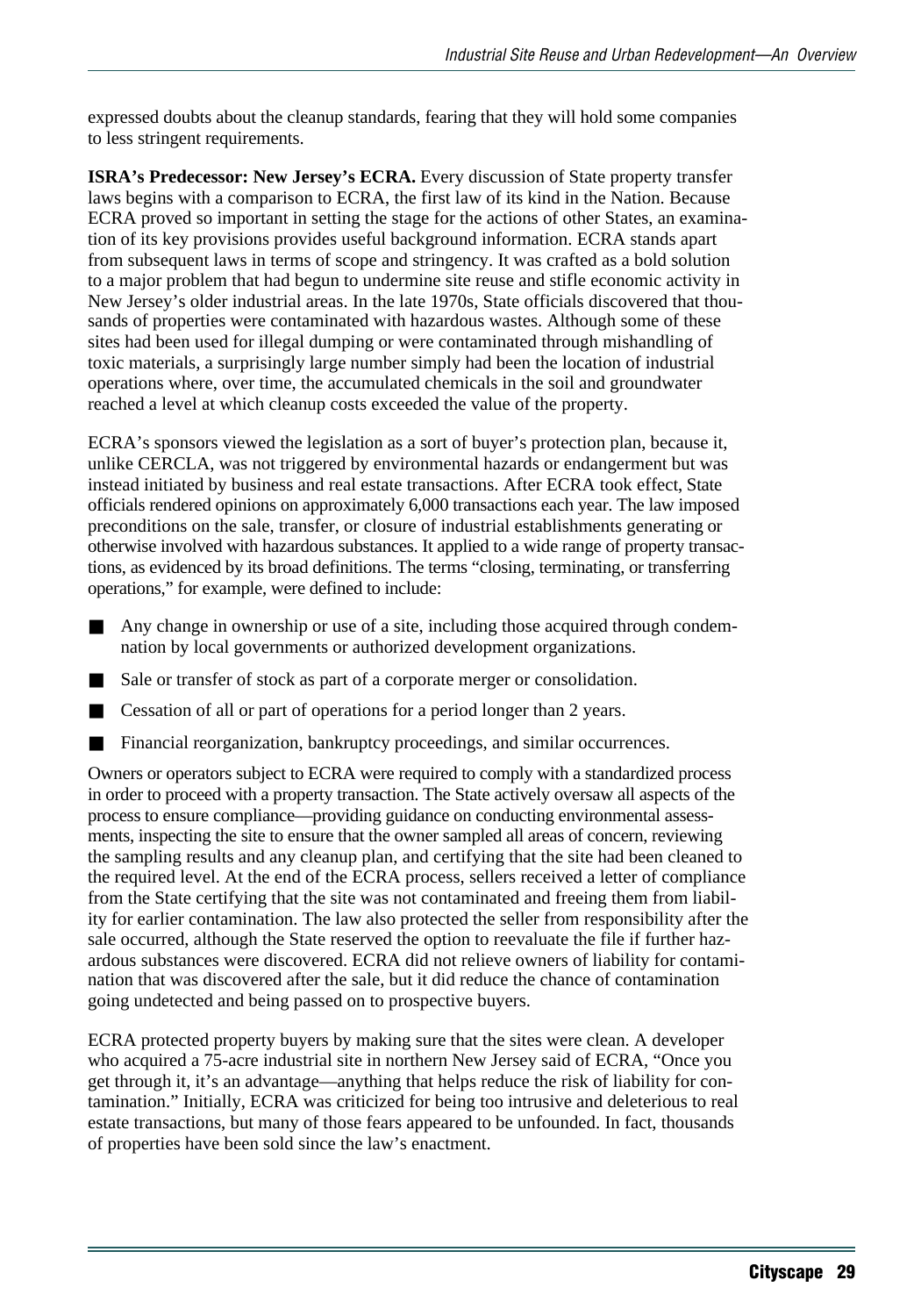In spite of these advantages, problems with the law ultimately led to its revamping and transformation into ISRA. Despite efforts by DEPE to speed processing of applications and inspections, transaction times were lengthy. As with many State government agencies, DEPE was understaffed. In addition, the length of time required to devise specific cleanup standards sometimes resulted in arbitrary decisions and confusion. Some industrial properties—especially those whose cleanup costs exceeded the value of the property—were neither sold nor closed, because no one wanted to pay for cleanup. Instead of ceasing operations altogether—an action that would trigger ECRA—some companies slowed production to a minimum. Thus, the jobs and tax revenues that could have been produced by full use of the property were lost while contamination went unaddressed.

In addition, ECRA placed the burden for cleanup on current owners, raising questions about the fairness of forcing costly cleanup operations on those who bought property before the law was implemented and were unaware of existing contamination. Equity issues were especially crucial for small business owners who found themselves saddled with contaminated property.

#### Connecticut's Property Transfer Program

Connecticut followed New Jersey's lead in 1985 by enacting its own Transfer Act (section 22a–134, et seq., of the Connecticut General Statutes). This law imposes notification requirements on property owners when transferring ownership of businesses that generate or are otherwise involved with hazardous wastes. Establishments covered by the law include those that "on or after May 1, 1967, generated more than 100 kilograms of hazardous waste per month" and any business that "recycled, reclaimed, reused, stored, handled, treated, transported, or disposed of hazardous waste generated by another person or municipality" on or after that date. In 1987 the law was amended to include dry cleaners, gasoline stations, furniture strippers, auto body repair shops, and painting shops that were in operation after May 1, 1967, regardless of the amount of hazardous waste generated.

The Transfer Act is triggered by transfers of ownership, which has come to mean a sale, because the statute has been interpreted to exclude lease changes and facility closures. Those who transfer property must submit one of three forms concerning hazardous materials releases at the site. If no release has occurred, the transferror submits a "negative declaration" to the Department of Environmental Protection (DEP) within 15 days of the property's transfer. If a release occurred and the property owner cleaned it up, the transferror submits a certification to that effect to DEP (including DEP documentation of its concurrence and a description of the cleanup approach), also within 15 days of the transfer. If unremediated contamination exists before the actual transfer, either party can submit documentation to DEP outlining a plan to clean it up and identifying the responsible party. One State official credited this program—in conjunction with an active sitediscovery hotline and other notification abilities—with assisting in the development of an inventory of brownfield sites statewide. When the program was first implemented, Connecticut estimated that it had approximately 500 such properties. By 1994 the estimate had risen to about 1,500.

Unlike its New Jersey counterpart, Connecticut's DEP is not required by the Transfer Act to approve cleanup plans prior to a transaction. Some establishments in the State have been resold before DEP has approved the cleanup plan submitted for the original transfer. The seller is ultimately responsible for complying with the law, although buyers—and even lenders—may be penalized for not preparing necessary documentation. However, failure to comply with the law does not void the transaction. In practice, DEP has not had adequate staff to implement the Transfer Act fully. In most cases, the agency merely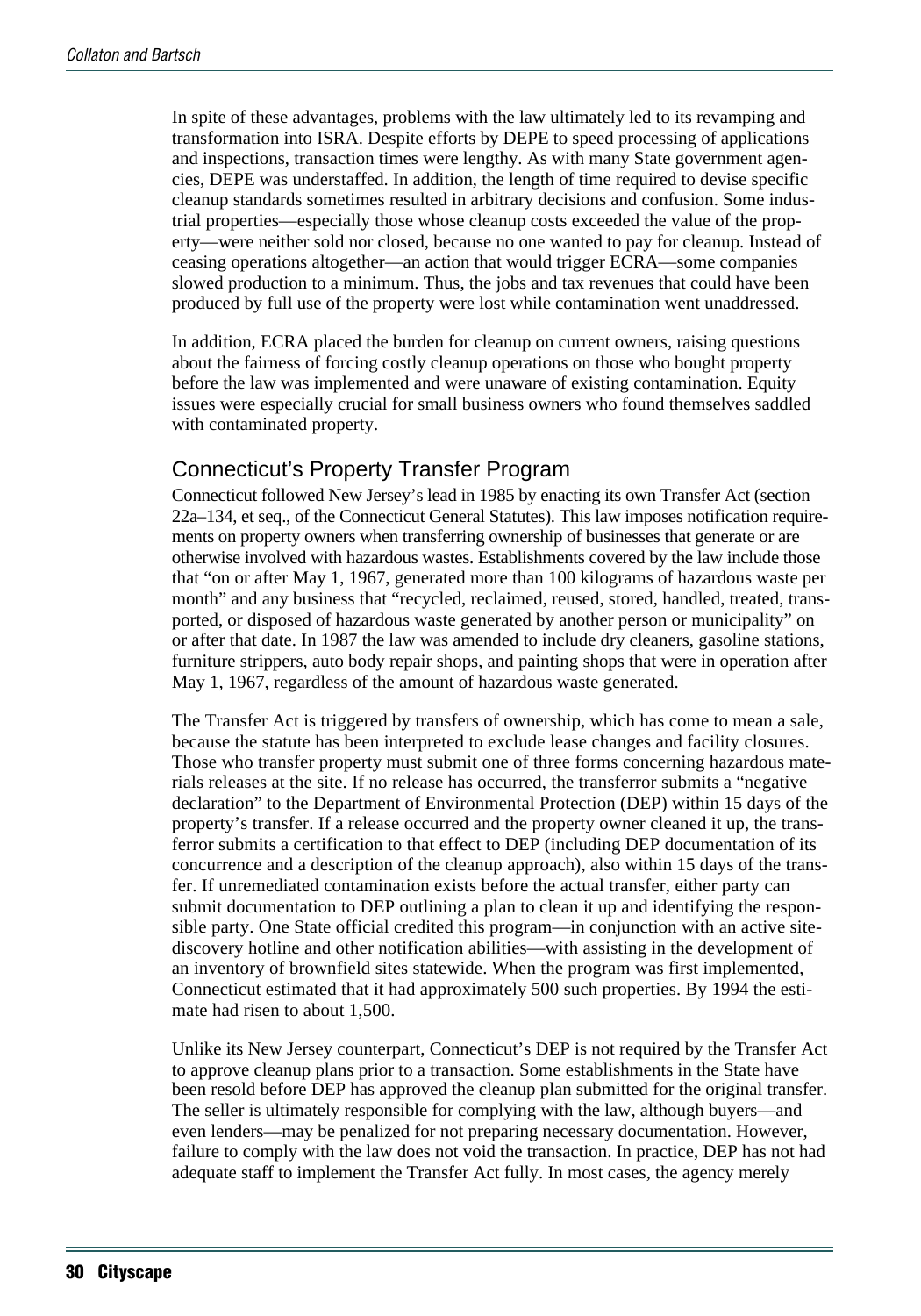acknowledges receipt of the forms and may not inspect the site to ensure that a cleanup has been done correctly until after the transfer. Approval of cleanup plans submitted as part of the process can take from a few months to 2 years. However, for sites that present a significant threat to health and the environment, such as contaminated drinking water, DEP has processed the submission within 180 days. Despite delays, the program provides some advantages to buyers, ensuring that they have at least minimum information about a site's past uses and contamination. Increasingly, companies are proceeding with their own cleanups, even though they risk future DEP disapproval of those cleanups.

In 1993 the State further augmented its efforts to recover brownfield sites by enacting legislation to establish the Urban Sites Remedial Action Program. Buttressed with 6 new staff members and \$25 million in State bond funds to spur site assessment and cleanup, Connecticut currently oversees cleanup and redevelopment efforts at 9 publicly funded sites and 25 cleanups funded by responsible private parties. To be eligible for this program, a site must be located in a distressed urban area and have a high economic development potential. Although the program is targeted at encouraging private-sector development of abandoned industrial facilities, the legislation also contains language describing the State's attempt to preserve open spaces. Efforts to minimize sprawl and its associated environmental impact, as well as to conform to ISTEA objectives of maximizing existing transportation and other infrastructure in already developed areas, characterize Connecticut's understanding of the crucial link between policies that guide development trends in both brownfields and greenfields.

#### California's Notification Law

Although California has not yet passed legislation specifically requiring a site assessment or cleanup when property is sold, the notification law, enacted in 1987, creates a broad disclosure requirement for owners of nonresidential property. Before such properties can be sold or leased, the owner must inform each buyer or lessee in writing of any hazardous substances that he or she has reasonable cause to believe have been released onto the property, including groundwater pollution caused by an adjacent or other offsite source.

If the seller does not comply with this requirement, he or she can be held liable for damages. If the seller has actual knowledge of contamination and knowingly fails to inform the buyer, stiff civil penalties may be levied. In addition, the operators of a business or industry on the property have certain minimal obligations to investigate the presence of hazardous substances resulting from a release and must disclose the result of the investigation to the owner immediately. Although technically no threshold has been set for that which must be reported (even a drop of used motor oil or paint is considered a release), penalties are triggered only when the release is of a "material amount." Unlike New Jersey's ECRA, which influenced this statute, California's law does not require inspection before selling or leasing property. In fact, the law may encourage ignorance of site conditions, since owners are liable only for failing to report facts they should have known. However, because the law requires disclosure of facts that the owner "has reason to believe," even a little knowledge may trigger an obligation to inspect the site.

California has other mechanisms in place to add certainty to the environmental assessment process, including regulations covering the voluntary registration of environmental assessors. Candidates meeting certain minimum criteria may register with the State as assessors, although no standardized testing is required. The mechanisms were adopted to support environmental auditing of existing factories, which has as its goals improving the handling of toxicants, encouraging pollution prevention practices, helping businesses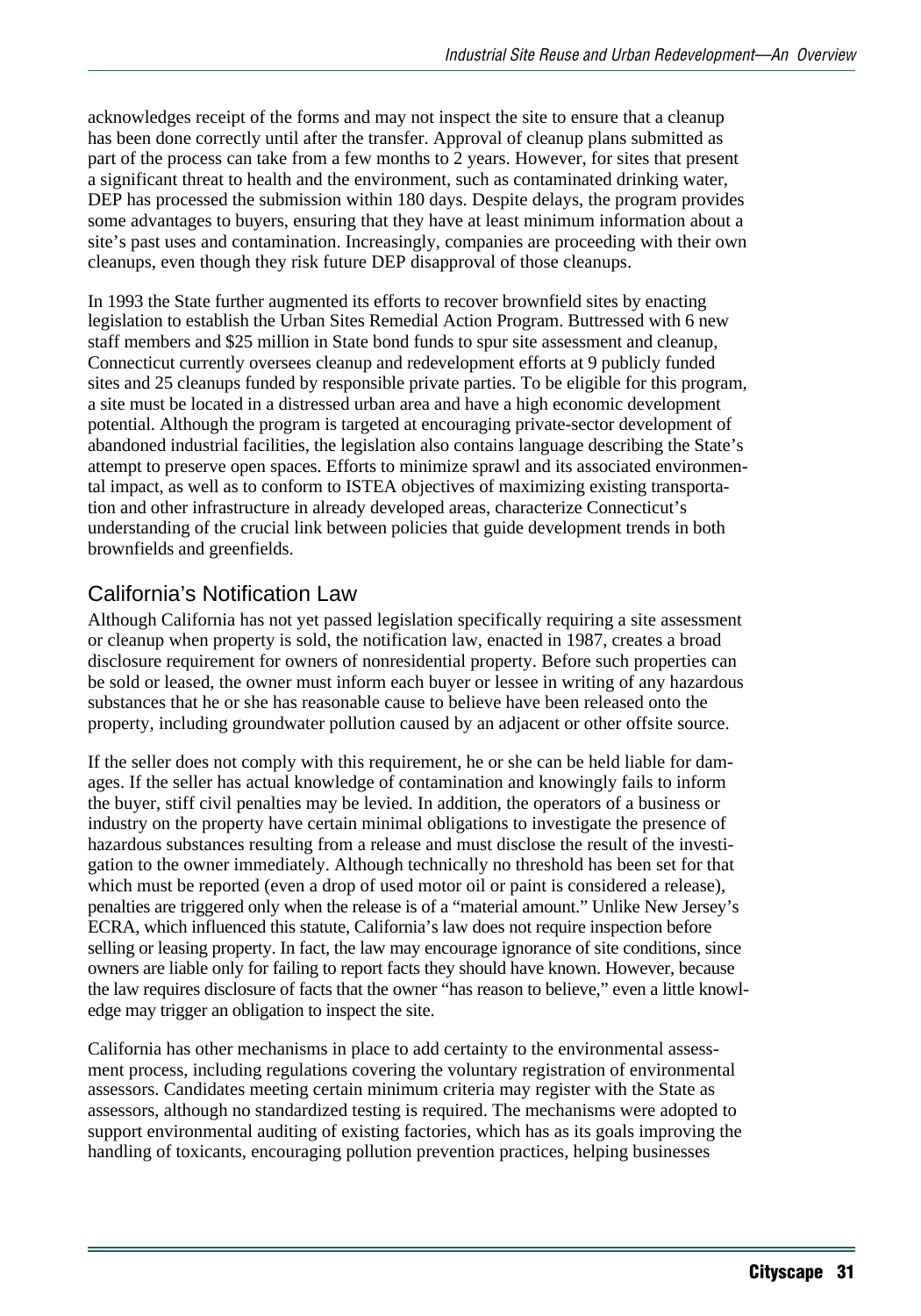comply with environmental laws and regulations, and inspiring public confidence in hazardous materials management.

## Illinois' Responsible Property Transfer Act (IRPTA)

Lawmakers modified IRPTA to be more like the California statute after business interests objected to the original version's similarity to New Jersey's ECRA. Enacted in 1988 and effective in 1990, IRPTA was designed to increase awareness among buyers, sellers, and lenders of the environmental liability involved in property transfers. The act is also meant to create a public record of contaminated sites and stimulate voluntary private investigation and cleanups through increased awareness of the extent of those sites. However, the State did not want to impose excessive public agency intervention in accomplishing these goals and so established only limited procedural requirements.

First, the seller must provide all parties involved in the transaction with a disclosure document consisting of yes-or-no questions that deal with the site's current use but do not require details about past uses. The form also notifies the buyer that property owners may be held liable for costs related to releases of hazardous substances. Second, the seller must send the disclosure document to the county recorder of deeds within 30 days of the transaction. From then on, the document travels with the deed, so that anyone conducting a routine title search has access to the environmental condition of the property.

Initial reports show that sellers are submitting three times as many disclosure documents as actually are required by IRPTA. Many of these unnecessary filings result from sellers' uncertainty as to whether the statute applies to them; often they submit the completed form as a precaution. The law specifies that properties must comply if they contain an underground storage tank or a facility that either manufactures, imports, or uses hazardous chemicals and keeps them onsite.

As with Connecticut's Transfer Act, IRPTA does not require cleanup before a property is transferred. Businesses subject to the disclosure requirements are concerned, however, that they may become easy targets for future State-mandated cleanups. The potential threat of such action, they say, may encourage buyers either to demand that a property be cleaned up before a sale closes or to tender an offer that takes into account the possibility of mandated cleanup. Although disclosure is expected to trigger an environmental assessment, it is not required, nor do environmental audits of properties demand State approval. In addition, a transaction can be voided only before settlement has occurred, and only by the parties involved in the transaction. The State cannot interfere. Unlike programs in most other States, IRPTA is not overseen by the Illinois Environmental Protection Agency. The program is designed to be self-implementing, although stiff civil penalties may apply to those who knowingly provide false information.

#### Michigan's Environmental Response Act (MERA) and Amendments

The Michigan Environmental Response Act (MERA) of 1982, known as the Polluters Pay Law, sets general guidelines for the cleanup of contaminated sites, including abandoned or underutilized properties. It was amended in 1991 to impose strict cleanup standards and liability on the current and past owners and operators of these sites. Additional amendments, signed by the governor in June 1995, dramatically change the State's liability scheme and cleanup standards regarding contaminated property. MERA is now referred to as the Part 201 program under the Natural Resources Environmental Protection Act of 1994.

Strict and retroactive liability still pertains to potentially responsible parties (PRPs) that were generators or transporters of the hazardous materials at a contaminated site. However, the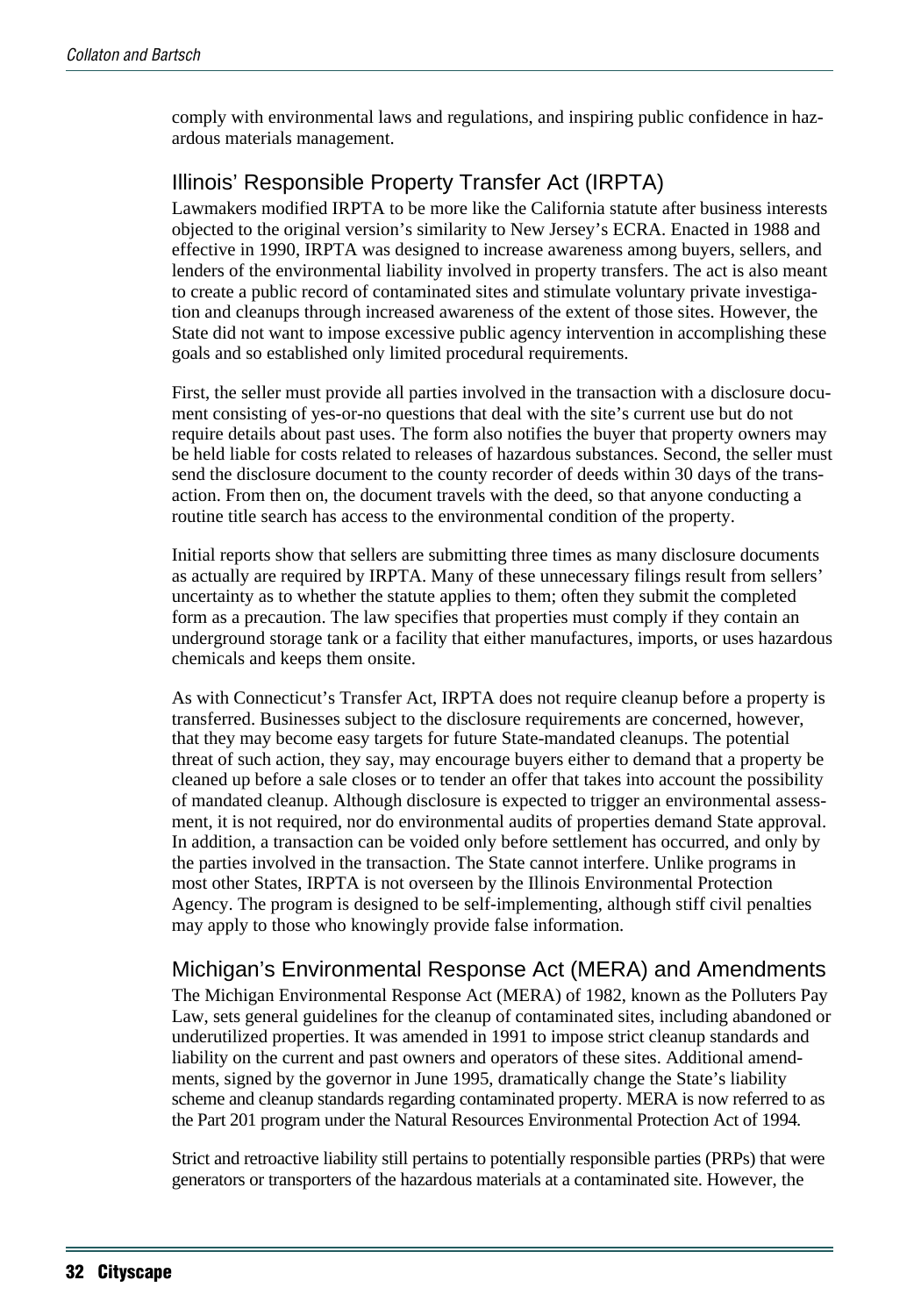amended law offers full liability protection to current owners and operators—and to local governments in some cases—who are not responsible for contamination at the site. Purchasers of contaminated property are not liable for existing contamination if they conduct a baseline environmental assessment (BEA) that quantifies the contamination of the property and submit the results to the Department of Environmental Quality (DEQ) within 45 days of purchase. This action will help the State distinguish between existing contamination and any caused after the new owner takes title to the property. Local governments that obtain properties through condemnation, gift, or purchase must follow the same steps. Liability protection also extends to purchasers and municipalities that have exercised due diligence as defined under CERCLA and MERA.

The amended law places "affirmative obligations" on property owners to report and remediate contamination at properties they have warehoused out of fear of triggering enforcement and liability actions. The purpose of these obligations is to return unproductive properties to the tax rolls and to remediate contamination that may be affecting public health or the environment. Failure to prevent the exacerbation of existing contamination or to exercise due care at a property which would return it to its intended use can result in fines and penalties.

The State has replaced its previous framework of cleanup standards with use-based criteria. DEQ must develop numerical standards for residential, recreational, commercial, and industrial property uses. The State will allow property owners and developers to use any combination of engineering and industrial controls—including zoning ordinances, record notices, and deed restrictions—to ensure that properties cleaned for a particular use remain subject to such use restrictions. Covenants not to sue are available to developers, provided they meet certain statutory criteria. A letter of determination, on the other hand, is available to anyone—including a municipality—who purchases a property and submits to DEQ an acceptable petition for protection from liability. The petition must describe the facility's proposed use, the BEA, and the planned response action (if necessary). The letter of determination can shield the petitioner from liability under MERA, other State laws, and CERCLA.

Additional laws were enacted in July 1996, when Governor Engler signed a five-bill package of legislation that will help provide a permanent funding mechanism for the State's environmental cleanup and redevelopment program. The underlying principles of the funding legislation are:

- Creating "pay-as-you-go" funding that would create no new debt and require no new taxes.
- Allowing for increased emphasis at the State and local level on redevelopment of brownfield sites, while continuing to focus on current funding priorities of protecting public health and the environment.
- Providing new local funding mechanisms.

In 1994, \$20 million was appropriated for response actions at sites where the State is liable as owner or operator. In addition, \$30 million per year in general funds is now available to finance DEQ's cleanup and redevelopment program. In July 1996, several new funding mechanisms for brownfields assessment and cleanup were signed into law, including the following:

**Unclaimed Bottle Deposit Revenues.** House Bill 5673 amends the "Bottle Bill" to place the State's share of unclaimed bottle deposit revenues (the State retains 75% and returns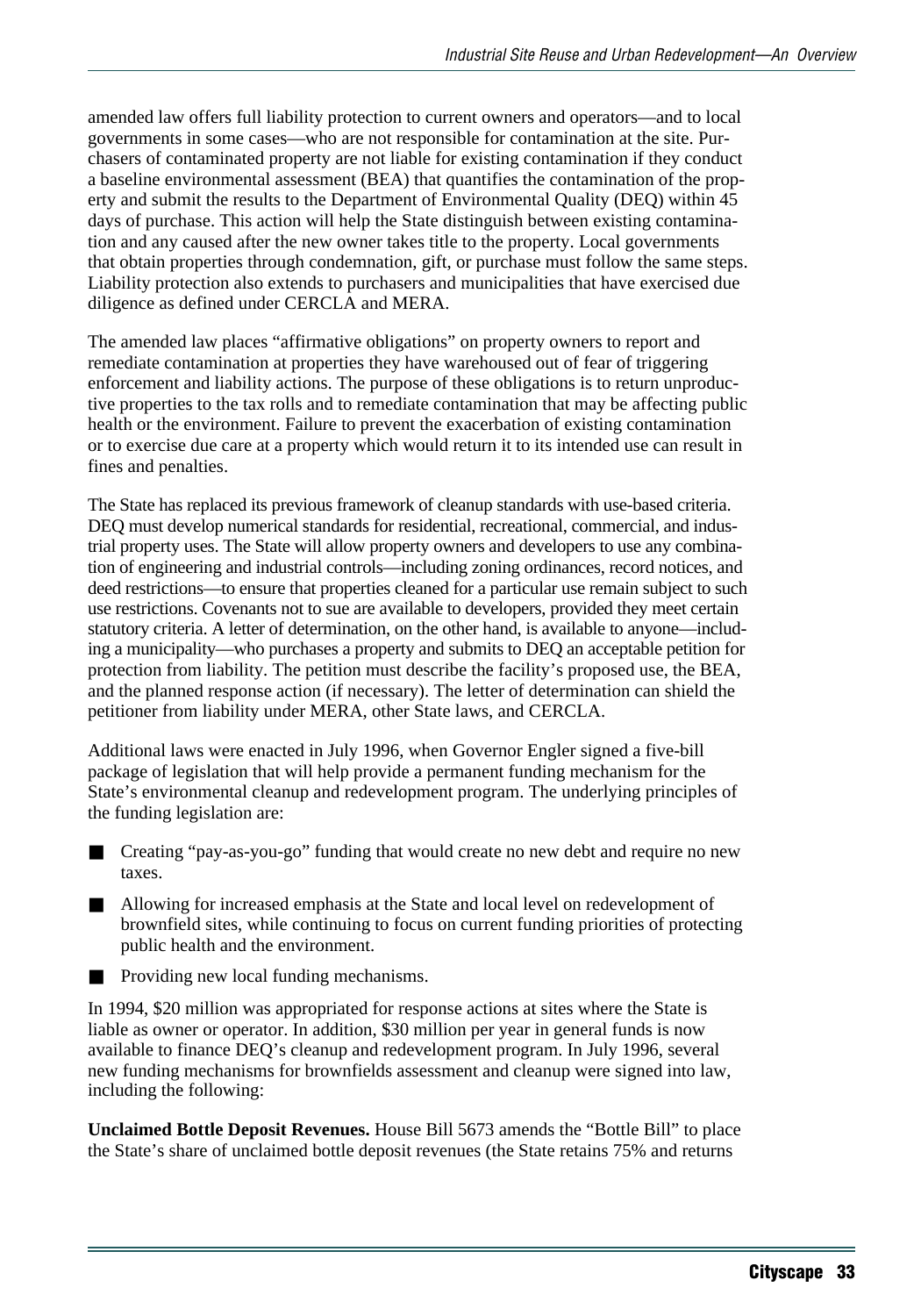25% to retailers) in a new Cleanup and Redevelopment Fund (CRF). The bill allows for \$15 million per year from "past due" unclaimed deposits to be transferred to the new CRF over the next 3 fiscal years for appropriation to the DEQ, plus an additional \$4 million a year from new bottle deposit revenues. Ten percent of the State's annual unclaimed bottle deposit revenues will be placed in a new Community Pollution Prevention Fund for grants to local governments.

**State Cleanup Program/Cleanup and Redevelopment Fund.** This fund is created by Senate Bill 919, which amends Part 195 of the Natural Resources and Environmental Protection Act to transfer money from the Environmental Protection Bond Fund into the CRF. DEQ will request an annual appropriation to support a wide array of brownfields cleanup and redevelopment activities.

**Revitalization Revolving Loan Program.** Funds will be made available to capitalize this new DEQ program, which offers loans to local governments for site assessment and demolition to "ready" the sites for cleanup and redevelopment.

**Tax Capture and Tax Credit Mechanisms.** Senate Bill 923 creates the Brownfields Redevelopment Financing Act to allow municipalities to develop and implement brownfields redevelopment financing plans (that is, tax increment financing plan or tax capture plan) to capture State or local property taxes from a contaminated site in order to conduct response activities at the site. Senate Bill 924 provides an important addition to the Brownfields Redevelopment Act. The bill provides taxpayers with a credit against their single business tax liability for certain contaminated properties if the taxpayer makes an economic investment at the site. The amount of an individual credit is 10 percent of the eligible investment costs the taxpayer has incurred to redevelop or expand the property in the tax year, with a \$1 million cap on the total credits a taxpayer may claim.

In addition to the hazardous waste cleanup requirements and landowner protections of MERA, Michigan's Site Reclamation Program plays a key role in returning abandoned industrial sites to productive use and preserving undeveloped land. Established and funded under Act 328 and renamed after 1993 changes, the Environmental Protection Bond Implementation Act now provides up to \$40 million for local governments to finance the cleanup of contaminated sites and an additional \$10 million for site investigations. Grant amounts may not exceed \$2 million. The law also requires the Michigan Department of Natural Resources (DNR) and the Department of Commerce, which award the grants, to consider whether the proposed application preserves open space.

Michigan's program is considered innovative in that it delegates authority and financing to local governments, which select potential sites based on the extent of contamination and the stated potential for economic redevelopment. However, critics of the program persuaded the legislature to make changes that lessened the burden on local governments to provide quantifiable proof of the certainty of economic redevelopment at these sites, considered the potential for job creation and the ability to use existing infrastructure, and recaptured State monies expended on the cleanup. Requiring up-front, secure commitments from developers, the critics argued, was an unfair and unrealistic burden for many local governments and blocked their legitimate access to the funding pool. As of September 1993 seven projects had been approved, for a total of \$5.7 million, compared with the original \$40 million authorized by the law and \$29.25 million actually appropriated by the legislature.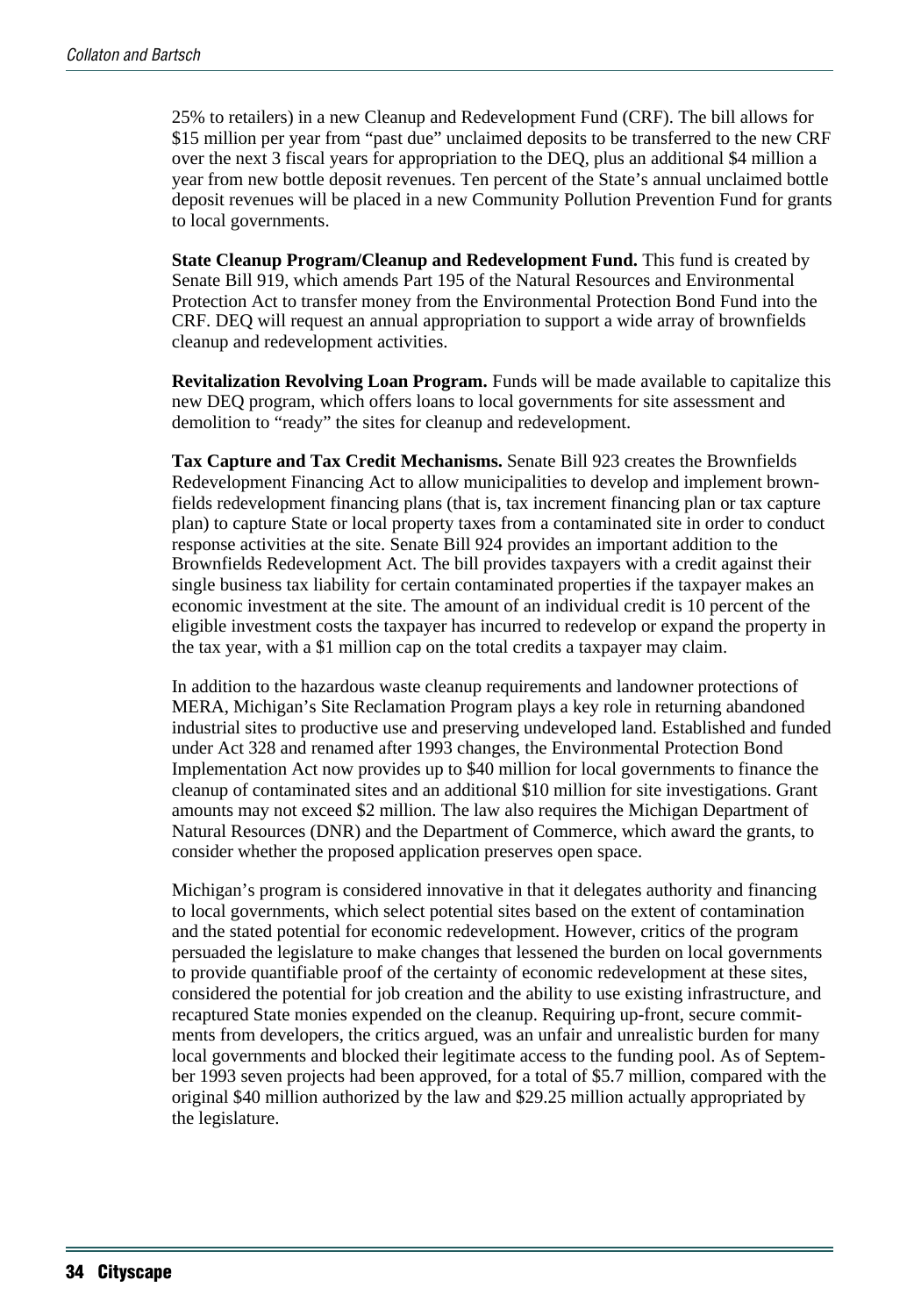## Federal Efforts to Support State Programs

No fewer than 23 additional brownfields-related bills have been introduced in the 104th Congress. These bills, intended to stimulate and encourage the redevelopment of urban brownfields, offer a broad spectrum of reforms and incentives. Some propose expanded relief: regulatory relief, such as delegation to the States of Federal responsibility for "sign off" on cleanups; and liability relief to lenders, prospective purchasers, and local governments. Others offer financial assistance for State and local governments in the form of loans, grants, tax credits, and expanded tax-exempt financing. Still others would increase and formalize HUD's role in supporting redevelopment of urban brownfields.

The Clinton administration has set forth its own brownfields initiatives. Early in 1996 the administration proposed a brownfields tax incentive that would allow developers to expense their cleanup costs fully (that is, to make them fully deductible in the year in which they occurred). The estimated \$2 billion initiative would be targeted to distressed urban communities—such as Empowerment Zones or Enterprise Communities—as well as to areas with high poverty rates.

Recently, President Clinton proposed a joint EPA-HUD brownfields initiative that builds on the tax incentive proposal. The initiative calls for enactment of the following: expanded EPA loans and grants for cleanup at the local level, expansion of HUD's Economic Development Initiative (EDI) to support brownfields redevelopment, new EPA worker training incentives for jobs in local remediation projects, and new assistance to State voluntary cleanup programs. While there is strong support in Congress for a brownfields redevelopment initiative, the common belief is that its enactment will have to await the 105th Congress.

# Barriers to Brownfield Redevelopment

For decades, processing plants, steel mills, and other industrial facilities have contributed to the contamination of land, water, and air. Public awareness of the problem has increased in recent years, as have knowledge of the health and environmental risks and recognition that contaminants must be reduced or eliminated and past contamination cleaned. But despite the many benefits of site reuse, key barriers—such as the high cost of cleanup, uncertainty about liability and procedures, and a negative public attitude toward old facilities also have intensified.

## Cost of Environmental Cleanup

Cleanup adds to the cost of any redevelopment project, and often it adds significantly. Depending on the extent and type of contamination, these costs can total tens of thousands—and sometimes millions—of dollars. In most areas, but particularly in central cities, adequate financing to carry out cleanup and redevelopment activities is seldom available at affordable rates. The mere suspicion of contamination has increased lending costs more than threefold since 1980, according to some local development practitioners. Much time and staff work are required to structure financial packages, and prospective borrowers must pay for environmental assessments and detailed appraisals. Because these expenses are not easily recovered in the normal course of doing business, brownfield sites are at a tremendous competitive disadvantage compared with greenfield locations. Cleanup also requires considerable time, delaying project completion by months or even years. Delays are costly for developers, eating into the profitability of a project and undermining its economic viability.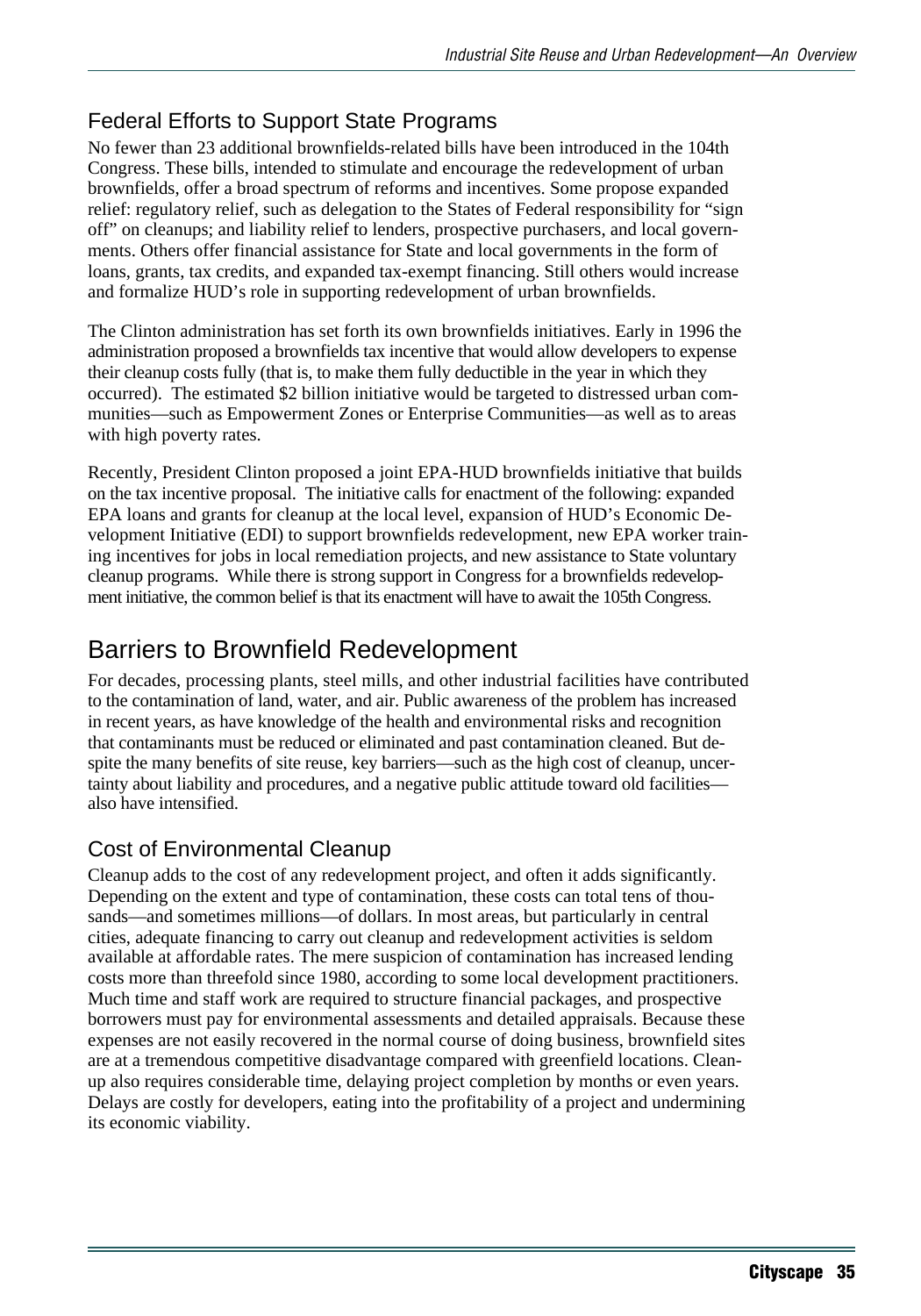Sites and structures for which expected financial returns exceed redevelopment costs, including cleanup costs, will continue to be reused. Economically marginal facilities, on the other hand, will lie dormant unless there is an additional incentive or assistance. For example, the developer of an inner-city property in Cleveland who converted an industrial warehouse site into a small neighborhood shopping center spent nearly \$225,000 per acre for site testing, remediation, and preparation. He estimated that similar activities for a comparable project at a suburban greenfield site would have cost only \$40,000 per acre. Nonetheless, he proceeded because he had the strong support of the city.

#### Uncertain Liabilities

Although CERCLA broadly defines potentially responsible parties, uncertainty still clouds many individual projects and deters reuse. Uncertainty about environmental liabilities hinders companies and communities from obtaining the financing needed to clean up properties and to perform retrofitting work. Private developers determined to acquire an old property often are rebuffed by lenders concerned about potential liability in the case of foreclosure, loss of collateral value, and the effect of cleanup costs on the project's economic viability. In numerous communities, the prospect of contamination at a project site has left companies frozen out of conventional credit markets.

Recognizing the unique role of lenders and investors, Congress included in CERCLA a specific exemption for persons who do not participate in the management of a facility but hold an ownership claim to protect their investment (as loan collateral, for example). Since CERCLA's enactment, several court cases have attempted to clarify what constitutes ownership and participation in the management of a facility. But, as indicated earlier, the *United States* v. *Fleet Factors Corporation* case raised uncertainties about the point at which lenders cross the threshold of ownership into participation in management. This court decision appears to have broadened the scope of liability significantly. Clearly, lenders' reluctance to make loans in this legal climate can affect reuse efforts drastically.

#### Unclear Procedures

Much confusion surrounds the identification of toxic substances at older sites, the best methods of treatment, the level of cleanup required, and the appropriate scope of publicsector review. This uncertainty persists even as environmental laws are amended, regulations are modified, and courts reinterpret the way they are applied. It is difficult to provide a satisfactory answer to the question of public officials, developers, investors, and neighbors of contaminated sites: "How clean is clean enough?" Clearly, some of their concerns can be traced to a lack of understanding of environmental laws and procedures, but others stem from the vagueness of this largely ill-defined regulatory arena. Still others raise legitimate questions about the wisdom of enacting variable cleanup standards that depend on the way the site will be used in the future. This uncertainty often intimidates developers and economic development officials and creates an adversarial relationship between environmental and community leaders.

Developers, economic development officials, and lenders also are nervous about the lack of guidance on ways to protect themselves from liability. Prospective owners may shield themselves under CERCLA's innocent landowner defense by conducting all appropriate inquiry prior to acquiring the property. To date, however, neither EPA nor the courts (through case law) has defined the requirements for *all appropriate inquiry*. Instead, EPA has stated that it will determine what is appropriate on a case-by-case basis. As a result of this imprecise language and lack of interpretation, lenders and purchasers are left to determine appropriate inquiry. Prospective landowners, particularly those with limited resources, are often uncertain about the steps they must take to ensure compliance with the letter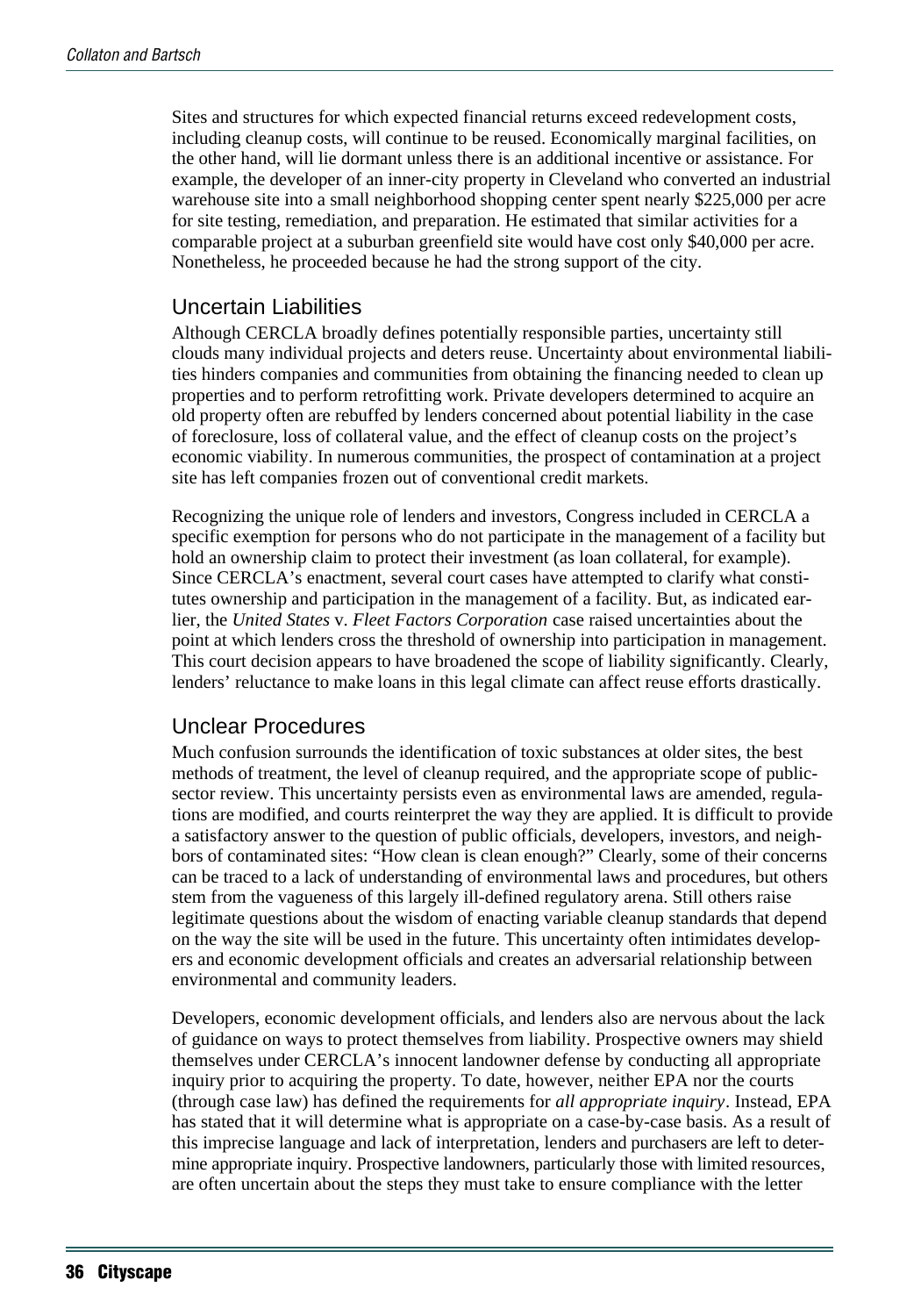and intent of the law and to avoid possible liability. Lacking any guidance but their own limited or incorrect understanding of the requirements, they may conduct inadequate environmental investigations that complicate property transfers and hinder government efforts to identify and clean up contamination.

In some cases, prospective purchasers may not want to know the full extent of contamination at the site, adopting what one expert has called the "what they don't know won't hurt them" posture. In other cases, prospective owners are deterred from purchasing a property when they learn they must spend a substantial amount of money to find out whether the site is contaminated. Developers are concerned that even if they clean a property to current standards, they have no assurance that it will be considered clean enough in the future. They also fear that changes in environmental standards and improvements in technology may force them to revise their cleanup plans midway through a project, adding further costs and delays. Unfortunately, environmental laws, like tax laws, probably will continue to be moving targets.

The process of assessing hazards is further clouded by inconsistent licensing and accreditation of site assessors. The outcome of an assessment often depends on the judgment of the individual doing the assessment, especially when less visible subsurface contamination is involved. The Federal Government has no legal authority to certify, accredit, or otherwise license individuals in any profession, and States take varied approaches to training and certifying assessors. In Massachusetts, for example, the Department of Environmental Protection requires that cleanup of contaminated sites be supervised by a State-licensed professional who reports to an independent board and must take a certain number of hours of training each year to remain licensed.

#### Public Attitudes

Negative public attitudes toward older facilities also hinder reuse efforts. To many people, large, obsolete structures signify economic distress, reinforcing a sense of community decline created by the loss of industry and jobs. While industrial archeologists may see beauty in such buildings, developers see costly renovation problems and lack of economic viability due to outmoded facilities or new building code requirements. Moreover, few communities make a systematic effort to identify buildings that are worth saving, and few successful examples of reuse are well enough known or sufficiently replicable to convince developers to try it themselves.

These negative images may endure even after redevelopment has occurred, especially if contamination was extensive, because the public is skeptical about the ability of government or business to remove hazardous materials safely. Furthermore, advocates for low-income and minority communities often challenge policies that allow lower cleanup standards for industrial sites that are adjacent to their communities and may expose residents to toxic chemicals. For factories with substantial contamination, extraordinary efforts may be required to convince local officials and residents that the buildings are worth saving. In Lowell, Massachusetts, for example, persuading the community of the wisdom of converting dilapidated textile mills to office and retail use has required years of concentrated effort by local, State, and Federal agencies and huge infusions of Federal and State funds.

# Impact of Brownfields on Economic Development Finance and Industrial Site Reuse

The increasing interplay between the economic and environmental arenas has emerged as one of the most prominent development issues of the 1990s. The way in which these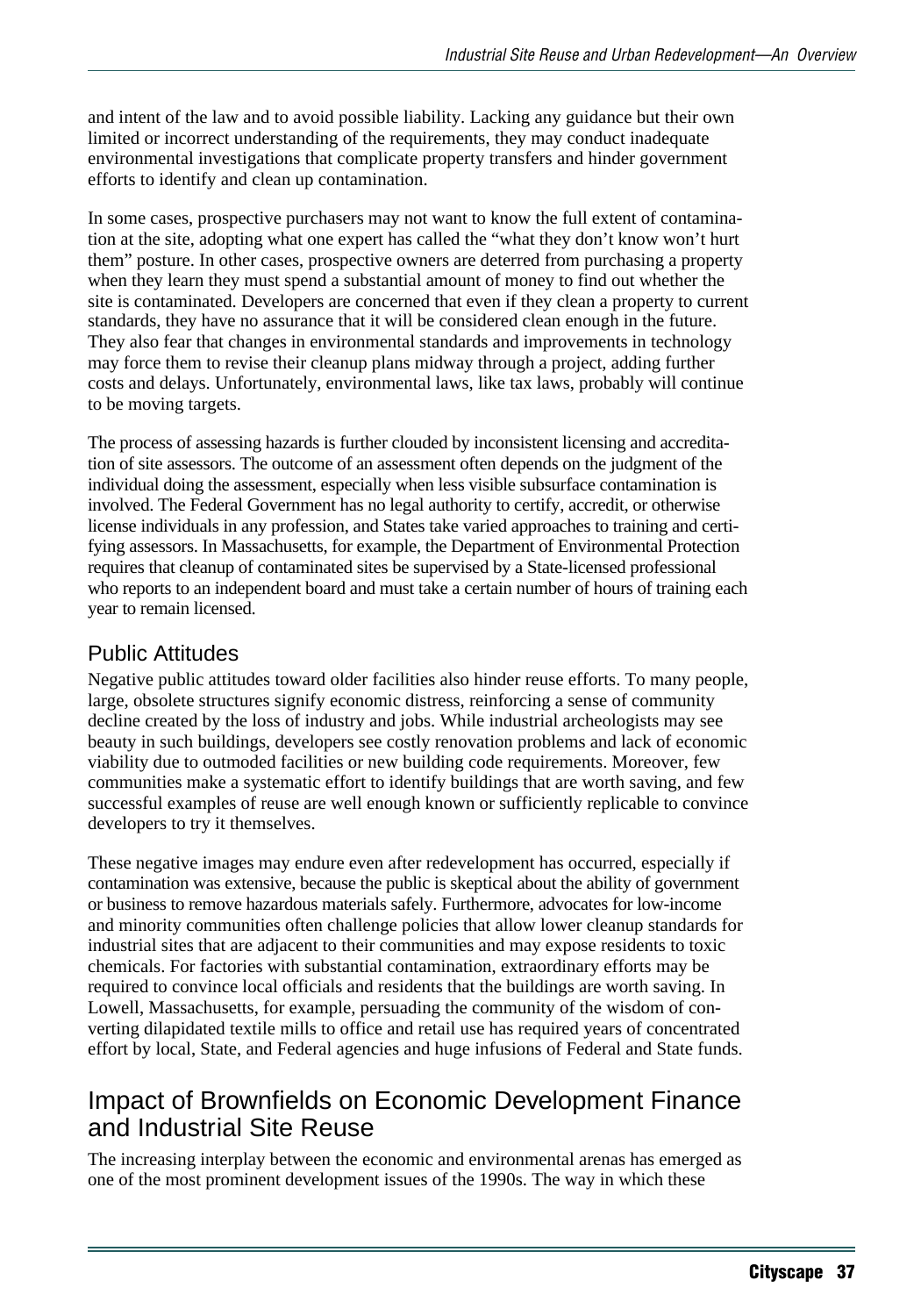sectors mesh strongly affects the prospects for successful reuse and redevelopment in areas containing older industrial sites. Rightly or wrongly, the ambiguity of CERCLA liability issues has increased the uncertainty associated with lending. Heightened concern over environmental problems has introduced a new dimension to the risks that lenders face and the hurdles that developers and local agencies must overcome.

Although the likelihood of monetary hardship attributable to environmental liability is still small, there is no question that the issue has affected banking practices. Risk-averse by nature, bankers are showing great concern over the potential for liability, due in part to judicial interpretation of CERCLA's liability provisions. In a 1989 circular that was prescient for its time, the Federal Home Loan Bank Board outlined several "basic categories of risk" to lenders that could emerge from transactions involving environmentally contaminated property. These included:

- Reduced value of collateral.
- Inability of borrowers to repay loans if they also must finance site cleanup costs.
- Preemption of a mortgage loan security by a cleanup lien imposed under so-called super lien laws in force in some States.
- Potential for a bank to become liable for the cost of site cleanup if it forecloses on a property or to forego its collateral interest if it chooses not to foreclose in the face of significant cleanup costs.
- Possibility that the borrower will not maintain the facility in an environmentally sound manner.

In response to these real or perceived risks, lenders are changing the way they deal with projects that even remotely involve hazardous wastes. Financial institutions grappling with concerns over environmental liability and contaminated project sites have been taking many of the following actions:

- Sharply curtailing their level of lending.
- Cutting off financing for businesses, such as dry cleaners and automobile body shops, that routinely handle toxic substances.
- Requiring a thorough environmental assessment and cleanup, if necessary, as a condition of loan approval, thereby increasing transaction costs.
- Imposing restrictions on, or limiting interaction with, borrowers, in order to reduce their exposure to liability.

Changes such as these affect not only the reuse potential of specific sites but also the broader economic development climate in many locales.

#### Reducing Lending to Projects Perceived as Environmental Risks

From the lender's perspective, possible liability for significant damages has increased the risk of doing business. In an American Bankers Association (ABA) poll of small financial institutions (those with less than \$250 million in assets), 43 percent of the responding lenders indicated that they had stopped making loans to companies associated with environmental contamination, and another 11 percent intended to curtail such lending.

In many areas of the country, lenders who might once have given cautious consideration to an industrial reuse project are tightening their lending policies pertaining to facilities and sites that might be contaminated. There is a growing unwillingness to provide any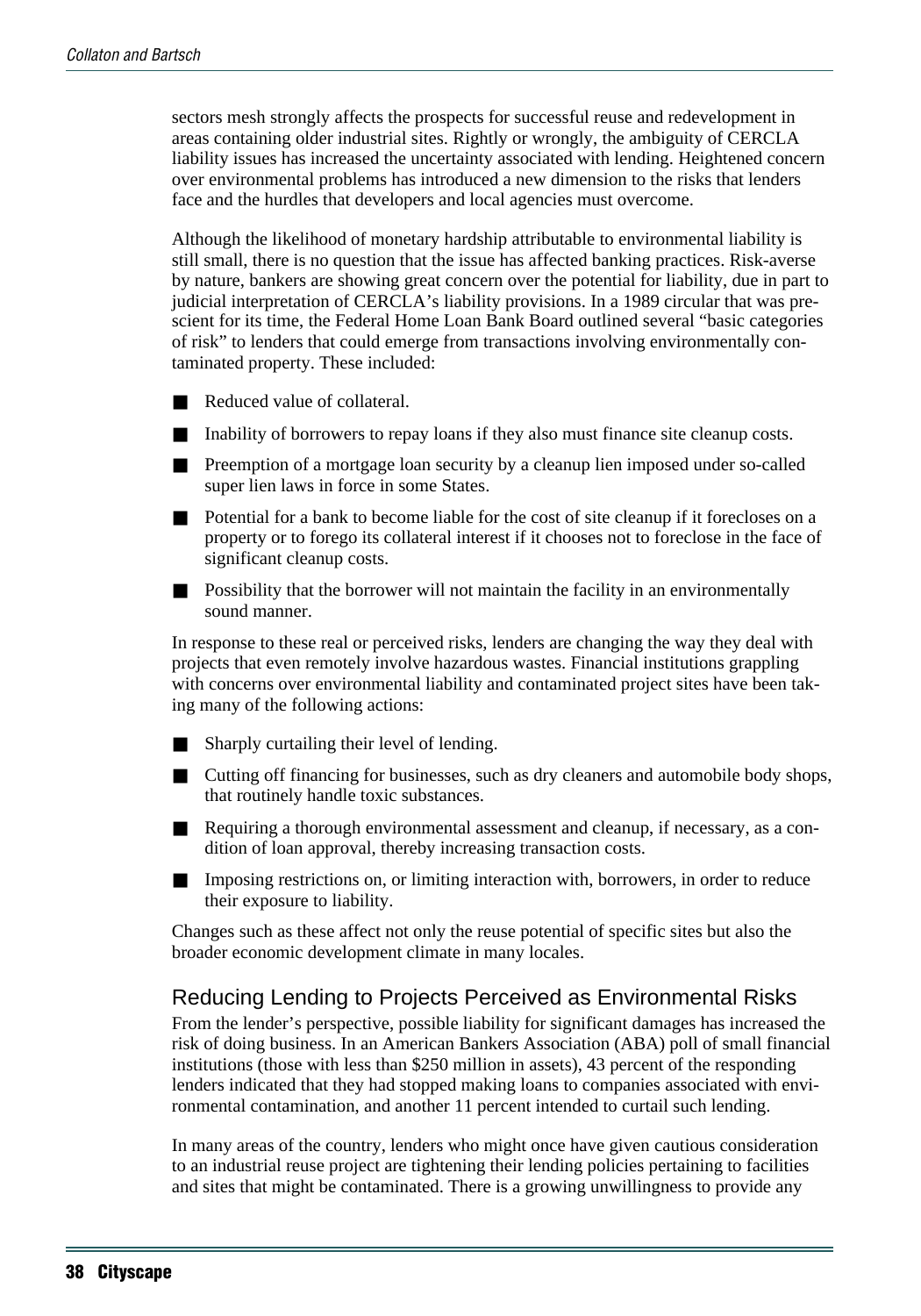financing to some types of businesses, unless the precise scope of a lender's liability is clarified. Throughout the country, but particularly in rust-belt cities, bankers repeat horror stories about industrial reuse projects gone awry for environmental reasons. For example, in 1981 a developer paid \$3.5 million for an abandoned, 10-story Alcoa factory in Edgewater, New Jersey, just across the Hudson River from Manhattan, which he planned to convert to luxury apartments. However, when an inspection revealed massive polychlorinated biphenyls (PCB) contamination throughout the building, the project faltered. In 1991, Alcoa agreed to buy back the property—for \$10. The developer defaulted on his loan and the lender, fearing liability if it moved to take the property, let it go.

#### Brownlining: Shunning Certain Project Types

Lenders and developers may simply avoid doing business with companies or properties that have an environmental risk. Development experts have noted that a growing segment of the economy is potentially vulnerable to this type of lender reticence—which in some areas takes the form of environmental redlining, or refusing to lend for fear that the property presents more than conventional economic risk. Some have dubbed this new term *brownlining*. Many bankers, in fact, have identified categories of undesirable borrowers, including tool and die shops, bottling and canning plants, high-technology metal fabricators, semiconductor facilities, and utilities. Ironically, local governments and economic development organizations have targeted many of these same industries for special incentives, because they are viewed as key to community economic growth and diversification. In many areas, this trend precludes lending for the renovation or reuse of older industrial sites, as well as for modernization of many manufacturing operations. The social implications of such brownlining are clear: Inner-city residents, particularly minorities and those with low incomes, suffer the economic and environmental consequences of disinvestment in their communities.

As ABA points out, lenders simply will not finance cleanup efforts or invest in companies that specialize in site remediation unless they receive clarification of the secured creditor exception. In some cases, the size and financial resources of the seller influence a site's marketability and reuse potential. For example, an old industrial property might interest prospective purchasers only if the owner is a thriving corporation that can afford any necessary site cleanup. Thus, if EPA were to sue for cleanup, the new owner might successfully pursue the seller to recover remediation costs, or EPA might hold the seller liable.

Lenders also wish to avoid defaults or the risk that mortgagees will not be able to repay the loan because they have been forced to bear responsibility for an expensive cleanup. Consequently, lenders may limit their loan activity to large companies with considerable assets. Small enterprises, especially those engaged in startup or expansion, usually use the land and buildings being financed as loan collateral, because they have no other assets to offer. If the land or buildings are of questionable value or might contain environmental hazards, the loan may not be made. The high failure rate of small businesses in general makes this type of lending especially risky, and the collateral specified in the loan agreement becomes even more important.

Inability to secure loans may stifle many budding enterprises whose owners must consider older buildings in less desirable locations because they cannot afford new facilities in town or in the suburbs. Furthermore, small businesses often need assistance in the financial management area, particularly in the early stages of a new enterprise. In the past, lenders often worked with and counseled their borrowers. But some bankers have significantly scaled back such relationships since the *Fleet Factors* decision, with its implications for lender liability, clouded this practice. The liability issue exacerbates other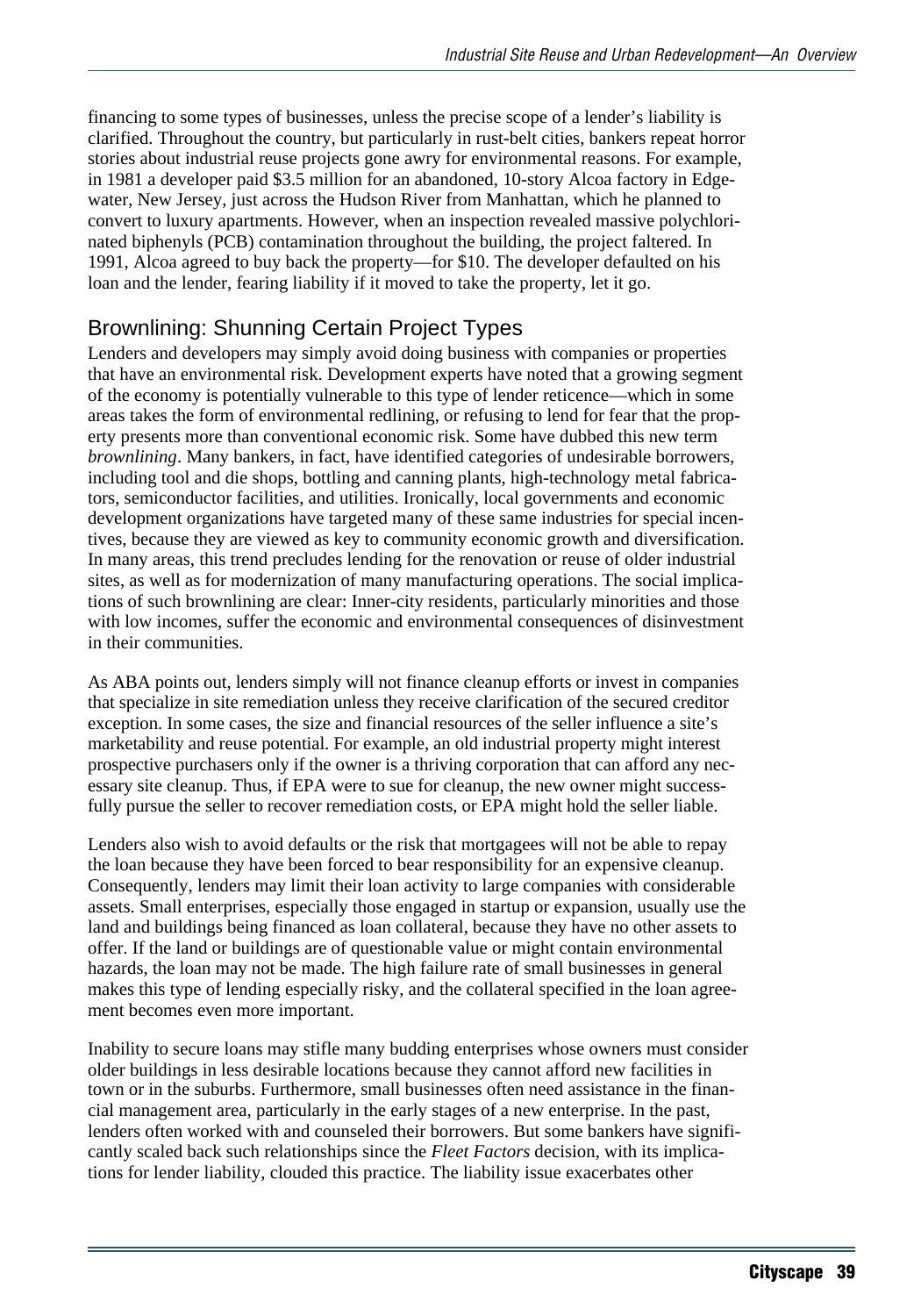problems that many small businesses face in trying to secure credit. Without access to capital, these companies cannot maintain their competitiveness, expand to take advantage of new market opportunities, update their equipment and facilities, maintain necessary inventories, or create new jobs. Moreover, as might be expected, they have great difficulty obtaining the money needed to fund site cleanup.

#### Increasing Transaction Costs

As previously noted, CERCLA gives prospective owners an incentive to evaluate sites before purchasing them. Influenced by the *Fleet Factors* decision, lenders increasingly require extensive environmental testing and cleanup, not only to protect themselves from liability but also to ensure the value of the collateral. Some States have adopted their own environmental assessment requirements, but these are time-consuming and expensive, significantly boosting project transaction costs. Some test bores, for example, cost \$15,000 or more, and a complete assessment of a long-time industrial site that is detailed enough to satisfy a prospective lender may exceed \$50,000. In many cases, the cost of the environmental investigation and the time required to carry it out alter the balance sheet of a proposed project, undermining its financial viability.

Concerns about contamination have unleashed a flood of related paperwork. One official of a leading Chicago bank has noted that loan officers now must review entire sections of loan documents devoted solely to environmental considerations, increasing the time and cost of assembling and processing a loan package as much as threefold. Small businesses are particularly hard hit by these up-front investigative fees, which make small loans prohibitively expensive. Many prospective owners will be deterred from purchasing property if they must spend more money to find out whether it is contaminated.

Testifying before the Senate Committee on Environment and Public Works in April 1991, an ABA representative explained how liability issues can add to the cost of small business borrowing. The official described a typical borrower in a business viewed as a high risk for contamination—a dry cleaning establishment. If the owner wants to borrow \$50,000 to improve or expand the facility, a typical amount for such a loan, the collateral almost certainly would be the business itself. The bank would require a basic environmental assessment that would probably cost between \$500 and \$2,500, a significant expense (1 to 5 percent) for a loan of that size. Even if the assessment revealed no contamination, banks would be nervous about making such a loan, because assessments are not foolproof and offer no guarantee to the lender. If contamination were to surface later, the lender could find itself holding worthless collateral. If the bank were to foreclose, it could face cleanup costs that exceeded the value of the collateral. As the ABA spokesperson suggested, many lenders are unwilling to risk significant cleanup costs in order to make small business loans with marginal profits of about \$1,000 a year. Other lenders may require a detailed second assessment that could cost significantly more than the initial examination. For many small companies the cost would be prohibitive, and the project would be stalled. If cleanup were needed, the transaction would be further disrupted, because even a low-cost cleanup can take months to complete and complex efforts may take years. Old industrial sites present special cleanup challenges, since there may be few records available on past uses of the site.

Although environmental assessments undoubtedly increase the transaction costs for industrial facilities and can undermine the economic viability of some reuse efforts, such steps are precisely the desired result of the CERCLA liability provisions. By forcing responsibility for cleanup on owners and lenders, these provisions are achieving the goal of fostering privately funded cleanups and conserving public funds.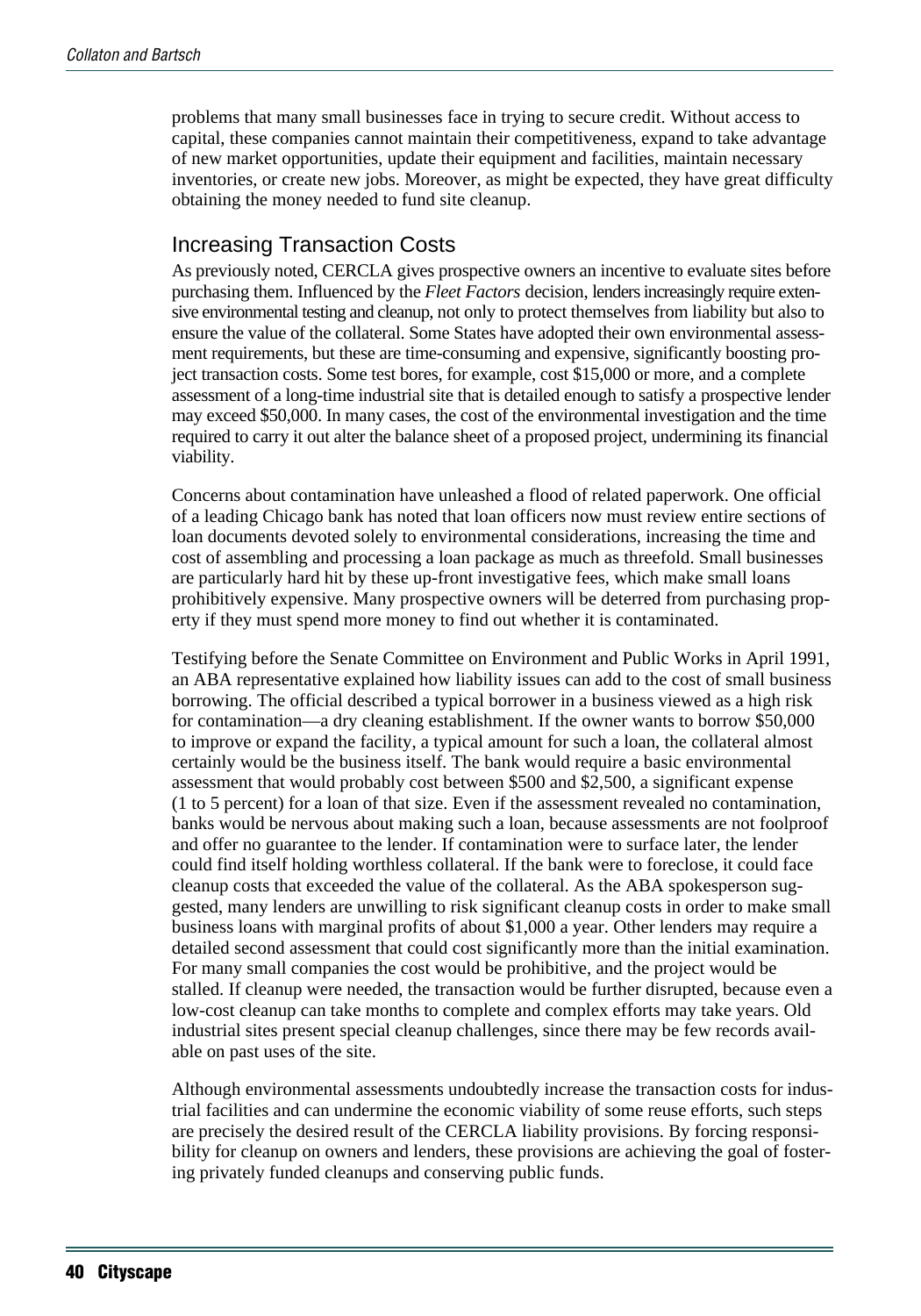### Restricting and Complicating Involvement With Borrowers

Even experienced finance companies are influenced by the specter of liability, which affects the way they carry out their operations. Real estate lenders manage their portfolios in a variety of ways. Some specialize in originating and holding loans. Others originate loans and then place them with investors in the secondary market. Some mortgage bankers match real estate projects to investors rather than closing loans in their own names. Others act on behalf of insurance companies, pension funds, and other institutional buyers. Some lenders also take participatory interests in real estate, especially commercial projects, and are considered to be both an owner and a lender. The possibility of site contamination and potential CERCLA liability can affect each type of transaction. This new reality is changing the way large real estate lenders do business. For example, real estate financiers increasingly demand indemnification from sellers for any preexisting contamination. Such agreements have been useful in allocating responsibility and cleanup costs and therefore are helpful in closing deals. These agreements address such issues as:

- Detailing cleanup expenses, fines, third-party claims, and loss of profits.
- Determining reasonable costs.
- Defining "how clean is clean enough" for purposes of allocating costs.
- Outlining the consequences befalling a party that fails to adhere to the agreement.
- Specifying the duration of the indemnity and steps to be taken if one of the participants is sold or involved in a merger.
- Specifying which party bears the burden of proof in the process of determining the time at which contamination took place.
- Defining limits on potential liability and cleanup costs.

Such agreements are not for everyone. First, the negotiations are lengthy, involve a number of technicians and lawyers, and thus are expensive to conclude. Therefore, indemnification agreements generally are not possible for small business operators. Second, even the best-crafted agreements are ultimately meaningless if a key participating company becomes bankrupt. Finally, agreements cannot be undertaken on many old industrial sites whose titles are held by the corporate remnants of defunct manufacturing companies.

Although lenders have begun to limit their oversight of borrowers in order to avoid the prospect of environmental liability, this restraint occurs at a time when prudence would indicate the need for greater scrutiny of the borrower's creditworthiness. However, as the following case studies suggest, some developers have expedited the cleanup process by working closely with the appropriate environmental agencies or by soliciting the help of the Governor's office.

# Case Studies: Site-Specific and Citywide Strategies

The following site-specific case studies illustrate innovative site reuse projects in four communities—Minneapolis, Minnesota; New Haven, Connecticut; Commerce, California; and Ambridge, Pennsylvania. Although the problems and remedies involve unique community circumstances, they have been successful despite all odds and thus have broader application. Innovative public-private partnerships, cooperation between local governments and State regulatory agencies, and marketing ingenuity have enabled dedicated parties to carry out successful redevelopment activities. This section also presents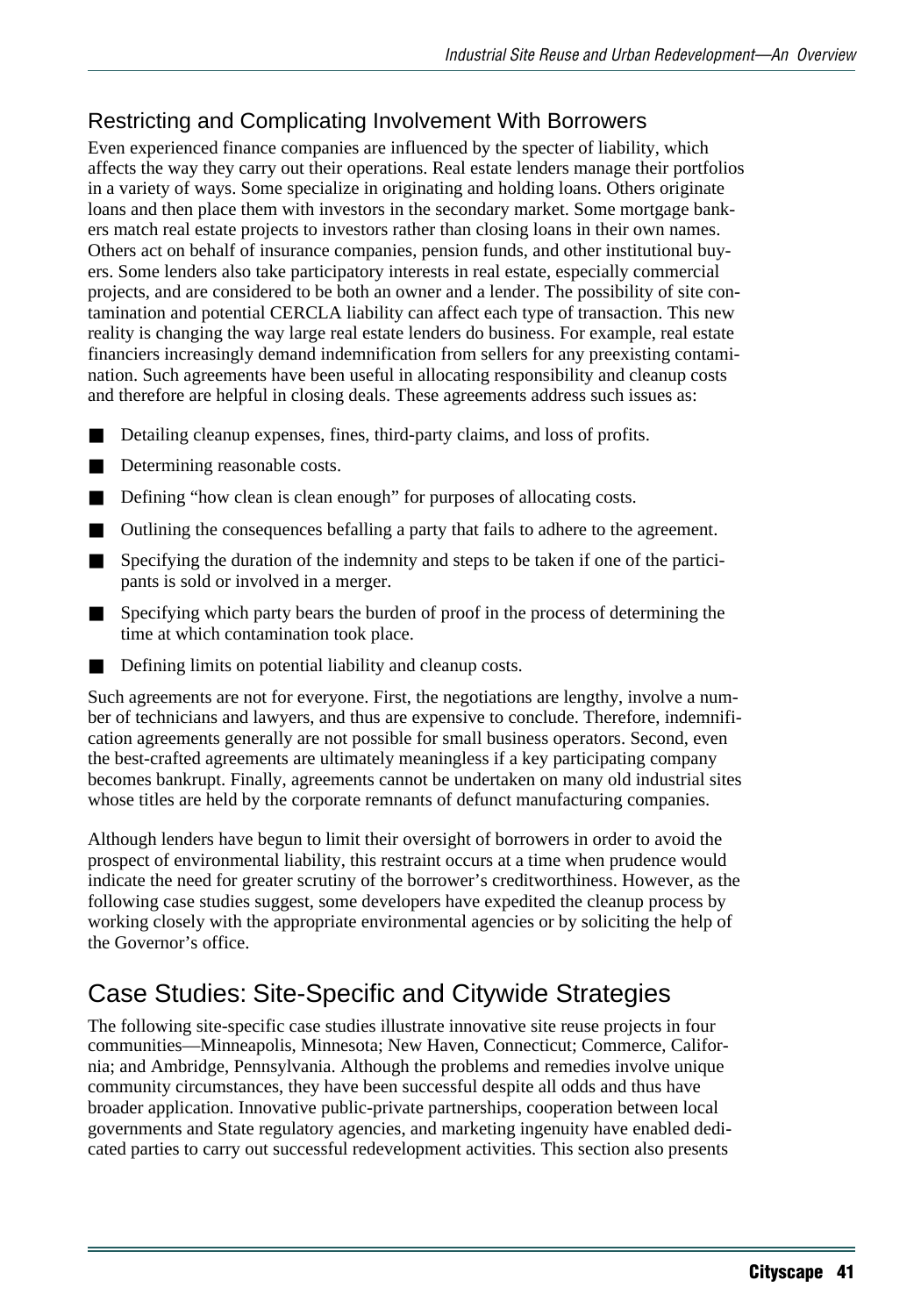site reuse strategies developed by the first jurisdictions selected to participate in EPA's brownfields pilot program—Cleveland, Ohio; Bridgeport, Connecticut; and Richmond, Virginia.

#### Minneapolis, Minnesota—Pure Oil Company and Gas Farm Project

Minneapolis is one of the few cities in the Nation to establish a policy to redevelop contaminated industrial sites within its boundaries. It purchases these properties through the Minneapolis Light Industry Land Acquisition Program, accepting some liability for the cost of environmental cleanup. The city council sets aside \$5 million a year from a taxincrement financing (TIF) plan to buy contaminated sites and provides up to \$6 million in low-interest loans to developers selected to undertake appropriate projects. The properties subsequently are sold or leased, depending on their environmental status or location.

The Minneapolis Community Development Agency (MCDA) coordinates all redevelopment efforts in the city, including abandoned sites, riverfront projects, and substandard housing. The agency has pursued the reuse of old industrial properties aggressively since the late 1970s. By the early 1980s, Minneapolis had established a tax-increment financing project called *Industry Square* to fund the return of light industry to unused industrial properties. In 1984 MCDA purchased a 5-acre parcel in that district, the former Pure Oil Company site, from IDS-American Express. City officials had learned that a motel chain was considering the property and decided to buy it to promote manufacturing.

MCDA officials were familiar with the site's past industrial use and aware of potential environmental problems from a preliminary study conducted for the motel chain. However, the city did not conduct a thorough environmental audit before making the purchase. In the early 1980s, such an audit was not common practice. Later, part of the site was designated as a Minnesota High-Technology Corridor, which placed extensive restrictions on land use and made construction of a motel on the site impossible.

In 1986 MCDA hired a firm to conduct a phase I environmental assessment of the site. According to the audit, the Pure Oil Company had operated an oil and gas tank farm on part of the site from 1912 through the early 1960s. On the land bought by the city, Pure Oil had placed two 1-million-gallon, above-ground fuel storage tanks and several 10,000 and 20,000-gallon tanks. Union Oil of California (UNOCAL) bought the site from Pure Oil in the 1960s, and IDS-American Express bought out UNOCAL several years later. The various owners had removed the tanks, leaving extensive underground piping in place. The environmental audit revealed far-reaching petroleum-related soil and groundwater contamination that threatened redevelopment plans for either high-technology or industrial uses.

Minneapolis decided to proceed with redevelopment of the property in 1987 and to pursue UNOCAL for cleanup costs later. The city spent almost \$1 million to remove contaminated soil and install a vapor barrier to contain fumes that were evaporating from the groundwater. Funds for the project came from the original TIF plan. However, the source of contaminates leaching into the groundwater was located on an adjacent site, and the Minnesota Pollution Control Agency issued a commissioner's order to UNOCAL to remediate the groundwater contamination. The company installed a test well and began investigating installation of a pump-and-treat system. Meanwhile, the city reached a settlement with UNOCAL to recover public expenditures at the site.

With the cleanup in progress, MCDA authorized a construction-equipment manufacturer, FMC, to undertake development of the high-technology parcel. Fearing involvement in the liability chain, FMC leased the land from the city rather than purchasing it. The city,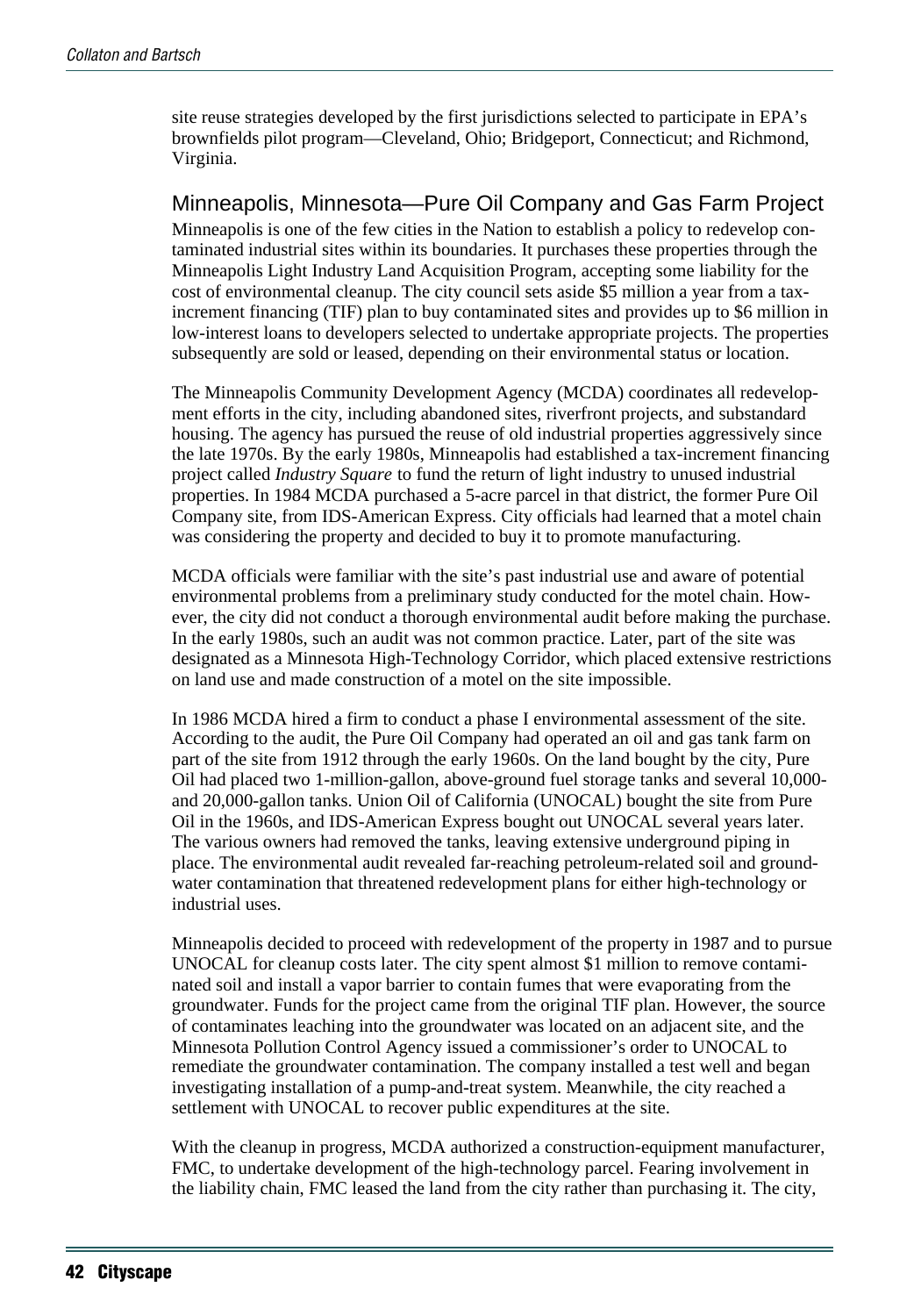therefore, retains title to the property. FMC constructed a research and development facility on the site, which has since closed. The facility is currently leased to the computer division of the University of Minnesota.

Larry Heinz of MCDA noted that remedial work at the Pure Oil site progressed fairly smoothly and quickly because MCDA played an active role, pushing the Minnesota Pollution Control Agency to monitor the cleanup. Heinz felt that because the State has a relatively small population, few bureaucratic barriers hampered the project. The Pure Oil site cleanup occurred before State resources were strained by the high volume of cases that State agencies have had to address in the 1990s. In this case, assignment of responsibility was reasonably straightforward. The groundwater monitoring could be pursued in stage 2 of the cleanup, allowing the redevelopment to proceed as planned.

In 1988 Minnesota established another type of TIF program, known as hazardous waste subdistricting. Recognizing the impact of contamination, the program sets the land value very low, sometimes to zero. This allows more revenue to be raised because of the greater difference between the base and the new increment. Cleanups must be approved by the Pollution Control Agency before TIF funds can be used. Minneapolis also rehabilitated the old Sioux Line rail yard using the TIF mechanism. The city already has spent more than \$500,000 for the testing required for Pollution Control Agency approval.

#### New Haven, Connecticut—U.S. Repeating Arms Complex

From one small factory built in the early 19th century, the Winchester Repeating Arms Company grew along with the country's westward expansion. Winchester and other Connecticut arms makers dominated the manufacture and sale of rifles, sidearms, and ammunition through the mid-20th century. At the height of its operations, Winchester occupied 25 buildings on 80 acres in north-central New Haven near Yale University. In 1931 Winchester sold its holdings to the Olin Corporation, a manufacturer of brass fittings and other metal products. Olin later merged with a chemical manufacturer and located its chemical and nuclear research divisions in several buildings on the site. Almost 20,000 people worked in the various operations of Olin and Winchester until the late 1950s. During the next few years, Olin shut down some sections of the New Haven plant and built modern facilities elsewhere. By the mid-1970s many of the buildings were empty. All of the New England States experienced a similar pattern of decline in the 1970s and 1980s, when heavy manufacturing industries moved south or west, leaving deteriorated and often contaminated land and buildings in the region's central cities. With the plants closing, surrounding neighborhoods began to decline as well. The Winchester-Olin complex was but one of many venerable industrial sites in older cities caught in transition.

In the late 1970s Olin president John Henske, a Yale-educated chemist, decided to take action to resolve some of the problems created by Winchester's decline. He saw possibilities for the development of high-technology businesses in the area and interested New Haven Mayor Biagio DiLieto and Yale University President A. Bartlett Giamatti in a joint effort. With help from the State, the parties formed the nonprofit Science Park Development Corporation (SPDC) in 1981 to develop a high-technology, light industrial center. Yale's strong research programs and facilities made the area attractive to entrepreneurs and firms seeking market innovations. According to Sal Brancati of the New Haven business development office, the city and State economic development agencies were eager to promote the sort of initiative that would revive the Winchester site, put people back to work, and restore the neighborhoods. At the same time, Olin wanted to dispose of its unused acreage and buildings.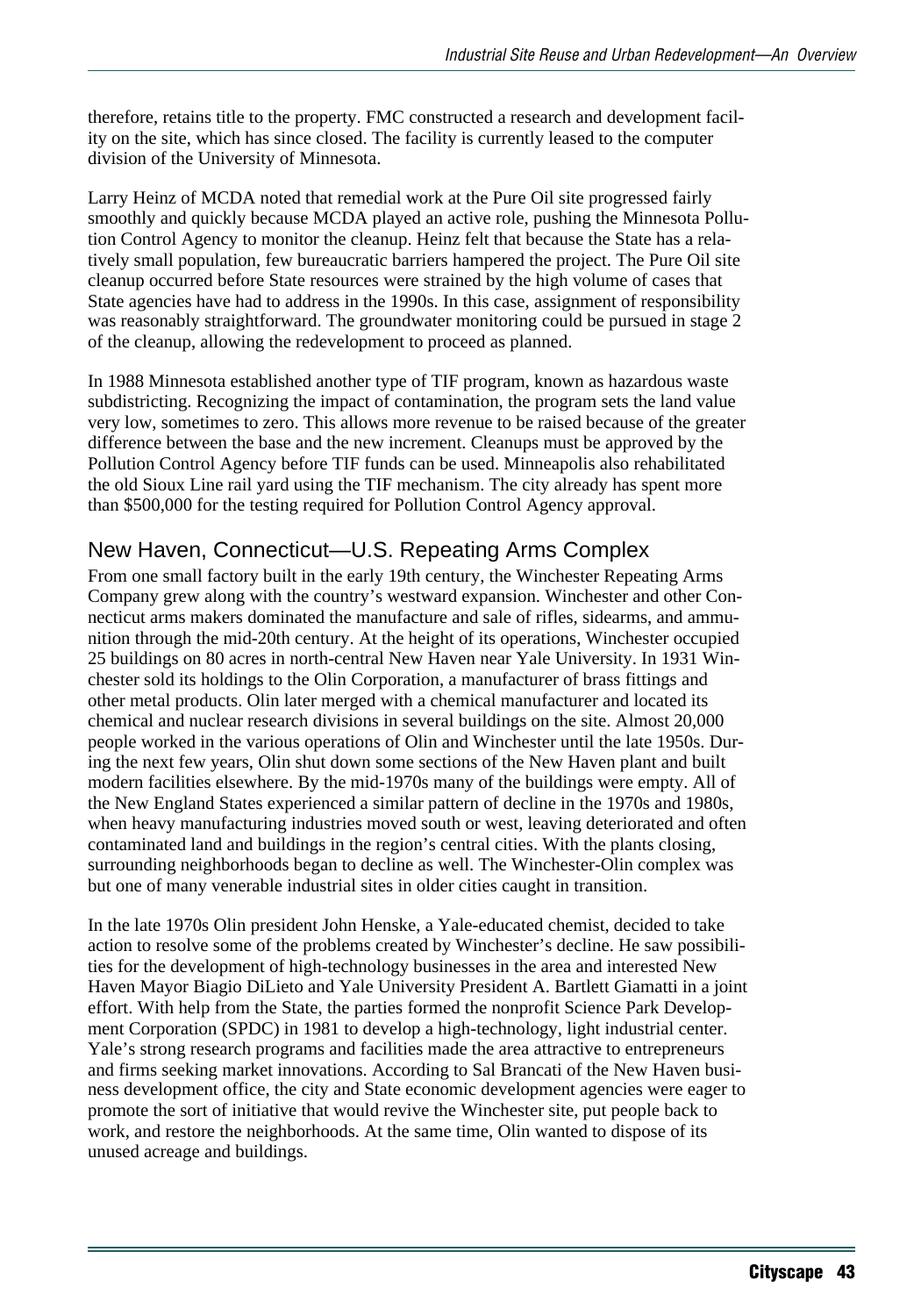Olin donated most of its unused land to Science Park, although the company continues to own and operate one building in the complex, which contains a metals research laboratory and a chemical research and development operation. Yale, another major backer, loaned SPDC \$1.8 million and donated \$500,000 to rehabilitate building space. The city contributed \$800,000 over 8 years for operating expenses and \$950,000 toward rehabilitation costs. The State's Department of Economic Development has spent more than \$4.5 million for building renovations, infrastructure improvements, and administrative and marketing expenses. A consortium of 10 New Haven banks, joined by Olin and Yale, loaned the corporation funds to cover capital improvements and operating deficits until its high-technology incubator program becomes self-sufficient.

Most of the buildings in the Winchester-Olin complex were eligible for listing in the National Register of Historic Places on the basis of their role in U.S. firearms and ammunition research and production. A mix of 19th- and 20th-century brick and concrete structures, they once housed the original brass rolling mill, assembly buildings, foundries, warehouses, a power house, and firing ranges. Working with the Connecticut Historical Commission, SPDC conducted a survey of the buildings in 1987 as required by State and Federal laws addressing changes to historic properties. The functions and appearance of the complex were documented extensively and photographed.

Outmoded and empty Olin buildings cover about 15 acres within Science Park. With funds from the State and the Economic Development Administration (EDA) of the U.S. Department of Commerce, SPDC renovated two buildings in 1985 to establish a small-business development center. Both were World War I-era buildings constructed of reinforced concrete, with more than 250,000 square feet of space, of which 175,000 is occupied. The center quickly became one of the largest high-technology business incubators in the country, with more than 100 companies, ranging from single entrepreneurs to corporate giants. Olin and Yale rent space in the incubator. In the early 1980s, a group of Olin employees bought the Winchester rifle operation, renaming it the U.S. Repeating Arms Corporation. Its complex includes 1 million square feet in several of the old manufacturing buildings on the southeast portion of the site, about one-third of which are in use.

When redevelopment plans began to gather momentum, SPDC partners were forced to deal with enormous obstacles. The site was filled with run-down buildings, saddled with environmental problems, and surrounded by residential neighborhoods. After so many years of use for various industrial purposes, the buildings and surrounding grounds needed extensive remedial work. Many of the unrenovated buildings had been abandoned, and some posed health or safety problems. All were considered for reuse, but obsolescence and market conditions made adaptation of many impossible. Five buildings near the edge of the park facing a residential neighborhood have been demolished to make room for additional development. Many of the structures were heavily reinforced to withstand an accidental explosion, making demolition difficult.

Early in the redevelopment process, Olin conducted an environmental inspection that revealed the presence of asbestos insulation in the buildings and a large amount of lead from ammunition manufacture and testing. Several firing ranges contained large quantities of lead-filled sand. Machinery and machine pits contained various pollutants, and PCBs and coal wastes remained at the power plant. SPDC hired environmental consultant HRP Associates to drain and remove the underground storage tanks. Soil samples from the tank areas were analyzed to determine whether contaminants had leaked through to the groundwater. Sampling of groundwater at the site began in 1989. Soil samples revealed several types of contaminants—petroleum, solvents, and polyaromatic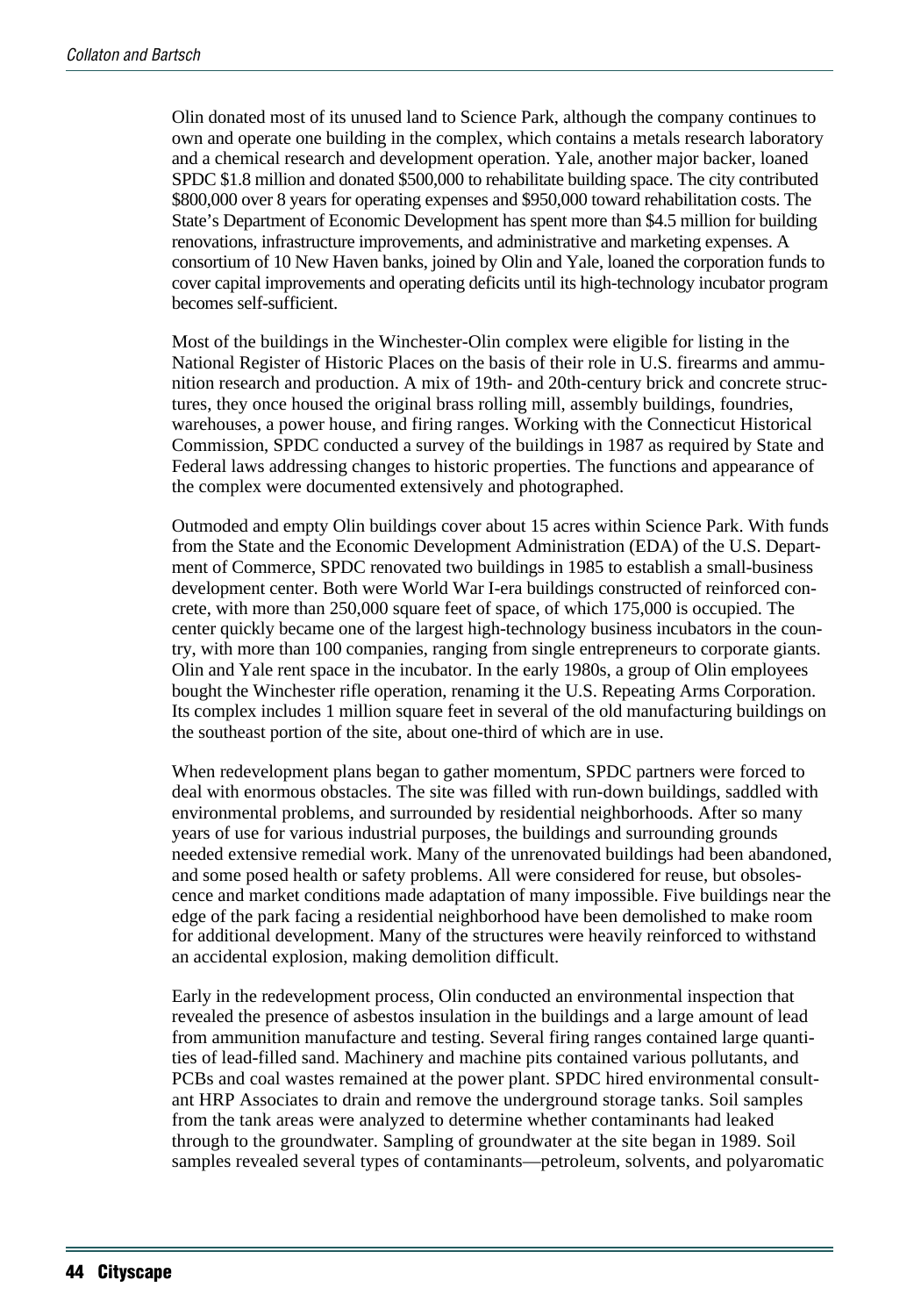hydrocarbons (PAHs). The consultants will continue to sample the groundwater every quarter and report the results to the Connecticut Department of Environmental Protection (DEP). Plans for inspection, cleanup, and monitoring of the site are subject to the approval of DEP. Connecticut law has no provisions to halt proceedings, but remedial investigations and subsequent actions must continue on a schedule established and monitored by DEP.

One of SPDC's primary goals is to provide jobs for residents of the nearby Newhallville and Dixwell neighborhoods, many of whom worked for Winchester and Olin in better days. These neighborhoods are beset with typical inner-city problems, and SPDC is committed to seeking business tenants that will provide jobs and training for minority and low- and moderate-income residents. In 1990, SPDC received more than \$800,000 from the Family Support Administration of the U.S. Department of Health and Human Services to help growing companies create more jobs for this target population. When Science Park is self-supporting, SPDC plans to spend some of its funds for innovative small business development and for job training and placement. The challenge of meeting this goal is formidable.

Like many innovative ventures, Science Park has had its problems. Business incubators have difficulty surviving because their tenants—new, small businesses—fail at a high rate. Targeting a particular type of business also can hurt an incubator's chances of success. Limiting occupants to high-technology businesses, for example, reduces the number of eligible firms. Publicly supported incubators often plan to hire and train members of special groups, such as inner-city residents, minorities, or dislocated workers. While worthy in terms of public policy, this goal increases the cost of the venture. Science Park has undergone financial restructuring and recapitalization, because servicing a \$10-million debt had become too difficult for an operation of its size. According to former SPDC president William Ginsberg, Science Park persuaded the financing consortium to reduce the interest rate on its loan from 9 percent to a blended rate of less than 3 percent.

In 1991 Science Park broke even for the first time. SPDC arranged an \$8 million capital package to support future activities and applied to EDA for another \$1 million in grants. It received commitments from the State for \$5.5 million and from the city for \$625,000 in new investment. Yale and Olin agreed to a loan of \$750,000 in new debt, offering to forgo future interest payments in the hope of receiving a return as investors if profits are generated. The city and State have agreed to the same terms. All participants in SPDC are determined to make the project a success. The State intends to create an advanced technology center in the park in cooperation with Yale and has pledged \$10 million over 5 years to support research and development in neuroscience applications. Yale is committed to raising a similar amount from industry.

According to Ed Parker, director of DEP's Site Remediation Branch, the agency has targeted New Haven, as well as other older manufacturing cities, for expedited review of cleanup plans. DEP has played an active role in the identification of sites where redevelopment possibilities exist, including Science Park. Several additional changes are planned. U.S. Repeating Arms Complex plans to build an addition on land that Olin plans to donate to Science Park for this purpose, with the lease payments going to Science Park. This project will retain 500 jobs and create 200 to 300 new ones. An abandoned railroad line that cuts through the site runs past the Yale campus to downtown New Haven. When SPDC's economic conditions are favorable, the railroad right of way may become a road serving the site and the neighborhood.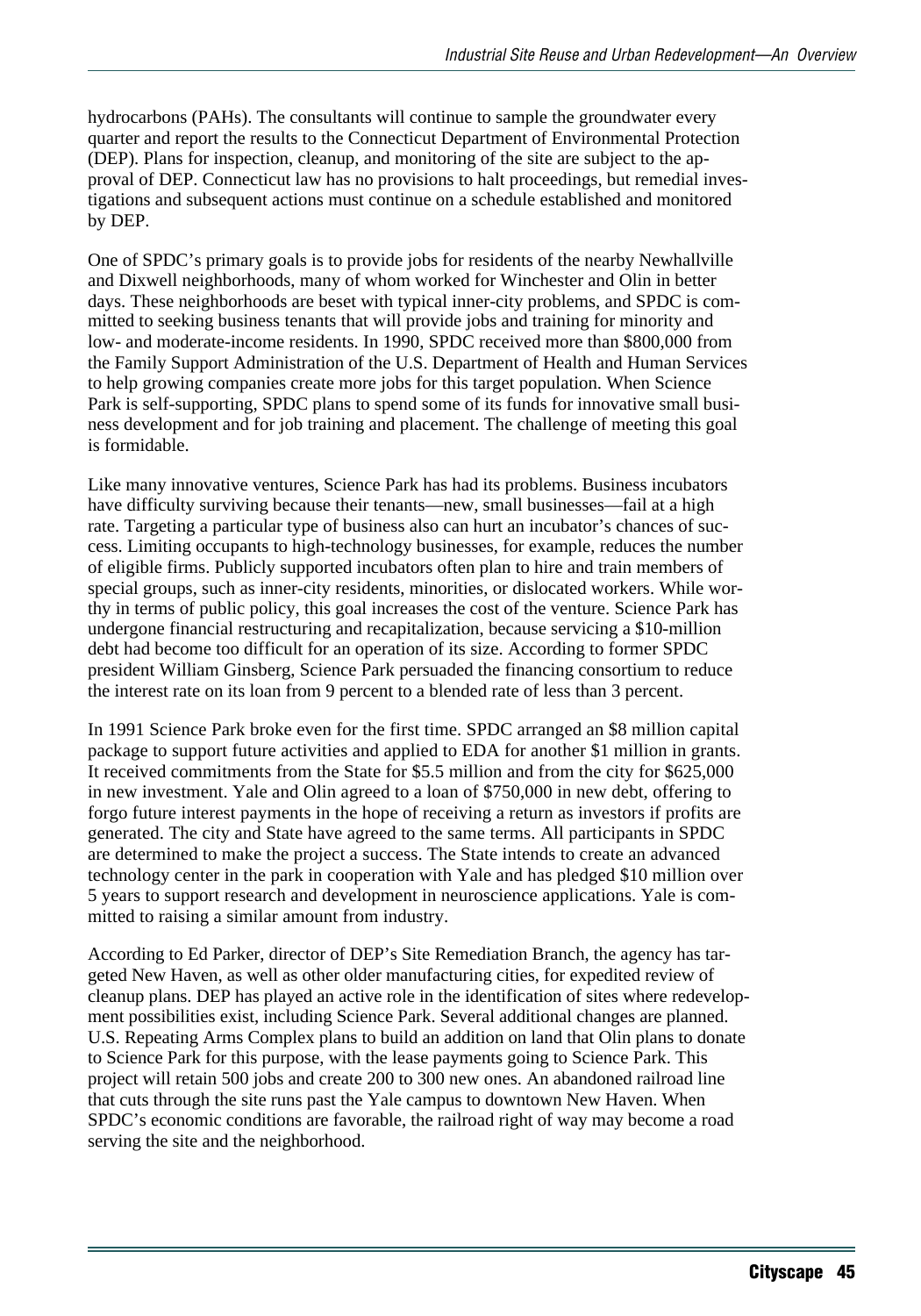#### Commerce, California—Uniroyal Tire Factory

The city of Commerce, 6 miles southeast of downtown Los Angeles, has a mixture of industrial, warehouse, and distribution facilities as well as newer office buildings, research and development operations, and business parks. A major employer, the Uniroyal Tire Company, closed a 35-acre factory complex there in 1978, and the site remained vacant until the Commerce Redevelopment Agency bought it in 1984 for \$14 million, intending to make it a showpiece of community redevelopment. An important part of salvaging the site was saving the Uniroyal building's perimeter wall, a historic facade visible to thousands of daily travelers on the Santa Ana Freeway. It also meant finding a suitable new use for the property, removing or treating industrial contaminants, and improving the infrastructure.

The factory, constructed in 1929–30 by the noted Los Angeles firm of Morgan, Walls and Clements, had a remarkable design that made it a landmark overnight. Wanting to convey a sense of strength, the original owners, the Sampson Tire & Rubber Company, had commissioned as its administration building an Assyrian-style palace that might have come straight from a Biblical story. The cast-concrete walls are incised with two-story figures of Babylonian warriors and winged mythological animals. Square fluted columns support a pyramid of crenelated terraces over the building's central section. The 1,700-foot perimeter wall, decorated with more Babylonian figures, shields the site from the street and gives the complex the look of a movie set.

In 1986 the redevelopment agency began searching for a developer able to find a new use for the site that would replace lost jobs and save as many of the historic structures as possible. Two years later the Trammell Crow Company was selected to develop the site as a mix of retail and other commercial uses. The plan called for a factory outlet mall, offices, and a hotel at Uniroyal, which was renamed the Citadel. Trammell Crow's proposal was favored because it retained most of the historic features, including rehabilitation of the Assyrian palace to meet existing earthquake and seismic standards and incorporation of parts of the old manufacturing buildings into the new design. "The idea was to create a stylish urban, not suburban, signature," said Keith Kennon of Trammell Crow, which agreed to a 65- to 99-year lease on the property. (City of Commerce, 1989.) All of the buildings and improvements are to revert to the redevelopment agency upon expiration of the lease. The city agreed to lend Trammell Crow the proceeds of repayment of an Urban Development Action Grant (UDAG) loan from an earlier redevelopment effort, which the company could use for rehabilitation work, construction, and gap financing. Principal and interest payments were deferred for 3 years. Over a 20–year period, the project will receive loans of more than \$18 million.

As required by the California Environmental Quality Act, the city prepared an environmental impact report (EIR) on the project that analyzed 13 areas of potential environmental effects, including soil, water, air quality, noise, risk of upsetting the population, housing, transportation, public services, utilities, public health, cultural resources, and parking. When the review began in 1987, the city found significant adverse effects on air quality and cultural resources and recommended measures to lessen them. Although the architects planned to restore and reuse the historic wall, they proposed the removal of a 120-foot section in order to create a formal entrance and open the interior of the complex to public access. This modification was deemed necessary for attracting customers to the new businesses and was also the least destructive of the proposals considered. The effect of more auto exhaust on air quality was judged to be unavoidable for a redevelopment project and outweighed by the benefits to the community.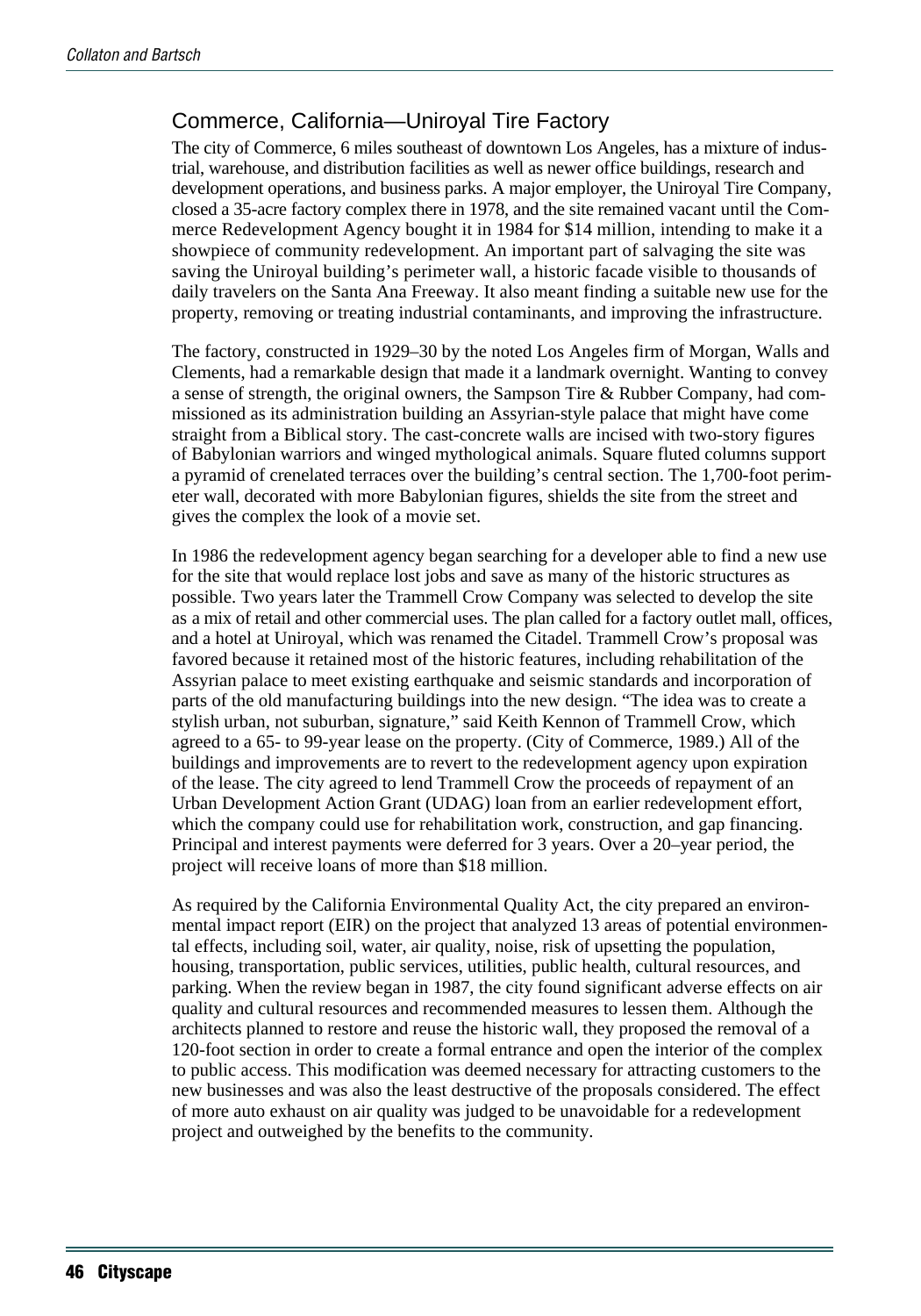The redevelopment agency engaged an environmental consulting company, Applied Geosciences, to conduct a formal site investigation, also required by CEQA, that included searching records, examining old photographs, and interviewing former employees to determine whether potentially toxic chemical and building materials had been used at Uniroyal. From the information assembled, the agency determined that toxic substances were present in the soil and the buildings. An intensive cleanup would be needed before the site could be reoccupied. Trammell Crow's plans for the Citadel called for opening the retail court in November 1990. The biggest challenge, according to Ricardo Gonzales, director of public works and manager of the cleanup, was to convince State regulatory agencies to allow site preparation to proceed while the cleanup was still underway. Applied Geosciences had to work on an accelerated schedule to locate and remove any materials identified as contaminated.

The most serious environmental problem involved two plumes of soil polluted by leaks from underground storage tanks. Over the years, diesel fuel and solvents containing hydrocarbons had seeped through cracks in the tanks into surrounding soil. Although the effect on the groundwater was unknown, the redevelopment agency began to remove the tanks in 1988 and to study ways to clean up the contamination, under the terms of a memorandum of understanding with Trammell Crow. Essentially, the city accepted responsibility for cleaning up contamination inherited from past uses and from migration of pollutants onto the site from adjacent properties. Other potentially toxic substances included napathane in storage tanks, lead in process wastes, organic solvents in railroad car unloading areas, PCBs in electrical equipment, and trichloroethane in outdoor pits. Inside the buildings, asbestos was found in the insulation. Industrial processes had produced oil-based byproducts that collected in concrete sumps. Over the years, the wastes had leaked through cracks in the floor slabs, leaving several sludgy waste pockets under two buildings.

Two Los Angeles County regulatory agencies took the lead in supervising various aspects of the cleanup, relieving some of the State agencies' regulating burden. The Department of Health Services supervised the removal of asbestos, PCBs, and other surface contaminants, while the Department of Public Works (DPW) oversaw removal of the tanks and remedial treatment of the two plumes of soil. Gonzales and his team removed hundreds of barrels of contaminated soil, ash, asbestos, and PCBs under a plan approved by the health department. They excavated and removed the building slabs, accumulated wastes, and a sealed tank with a capacity of 1.25 million gallons containing about 4 feet of sludgy liquids, petroleum wastes, and water. This phase of the cleanup was completed in late 1989.

DPW approved a vapor-extraction process to treat the two underground plumes and issued the necessary grading permits so that site work and cleanup could occur at the same time. The larger plume contained solvents and other volatile chemicals, probably degraded from gasoline; the smaller plume contained diesel fuel. Applied Geosciences built 14 wells in the larger plume and 2 in the smaller one. Gonzales arranged for a portable extraction system that moved from one area to another with the site crews. Pipes from the wells ran along the ground to a processing plant with an electric oven; a pump conducted the fumes to the oven, where they were burned off. Several other regulatory agencies, including the Air Quality Management District and the Water Quality Control Board, had some jurisdiction over the cleanup effort. Water quality regulations required the installation of four wells to test and monitor the condition of the groundwater. Samples taken in 1989 showed no contamination, but the wells will stay in place for the foreseeable future to be sure that contaminants from the plume are not reaching the water table.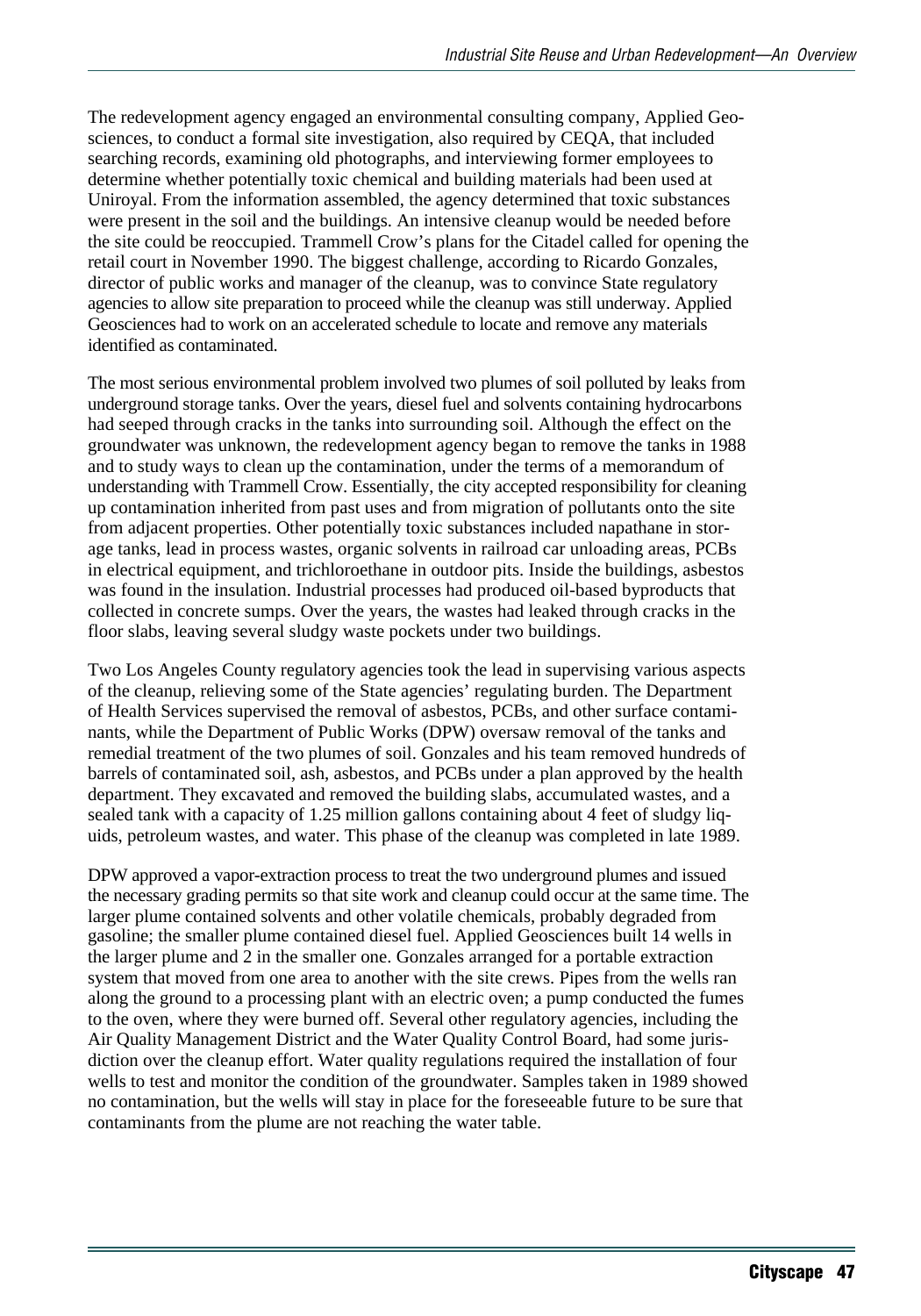With the cleanup underway, the redevelopment agency applied to EDA for a grant, as part of the EIR mitigation measures, to widen and upgrade roads around the site, improve traffic flow, and allow access to more vehicles. In 1991 EDA approved a grant of \$900,000 to assist the Citadel project and promote future development of vacant and underused industrial properties in the area. By the end of 1989, preparatory work had been completed and the old tire factory had been dismantled. The following year, construction began on the new stores, the hotel, and four office buildings. The architects bisected the site with a broad avenue, lined with 250 palm trees in round, tire-like bases, that leads from the opening in the Assyrian wall to the new buildings, retail on one side and a hotel on the other.

The retail component, built in the shell of the Uniroyal factory, houses outlet stores in a series of courts and arcades. According to environmental designer Deborah Sussman, the plan was intended to "create a feeling of being in a street rather than a shopping mall, and to preserve the industrial skeleton of the old factory and flesh it out with fresh colors and imagery." (Whiteson, 1991) The old factory's shed roof and trusses were strengthened and incorporated into the roof of the new food court. Most of the stores in the 157,000 square feet of space offer discount clothing and footwear. Leon Whiteson, an architecture critic for the *Los Angeles Times*, praised the architects' and designers' fusion of old and new building elements and the use of vivid accent colors. "Free-standing pavilions in steel and glass sport purple columns, and pillars supporting the arcades are acid green," he wrote. "Attractive blue and yellow walls lining long colonnades are linked to the parking lot by high steel galleries painted yellow ocher and rust red." He considered the restoration of the Art Deco lobby of the administration building, with its Assyrian friezes and stylized papyrus bas-reliefs, to be especially effective. (Ibid.) The building now has retail stores on the ground floor and offices above.

The Commerce Redevelopment Agency has spent more than \$23 million on the Citadel project, including about \$3 million for investigation and remediation of the contaminated soil and for direct and administrative costs; continued monitoring of the groundwater will add costs in coming years. The city filed suit in Federal and State courts in 1988 to recover some of the cleanup costs from the former owners. The Federal suit was filed under CERCLA, while other causes of action were used for the State suit. Both suits were settled out of court for undisclosed sums in 1991.

The Citadel is expected to generate about \$592 million in lease income for the city over the first 65 years, in addition to \$7.7 million in property taxes that the redevelopment agency intends to use for other development activities. The retail stores collect \$250,000 to \$350,000 in sales taxes annually. When all components in the complex are operating, about 2,000 people will be working in various capacities. A fifth office building is planned for the site as part of the second phase of development. Under the terms of the ground lease, construction of the 120,000 square-foot, six-story structure must begin in 1997. The agency and the developer are also negotiating an addition of 85,000 square feet of factory outlet space to capitalize on the Citadel's success.

#### Ambridge, Pennsylvania—WorldClass Steel, Inc.

Those who remember the glory days of steelmaking in western Pennsylvania during World War II boast that the steel works in the Monongahela Valley outproduced those of Germany and Japan combined. Steel used to build such national treasures as the Empire State Building, the San Francisco-Oakland Bay Bridge, and the Golden Gate Bridge came from mills in the "Mon Valley." Those days are long gone. The global recession sparked by the energy crisis of the 1970s precipitated a long, steady decline for most of the "Big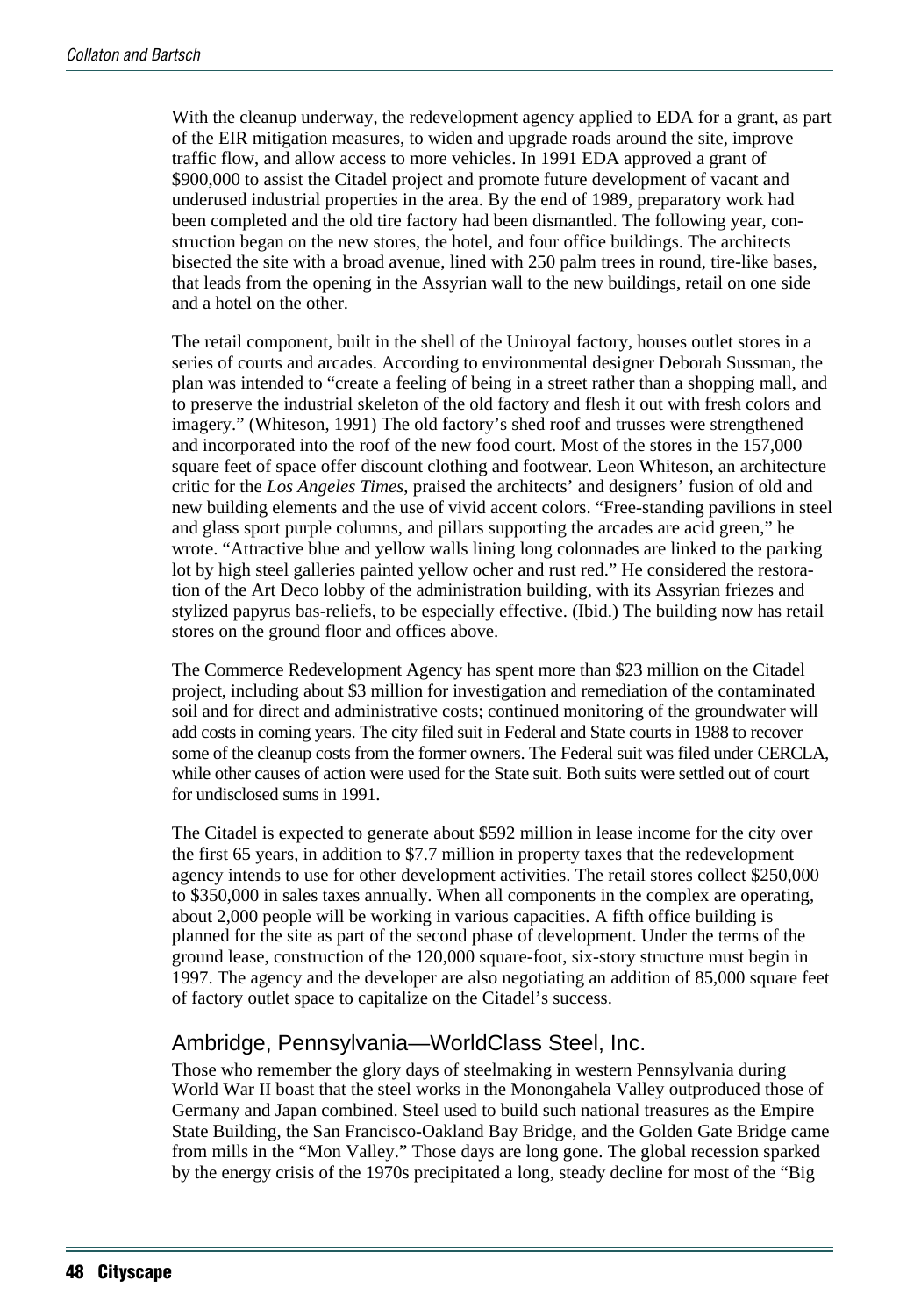Steel" companies in western Pennsylvania, many of which, according to industry accounts, had created too much capacity and had become inefficient producers.

For example, 30,000 steelworkers in Beaver County, northwest of Pittsburgh, lost their jobs during the 1980s. The American Bridge Division of the U.S. Steel Group, whose 8,000 workers cut, welded, and painted the beams for the Oakland Bay Bridge, shipped its last product in 1982. Today, hundreds of acres of abandoned mill sites dot the land where the Ohio, Monongahela, and Allegheny Rivers merge—rivers that once were thoroughfares for barges carrying finished steel products from the mills and returning with raw materials such as limestone, coal, and iron ore. It was not until 1991 that this area, blessed with river, rail, and interstate highway access, began to see renewed economic activity. However, lead, PCBs, oils, asbestos, and slag—the residual from steelmaking operations—contaminate much of the land at these former mill sites. The combination of poor waste-handling practices and dirt floors in many of the buildings has raised fears of severe groundwater and soil contamination throughout the area.

In 1987 WorldClass Steel, Inc., began searching for a site on which to build a modern mini-mill. Company president Matthew Botsford initially sought land closer to Pittsburgh but—for environmental, structural, and logistical reasons—decided on the Ambridge site, which had been part of the U.S. Steel Group complex. The site's primary advantage, from an environmental standpoint, was that steel had not been manufactured there; it had merely been fabricated into a finished product. According to WorldClass, the worst remediation problem in preparing the site entailed removing about 18 inches of leadcontaminated soil, the result of years of painting the steel beams indoors on dirt floors. Other contaminants that were removed included asbestos-lined pipes and PCBs in various electrical transformers. No oily wastes or heavy-metal-laden slags were found at this tract. Private environmental engineers hired by USX Realty Company, a division of the U.S. Steel Group, took bore samples, removed soil, and completed the cleanup before WorldClass took ownership of 16.5 acres of the site in 1991 and began its steel pickling (finishing) operations. U.S. Steel also tore down many old buildings that would not be needed by WorldClass. Officials of the Pennsylvania Department of Environmental Regulation have retained the right to do spot checks and take soil and groundwater samples at the site periodically.

In August 1994, WorldClass announced plans for a \$375 million expansion, slated to produce 450 new jobs and 1 million tons of steel annually by the end of 1996. To complete the expansion the company planned to clean up and develop the rest of the 75–80 acres at the Ambridge site, constructing Pennsylvania's first flat-rolled mini-mill that would produce high-quality finished steel for the profitable automobile, consumer electronics, and housing markets. The WorldClass plan involved using about 10 percent iron pellets and about 90 percent scrap, for which it sought to establish a long-term supply contract for about 125,000 tons of scrap steel monthly with a Chicago-based company.

Public and private sector investment in the plan were hailed as critical components to its success at the time. The Commonwealth of Pennsylvania offered to finance between 10 and 15 percent of the entire package at an interest rate of about 4 percent. Duquesne Power Company agreed to supply WorldClass with cheap electricity to help fire the 5,000 degree furnaces. Such investments by local entities, analysts say, are key to triggering additional investments in the industry. (*Business Week*, 1994.)

In the fall of 1995, however, the WorldClass Board of Directors voted to remove founder and president Matthew Botsford and his partner and chief financial officer Ed Neese and abandon plans to build the mini-mill. AT&T, the company's main lender, had advised the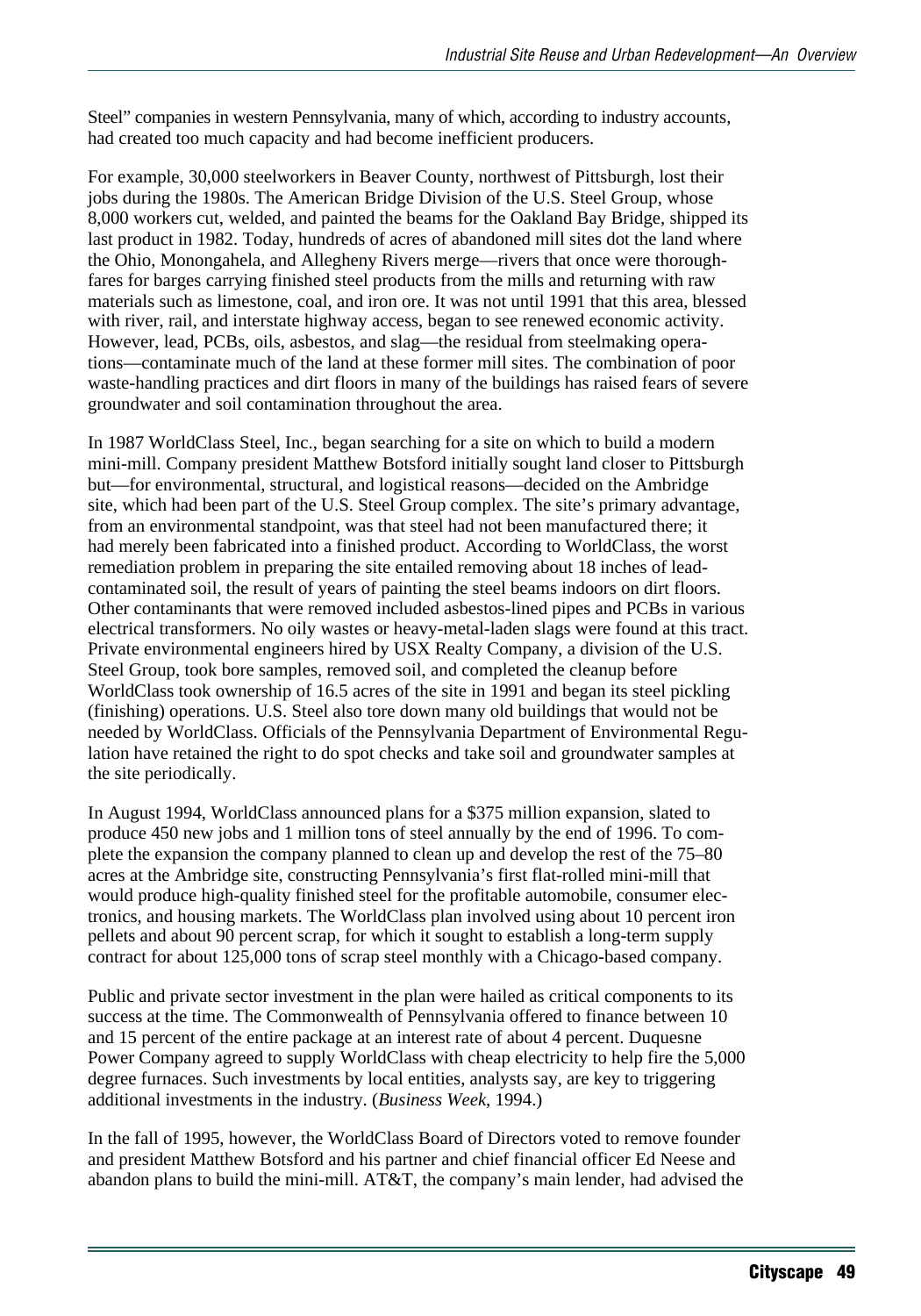# EPA Brownfield Pilot Projects

**Atlanta, Georgia.** Build brownfield site database, establish aggressive public communication strategy, conduct audits, and create central oversight process in order to monitor technical elements of site remediation.

**Baltimore, Maryland.** Promote new cleanup technologies, coordinate Empowerment Zone and brownfield pilot activities, and develop innovative financing mechanisms for assessment and remediation.

**Birmingham, Alabama.** Link environmental protection approaches involving flood control and stormwater/groundwater contamination reduction with remediation of soil and sitespecific contamination, and develop consortium of community leaders to direct resources to targeted areas.

**Burlington, Vermont.** Engage affected neighborhoods, actively recruit businesses to targeted sites, and focus on agricultural sites.

**Camden, New Jersey.** Improve city's economic health through cleanup of brownfields, which constitute more than half of all industrial sites in city.

**Cape Charles, Virginia.** Target assessment and cleanup plans specifically to requirements of municipal dump.

**Chicopee, Massachusetts.** Develop education program for neighborhood near a brownfield, identify funding sources, and document redevelopment process for replication at other brownfield sites.

**Chippewa County, Kinross Township, Michigan.** Convene community task force, including Sault Ste. Marie Tribe of Chippewa Indians, and plan redevelopment strategies for individual brownfields.

**Clearwater, Florida.** Work with University of South Florida to design and propose "flow of ownership" plan to help encourage investment, create jobs, and ensure environmental justice at targeted brownfield site.

**Detroit, Michigan.** Explore barriers to reuse and identify the way they differ among residential, commercial, and industrial sites.

**East St. Louis, Illinois.** Target 220-acre former aluminum plant as site for new secondary materials manufacturing district.

**Indianapolis, Indiana.** Hire brownfield coordinator who will oversee site inventory and development of GIS-based information system; coordinate with potential purchasers and city officials on specific transactions; and review funding, liability and other issues for city.

**Kansas City, Kansas and Missouri.** Conduct bistate initiative focussing on central industrial district; address community involvement, site inventory, and assessments; and develop public-private partnerships.

**Knoxville, Tennessee.** Explore private-party acquisition of properties and work with lenders to establish low-interest loans to environmentally friendly companies.

**Laredo, Texas.** Seek conversion of brownfield into waterfront recreation area near campus of a community college.

**Lima, Ohio.** Focus on remediating and redeveloping 200-acre industrial park and support ongoing river corridor redevelopment activities in order to enhance water quality and provide greenspace.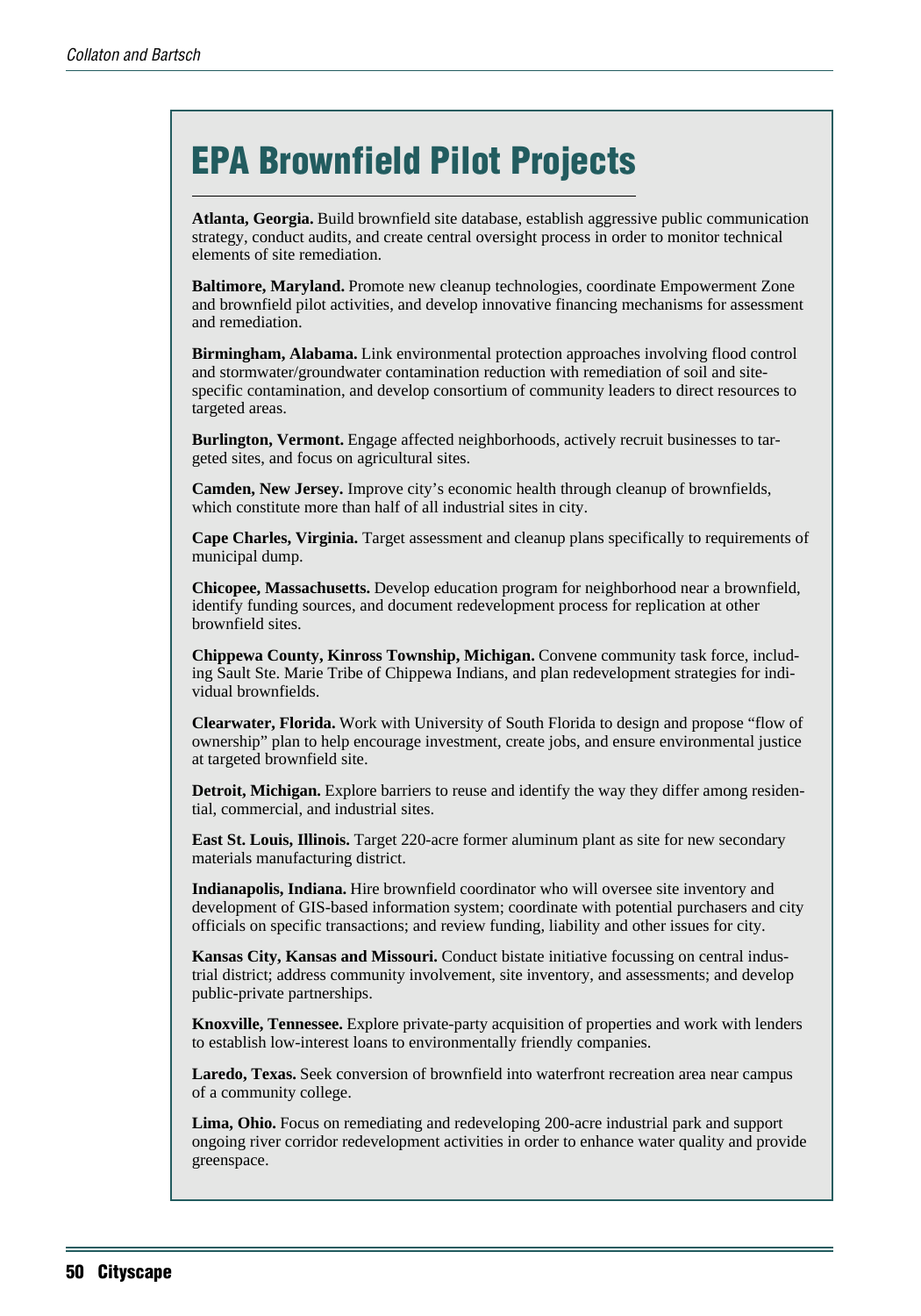**Louisville, Kentucky.** Use GIS technology to inventory sites, explore idea of temporary municipal acquisition of sites to spur development, and conduct areawide assessment of aquifer.

**Miami, Florida.** Work with city's Neighborhood Enhancement Teams to encourage community involvement and private local investment in sites affected by contamination from leaking underground storage tanks, sewers, and industrial chemicals.

**Mill Sites, Oregon.** Test use of generic cleanup levels and create a computer model to predict costs and benefits of redevelopment and cleanup.

**The Navajo Nation.** Assess contamination and remediation options at closed timber mill site.

**New Orleans, Louisiana.** Focus on community outreach to city's predominantly African-American population and establish consortium of community representatives, city officials, bankers, and others to identify funding sources for brownfield redevelopment.

**Newark, New Jersey.** Work with area academic institutions to apply innovative technologies at identified sites and complete GIS-based brownfield inventory. Continue outreach to affected communities and encourage private-sector investment.

**Prichard, Alabama.** Remediate extensive organic chemical contamination of city's water supply by using State Enterprise Zone tax credits to encourage investment.

**Provo, Utah.** Remediate and redevelop large former steel mill property consistent with meeting environmental justice and sustainable development objectives.

**Richmond, California.** Target brownfield sites along 900-acre North Richmond Shoreline and identify redevelopment proposals that favor public recreation there. Impose zoning standards, when necessary, to implement plan.

**Rochester, New York.** Use neighborhood sector planning teams and explore brownfield revolving loan fund for developers and property owners.

**Rome, New York.** Use innovative technologies developed by Department of Defense to remediate contamination on 17-acre parcel. Clean and redevelop parcel as demonstration project to illustrate community involvement, letters of intent, and site assessment approaches.

**Sacramento, California.** Ensure that local land-use objectives are met in brownfield redevelopments; and develop automated land-use permitting process that overlays environmental information onto land-use maps.

**St. Louis, Missouri.** Establish revolving loan fund for properties with negative value and prepare brownfield redevelopment handbook to ensure replicability of lessons learned.

**San Francisco, California.** Propose redevelopment model for South Bayshore community based on military base closure lessons, including environmental justice, land use, zoning, and economic development. Adapt air quality regulatory approach when developing risk-management plan.

**Shreveport, Louisiana.** Use designation of city's urban core neighborhoods as part of National Performance Review program to judge efficacy of Federal aid to troubled neighborhoods in order to develop strategy for increasing economic and environmental health. Focus on community education and involvement, site assessments, and capacity-building in developing long-term strategies.

**Trenton, New Jersey.** Focus on cleaning and reselling one marketable site to initiative revolving loan fund that can be used for future sites; create market analysis that can help match sites with future owners, and form "eco-industrial park" advisory group.

**West Central Municipal Conference, Illinois.** Establish Brownfield Prevention Program to identify and prevent industrial practices that could lead to future brownfields.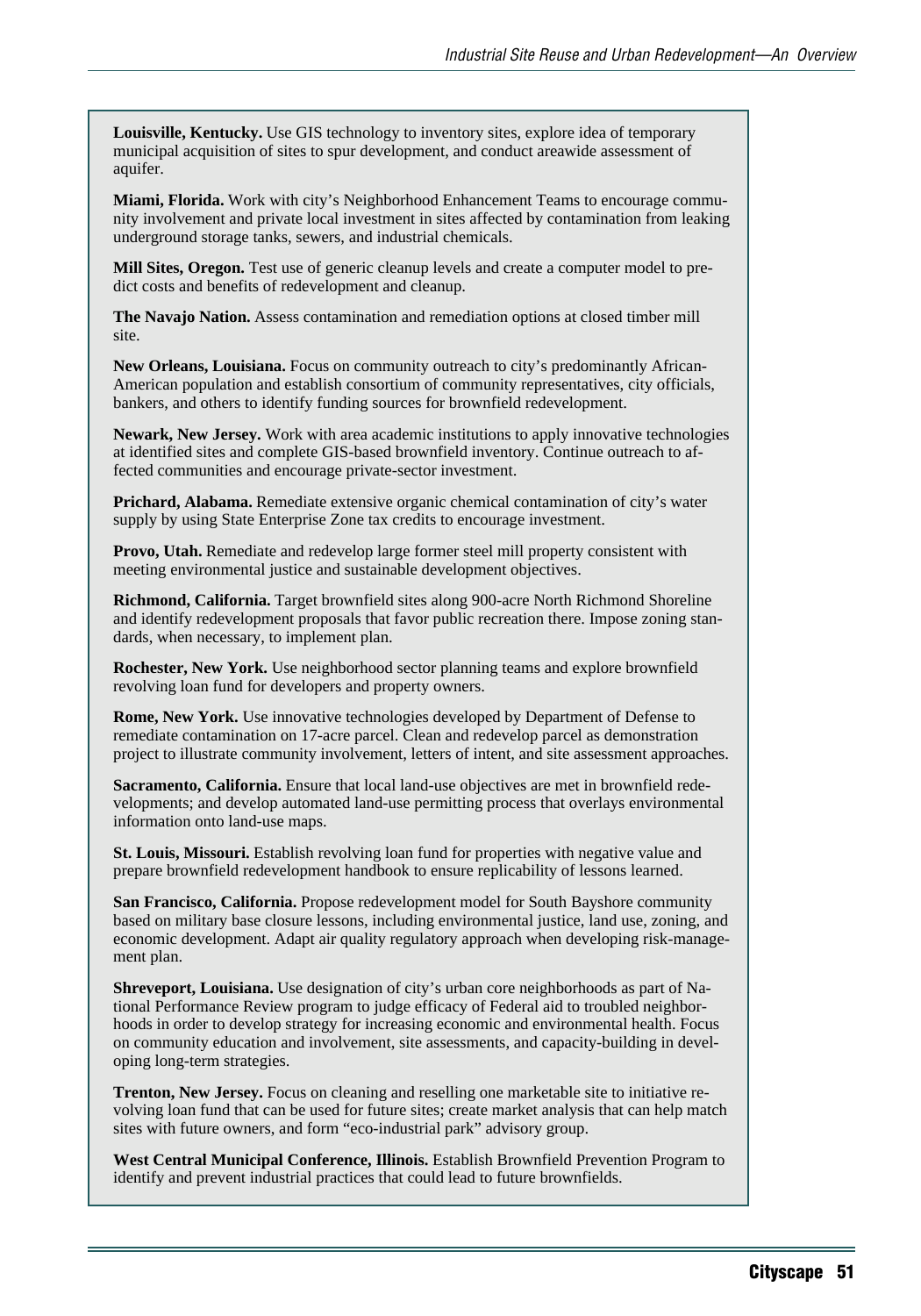board that too much time and effort was being spent on the venture, possibly at the expense of ongoing operations.

Environmental contamination was not a factor in the board's decision to abandon expansion plans. At the time of the initial announcement, WorldClass was preparing to prove that contamination was under control and capable of being cleaned up; the State, moreover, required WorldClass to prepare an environmental impact statement (EIS) evaluating the likely impacts of its operations on the health of the river ecosystem. Botsford noted that the banks were not sympathetic to the company's intent to purchase state-of-the-art pollution prevention and control equipment as part of its loan package, in order to protect the rivers from electric furnace dust and sulfur dioxide and nitrogen oxide emissions.

When WorldClass announced the expansion, Botsford felt the future was bright for the mini-mill concept in Pennsylvania, potentially topping out at a 2-million-ton capacity if the economy remained healthy. Nevertheless, he acknowledged the role that environmental contamination played in frightening lenders and developers away from brownfield sites, and stressed the importance of the Federal Government, responsible and helpful local development corporations, and State officials becoming "partners" with industry as it undergoes revitalization efforts.

#### EPA Brownfield Pilot Sites

Early in 1994 EPA launched its Brownfield Economic Redevelopment Initiative, proposing a number of administrative reforms to the Superfund program and announcing a pilot program to give grants to communities working to remediate and redevelop brownfields.

As of Fall 1996, EPA had awarded brownfield pilot grants to 60 communities. Applications from the recipients show a creative mix of proposed activities. Highlights from some of the project summaries are listed in the box on pages 50–51.

# Public-Sector Financial Incentives To Promote Brownfield Reuse

The complicated technical and administrative processes and legal hurdles of acquiring, cleaning, and reusing older industrial sites can be expensive and time-consuming. Site evaluation processes, testing, potential legal liabilities, and other factors may deter private participation in activities that can bring old industrial sites back to productive use. In many situations, the private development and financial sectors are not able or willing to act on their own to ensure that the full economic potential of site reuse will be achieved.

Critical funding gaps are the primary deterrent to site and facility reuse, especially for small, start-up businesses. Such businesses often find conventional sources of capital to be nearly out of reach. When environmental concerns are present, securing a loan may be impossible. Clearly, the public sector can play a role in advancing cleanup and reuse activities in a way that brings economic, social, and esthetic benefits to the supporting community. Moreover, these efforts need not be giveaways. The notion of the entrepreneurial city or State, increasingly prevalent in many types of development programs, can be extended to site cleanup and reuse initiatives. Public agencies and organizations that share in project risks also can share in the rewards. For example, States and localities may assume some of the responsibilities for site preparation and cleanup, recovering some of their costs during subsequent sale or development of the site.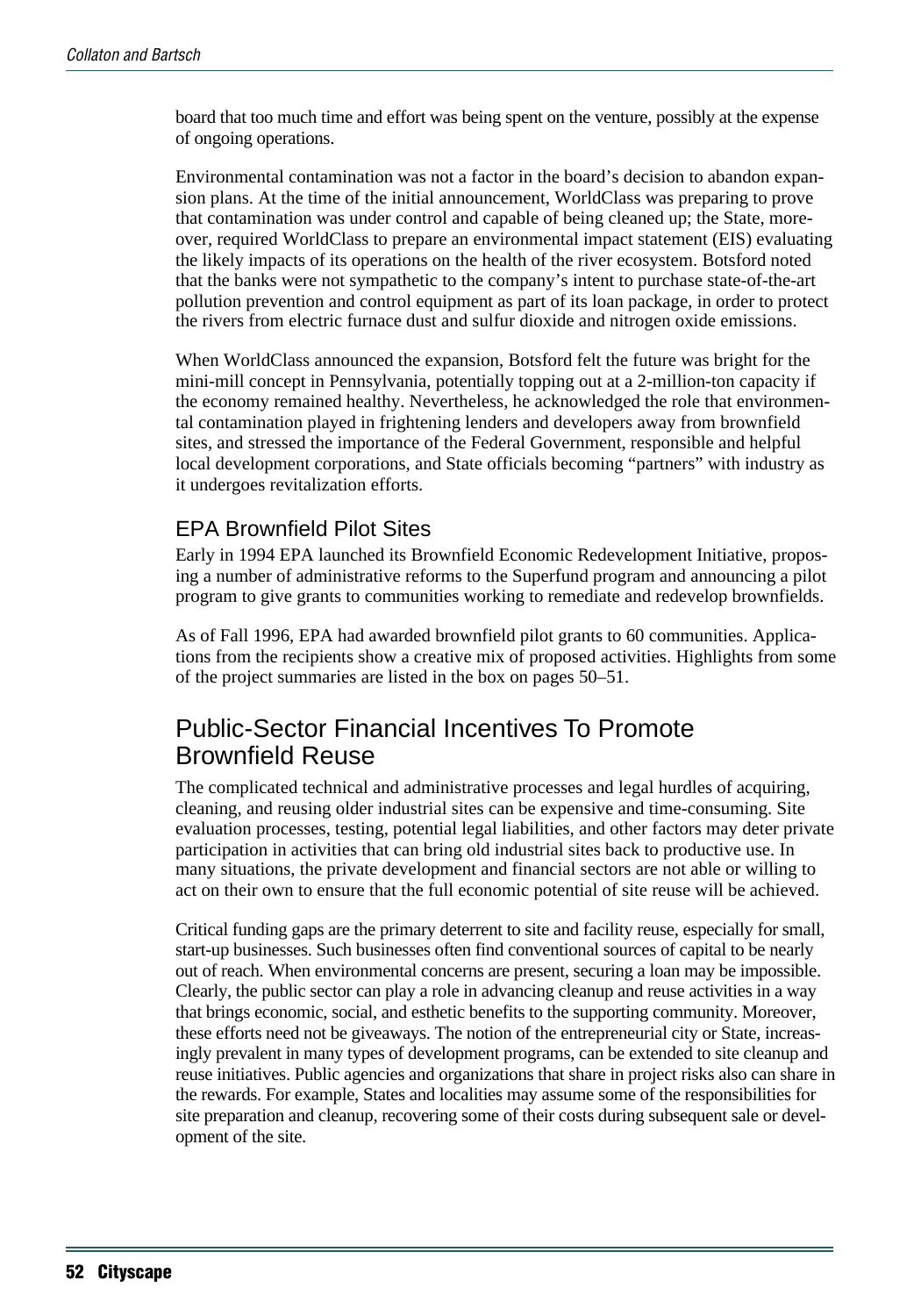Government at all levels is finding creative ways to help businesses overcome the difficulties that contamination brings to the site reuse process by setting up finance programs to ease the cost or terms of borrowing, to augment private funds, or to fill gaps in private-sector funding. There are many tried-and-true financing options that can help public agencies resolve economic development problems. They can be used separately or in combination to meet several goals, including:

■ Reducing the lender's risk by providing incentives for financial institutions to help seemingly risky businesses or projects.

- Making capital more affordable to the borrower by subsidizing or eliminating the interest charged on targeted loans.
- Providing flexible payment terms to the borrower, such as allowing loans to be repaid over a longer period of time or providing an initial grace period, which gives lenders incentive to be more flexible.

For decades, Federal, State, and local governments have used or sponsored public finance mechanisms to stimulate economic activity in certain geographic areas or industries. Increasingly, publicly driven economic development initiatives are reaching into new sectors and incorporating new concerns, such as environmental improvement. However, public-sector finance programs that cross traditional spheres of activity to address complex new situations such as site contamination, cleanup, and related liability issues must be carefully planned. To provide a sense of the diverse public-sector financing options, several Federal, State, and local and initiatives that can assist industrial site cleanup and redevelopment are described in the following sections.

#### State and Local Initiatives

Several States are considering new types of financial assistance programs targeted more directly to the needs of projects that face environmental difficulties; Michigan and Pennsylvania have developed such programs. Moreover, several local jurisdictions, including Joliet, Illinois, and Erie County, New York, have established policies, programs, and partnerships to stimulate economic development activities that take environmental concerns into account.

**Michigan.** Michigan's Site Reclamation Grant and Loan Program provides funding for the environmental remediation of a site based on environmental factors and the site's economic development potential. This program was one of the first in the Nation to link cleanup with economic development opportunity. One program official described it as "a cleanup program with a twist." The program is funded through an \$800 million State "quality of life" bond issue approved in 1988. The Department of Natural Resources (DNR) administers programs funded by the bond proceeds. Approximately \$45 million was set aside for the site reclamation program, which began operating in July 1991. Funds were allocated as follows:

- \$40 million to clean up so-called Act 307 sites, those that are not eligible for financing under Michigan's State Superfund law but have economic development potential meriting consideration.
- \$5 million to investigate vacant industrial sites and abandoned manufacturing facilities that have not been designated as Act 307 sites.

Local governments eligible to apply for grants and loans need not own the sites assisted under this program, since they can convey funds to the owners for project activities.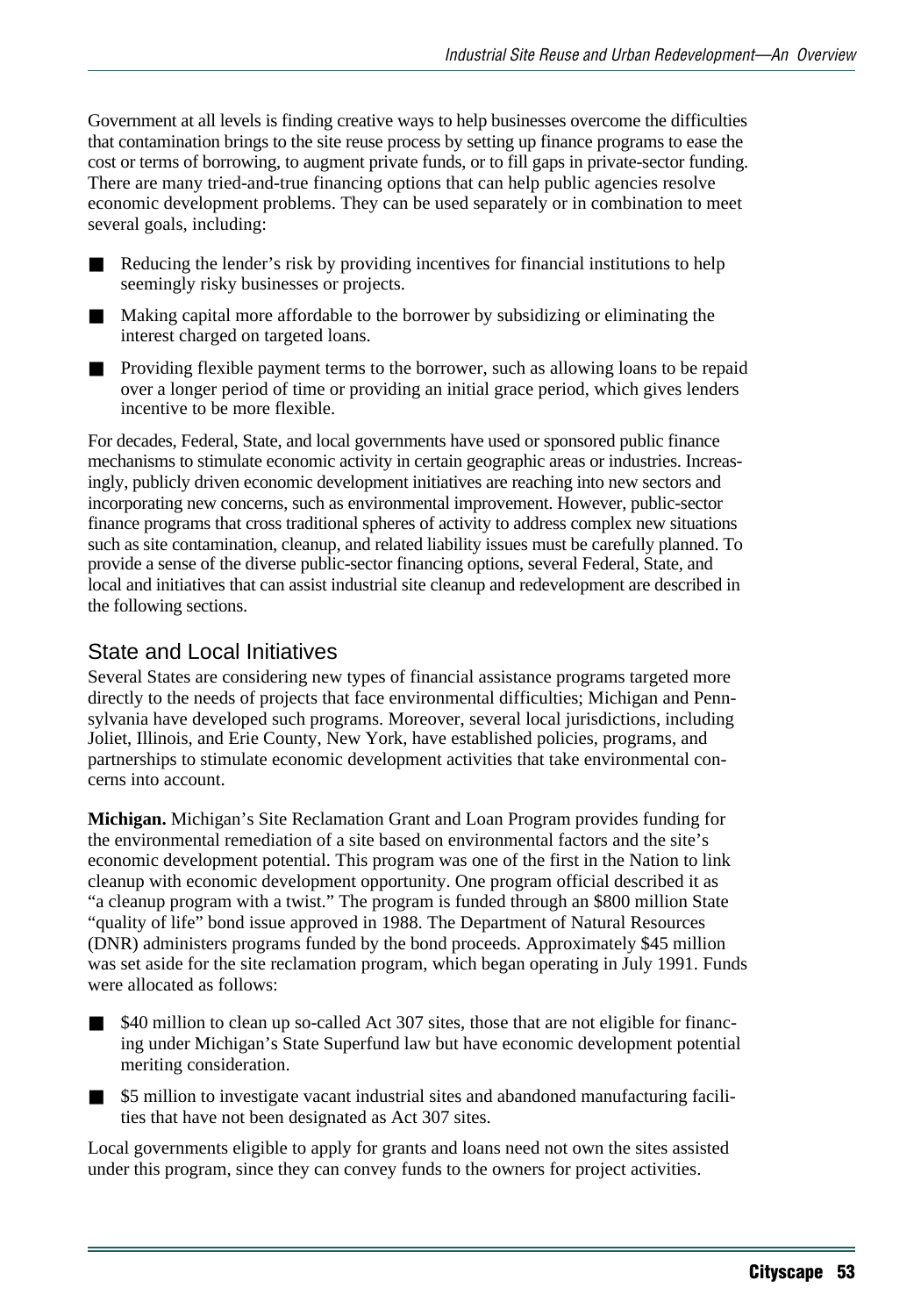Michigan's Department of Commerce (DOC) and DNR jointly rank project proposals on the basis of environmental and economic development criteria—especially job creation and tax-base impact—and make funding recommendations each quarter. Program officials obtain additional resources from repayments of loans and the sale of properties that used grants to help finance cleanup and improvements.

Program resources may be used to conduct environmental studies and carry out remediation plans. DOC has established a separate fund, known as the Commercial and Industrial Rehabilitation/Redevelopment Grant and Loan Program, to complement the site reclamation program. This initiative provides resources for activities beyond those undertaken by the DNR program. The DOC program finances property acquisition, construction, demolition, site clearance, facility rehabilitation, and related activities. In addition, DOC will help inventory and promote sites that have the potential for reuse, and will help assemble financial packages for projects that complement the DNR site reclamation program.

**Pennsylvania.** Pennsylvania has adopted an Industrial Communities Action Program (ICAP) that provides grants to bring blighted industrial sites into productive use. Local governments, industrial development agencies, and redevelopment authorities can apply for ICAP grants to acquire land and buildings, demolish and clear sites, construct or renovate public infrastructure or on-site private utilities, clean up hazardous wastes, and excavate or otherwise prepare a site for new development. Individual grants are limited to \$1.5 million or half the total project cost, whichever is less.

ICAP links economic development potential with a site cleanup strategy. The main criterion for program funding is the effect that the project will have on a community's development climate. According to program officials, ICAP demonstrates the feasibility of reuse partnerships that require flexible packaging of diverse public and private resources. During 1988, ICAP supported 53 projects and attracted \$53 million in total investment. In the second year, more than \$156 million was invested in 117 projects. Most program resources have been used for the demolition and cleanup of old steel mill sites.

**Joliet, Illinois.** In 1984 Congress authorized the I&M Canal National Heritage Corridor, an initiative that involves various levels of government and numerous private interests. The corridor, more than 120 miles long and encompassing 42 communities and several Chicago neighborhoods, was developed to encourage cooperative land management, resource protection, and economic development in participating jurisdictions. The Upper Illinois Valley Association (UIVA) is the leading private-sector organization working to coordinate the corridor's diverse economic interests and implement its development plan. Association members include business, industrial, and civic leaders from Chicago and the corridor suburbs. UIVA's mission is threefold: to encourage economic revitalization of aging communities through site reuse and historic preservation, promote tourism based on the corridor's heritage and recreational resources, and undertake public education on the economic advantages of the area.

UIVA has organized an effort to revitalize a 170-acre, largely abandoned former U.S. Steel site in Joliet. Because of this effort, an important working partnership has emerged between USX Realty Co. (a division of USX), the city, and the State. The partnership prepared an initial reuse feasibility study and a plan for a heritage business park that recognized the site's historic industrial structures for marketing purposes. When implemented over the next 15 to 20 years, the site reuse strategy is expected to create about 1,500 new jobs and attract an estimated 100,000 visitors annually to the Joliet area. Located a few blocks from downtown, the former steel mill site could eventually provide 1 million square feet of service, warehouse, and light manufacturing space. According to the plan, a U.S. Steel rod mill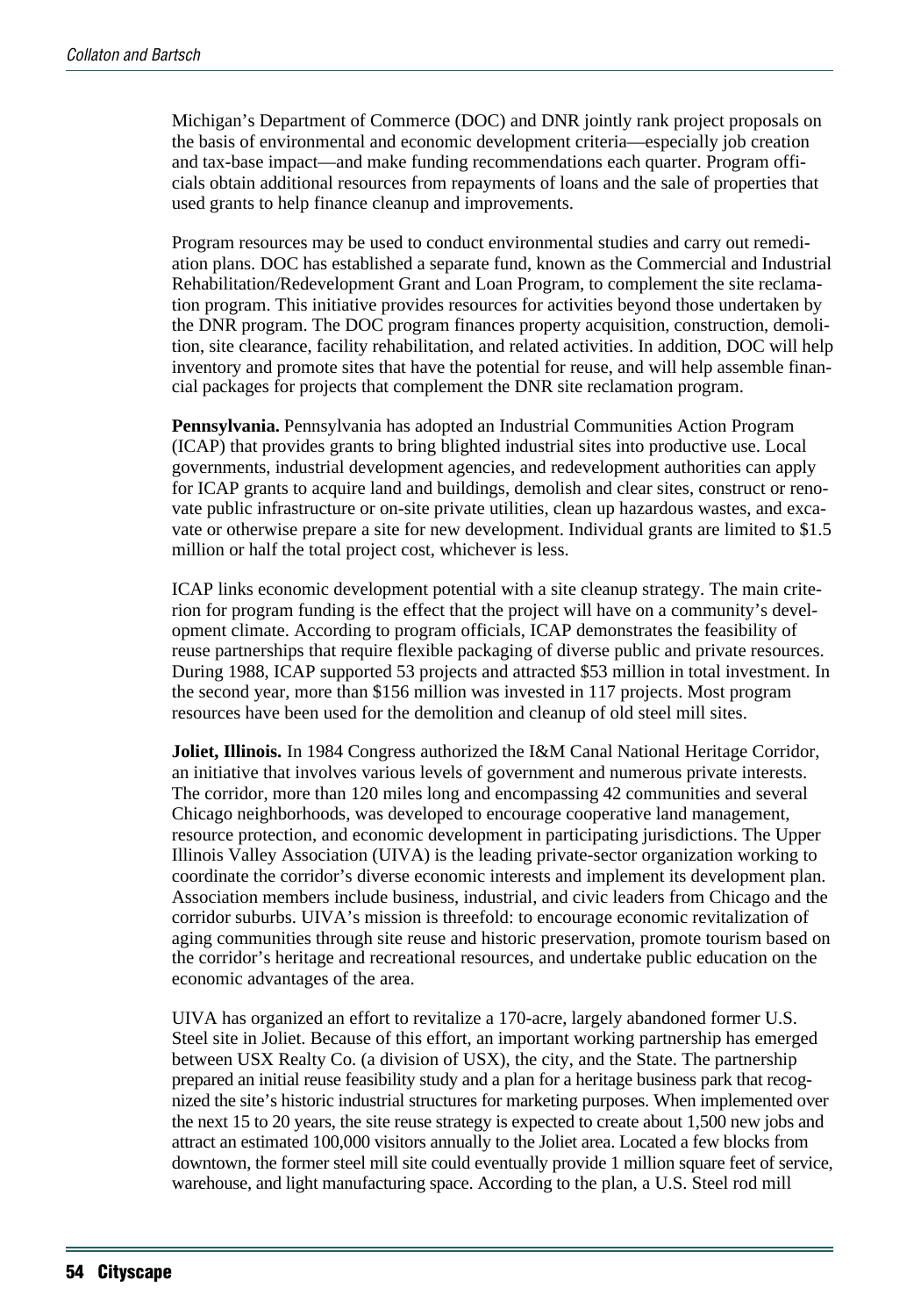would continue to occupy the central part of the site. The reuse effort would tie in with nearby redevelopment projects, including the rehabilitation of an adjoining residential neighborhood and commercial strip.

USX Realty, which owns most of the site, will prepare it for reuse. The city of Joliet and surrounding Will County offer several financial assistance programs, including loans for industrial and commercial business startups and expansions, that can be tapped as the project unfolds. As part of the State-designated Des Plaines River Valley Enterprise Zone, the area also could take advantage of various revitalization incentives. In addition, the State offers numerous economic development programs that could support the project with financing for activities ranging from infrastructure improvement to development of small-business incubators.

**Erie County, New York.** In 1991 the New York legislature authorized the Horizons Waterfront Commission to establish in the western part of the State "a waterfront which is available to all of its citizens, which reaches its fullest economic potential, and which is environmentally sound." The commission has adopted a long-term plan to guide the revitalization and reuse of the Erie County waterfront, which was the site of numerous heavy industrial operations. The plan calls for development, during the next 20 years, of 3 million square feet of office space, 300,000 square feet of retail space, and 2 million square feet of industrial space, in addition to housing, recreational facilities, and tourist attractions.

The Horizons Waterfront Commission is working with the city of Buffalo and other communities in the area to develop local implementation plans and procedures that will ensure compatible waterfront planning, zoning, and land-use regulation. A key aspect of this effort will focus on the environmental difficulties faced by development agencies and private investors. The target area contains many contaminated sites. As the Horizons plan states, "The ability to reuse properties contaminated with hazardous, radioactive, or toxic wastes is crucial." The plan addresses the effort needed to achieve a cleaned-up waterfront and the factors that must be considered, including:

- Uncertain timeframe for carrying out cleanup activities.
- Physical condition of each site after remediation.
- Availability to potential site developers of loans and other types of financial assistance.
- Possibility that site owners or operators will continue to bear environmental liabilities, even after remediation is complete.
- Public perception of the safety and acceptability of formerly contaminated sites.

As the commission noted in its plan, cleanup is generally carried out on a site-by-site basis, making formulation of a comprehensive reuse strategy difficult. Site assessments and cleanup recommendations have been completed for only a few of the contaminated waterfront properties. To enhance the potential for site reuse, the commission must avail itself of the opportunity to influence remediation approaches, encourage public and private contributions to the cleanup effort, and attract the desired development to the waterfront area.

## Brownfields and HUD: Programs To Support Site Reuse

The U.S. Department of Housing and Urban Development (HUD) can play a critical role in industrial site reuse. Cities and towns across the country already use HUD resources to support a wide variety of financial assistance programs—loans and loan guarantees,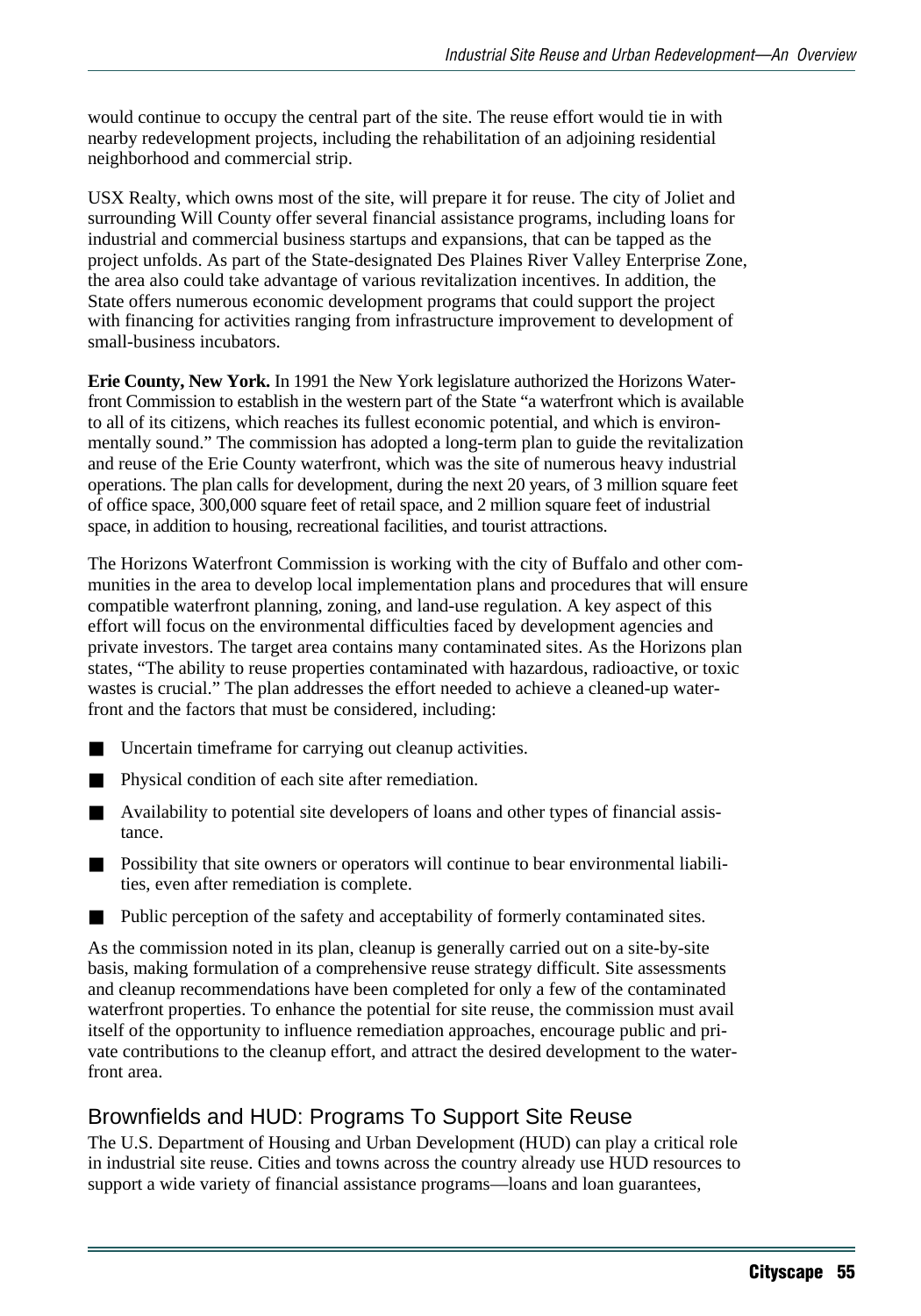grants, and technical assistance—that help spur economic revitalization and growth. Despite some program limitations, HUD's efforts have considerable potential to encourage the renovation and reuse of older industrial facilities and to focus on environmental concerns. Furthermore, several proposed HUD economic development initiatives, described in the following section, could further enhance the agency's ability to help tackle the brownfields issue.

**Community Development Block Grants.** The Community Development Block Grant (CDBG) program is one of the most useful ongoing Federal efforts to provide direct funding for activities that support the reuse of industrial sites. Distributed by HUD according to formula, CDBG resources can be used for grants, loans, loan guarantees, and technical assistance activities. Large and small cities have used block grants to finance the rehabilitation of privately owned buildings and sites by covering specific costs related to labor, materials, construction, or renovation. CDBG funds also can pay for services such as entrepreneurial counseling, preparation of work specifications, loan processing, and site inspections. This flexibility makes the program a highly versatile tool to stimulate private investment in targeted distressed areas, such as those with a concentration of abandoned or obsolete industrial facilities. Thus, block grant funds are particularly well suited to the new generation of industrial site reuse projects with environmental concerns.

HUD has determined that both environmental review and the cleanup of identified hazards are eligible CDBG expenses. Some communities, however, have had trouble carrying out these activities because of differing HUD area office interpretations of the appropriateness of such projects. Block grant funds also may cover the costs of new environmental investigative procedures developed by the American Society of Testing and Materials to identify toxic hazards at a site. Like all efforts supported by CDBG resources, activities aimed at identifying and/or remediating environmental contamination must meet one of the program's national objectives: providing benefits to low- and moderate-income persons, aiding in the elimination or prevention of slums or blight, or meeting other urgent community needs.

**Section 108 loan guarantees.** A related HUD program, Section 108 loan guarantees, enables local governments to finance physical and economic development projects that are too large for up-front financing with a single-year CDBG grant. Under Section 108, localities issue debentures to cover the cost of such projects, pledging their annual block grants as collateral. The debentures are underwritten and sold through public offering by a consortium of private investment banking firms assembled by HUD. The Department guarantees each obligation, in order to ensure a favorable interest rate. While local governments can use their annual CDBG allocations to pay off these obligations, most use income generated by the development project itself for some or all of the payments. Eligible activities include property acquisition, clearance or rehabilitation of obsolete structures, construction of public improvements such as water and sewer facilities, and site improvements. Brownfield projects also can be financed through Section 108 guarantees; site preparation activities may include removal of hazardous wastes and toxic contaminants.

Activities undertaken with loans guaranteed under Section 108 must meet the basic requirements of the CDBG program, and many CDBG rules also apply to Section 108 guarantees. For example, supported projects must meet one of the block grant program's national objectives. In addition, loan guarantee applicants must fulfill CDBG citizen participation requirements for the HUD-supported portion of the project. Therefore, Section 108 assistance devoted to site remediation must describe the activity in sufficient detail to allow local residents to determine the degree to which they will be affected by the proposed project. Clearly, both Section 108 and CDBG resources are well suited to an industrial site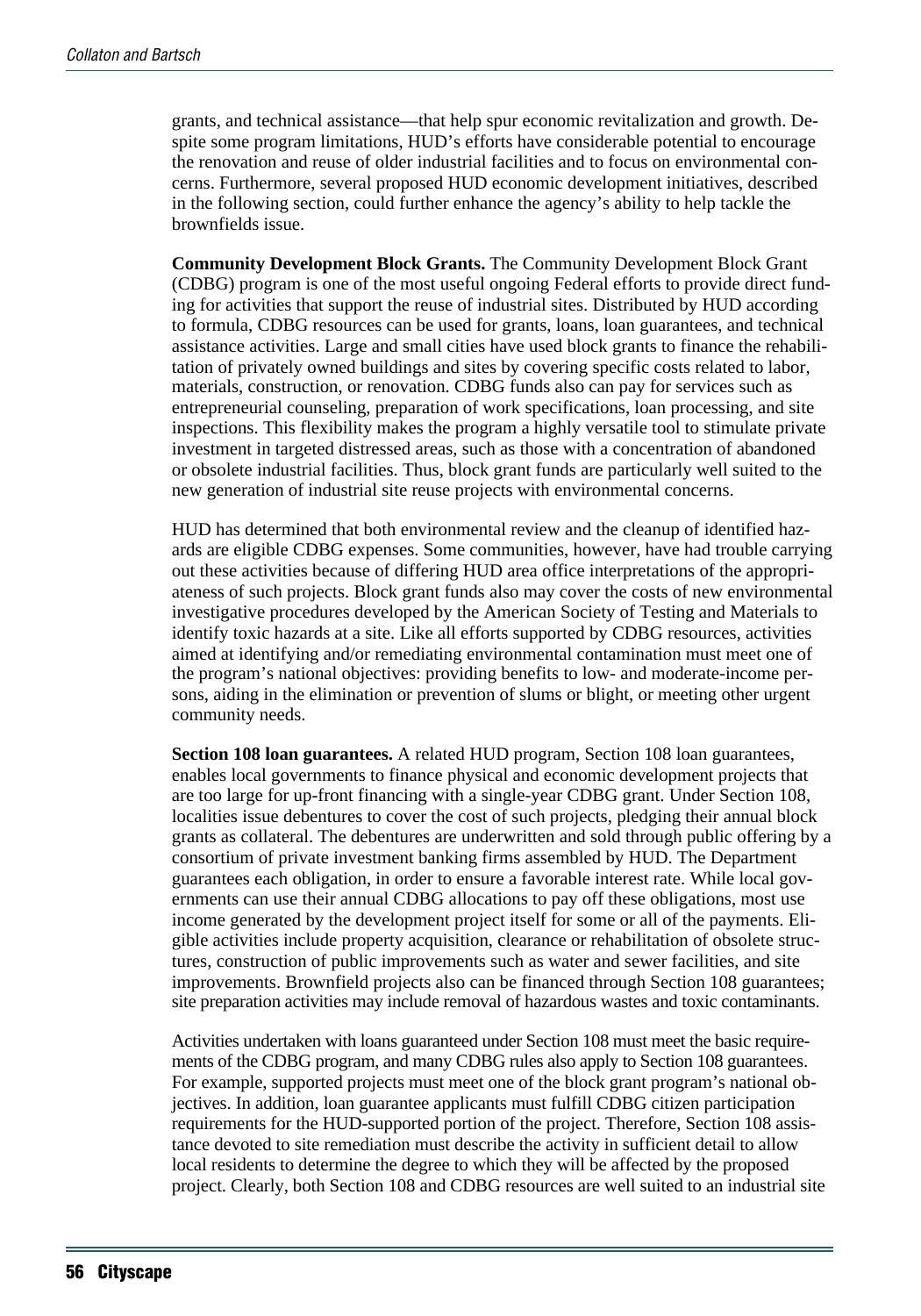reuse strategy and could spur the revitalization of deteriorated, often contaminated sites. In addition to creating new economic opportunities for low- and moderate-income and economically disadvantaged persons—the program's primary mission—such a use would further the elimination of blight by helping to correct conditions deemed harmful to public health and safety.

**Empowerment Zones and Enterprise Communities.** Empowerment Zones (EZs) and Enterprise Communities (ECs) are designated geographic areas targeted to receive special treatment and incentives in order to attract private investment and other economic activity. Benefits can include financial, regulatory, and technical assistance. The Omnibus Budget Reconciliation Act of 1993 authorized HUD and the U.S. Department of Agriculture (USDA) to designate 95 ECs (65 urban and 30 rural), and 9 EZs (6 urban and 3 rural). Designation brings several benefits to the selected areas, including special Industrial Development Bond issuing authority, investment incentives, an employer wage credit, up to \$3 million in social-service block grants, and special Section 179 expensing rules.

Applicant jurisdictions were required to specify the way the resources would be applied to the problems of economic distress and unemployment in their areas. The Department's rules for the selection process encouraged communities to consider several types of economic development activities as part of their plan, including purchasing or improving land or facilities, creating revolving loan programs, and establishing job training programs. One goal of the EC and EZ programs is the creation of lasting partnerships among various levels of government and the private sector that will lead to better resource coordination and the elimination of unnecessary regulatory barriers that hamper investment and jobcreation activities.

State and local governments nominated distressed communities to compete for the authority to provide such incentives to companies in their areas. The applications were evaluated by HUD and USDA officials, and winners were selected in December 1994. Many of the applicants identified the problem of brownfields as an important community issue and stated that finding a way to cope with associated barriers was one of the critical elements of a successful local economic revitalization strategy.

**Community Development Banks.** In July 1993 the Clinton administration proposed the creation of a national network of new community development banks that would target capital to distressed communities underserved by traditional lending institutions. While recognizing the need, Congress chose to provide funding to existing entities rather than to establish a new network. In August 1993 the House of Representatives and the Senate enacted legislation that created the Community Development Financial Institutions (CDFI) fund, a new Government entity designed to channel capital to participating lending institutions. Potential partners include community development credit unions, revolving loan funds, minority-owned banks, micro-loan funds, and other community development organizations whose primary mission is to provide capital, credit, and development services to economically distressed areas. In most cases, CDFI grantees must match Federal investment on a dollar-for-dollar basis, and institutions may receive up to \$5 million over a 3-year period.

Although rules governing this program have yet to be finalized, community development banks could play a critical role in bringing necessary capital to site reuse projects, which find it increasingly difficult to secure financing at any cost. Many such sites are located in the distressed areas that serve as the focus for prospective CDFI lending.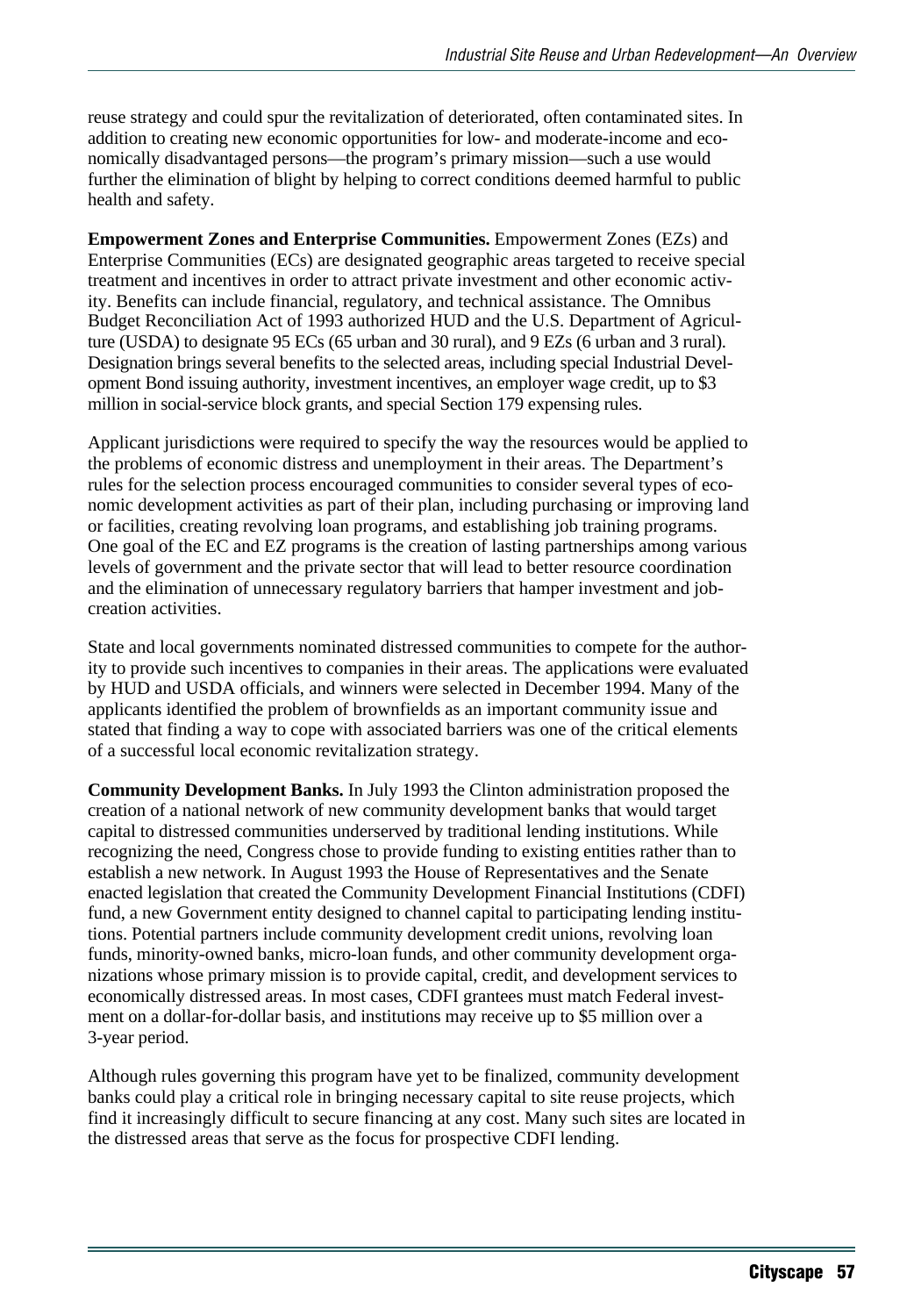**Prospective HUD economic development programs.** In 1994, as part of its package of HUD legislative proposals, the Clinton administration proposed several new programs intended to support the newly authorized EZ and EC initiatives and to enhance local efforts to promote economic development, job creation, and strategic and regional planning. The President proposed several new categorical grants that would be awarded competitively, including:

- The neighborhood-based Leveraged Investments for Tomorrow (LIFT) program, to encourage investment in large, nonhousing neighborhood revitalization projects.
- The Economic Development Initiative (EDI) is to be funded with \$100 million in grants to complement the Section 108 loan guarantee program by providing resources for interest buydowns or loan loss reserves, thus expanding Section 108's practicality and usefulness.
- A new Community Viability Fund, totalling \$100 million, to provide funding for development of the technical capacity of community-based organizations and to promote neighborhood, city, and regional planning efforts.
- Special grants to support projects related to housing and economic development in areas designed as ECs or EZs.

The 103d Congress considered these proposals during its deliberations on HUD reauthorization, with both House and Senate reauthorization bills (H.R. 3838 and S. 2281, respectively) containing some variation of each. Ultimately, though, this reorganization failed to pass. A new reauthorization attempt in the 104th Congress, HR 3740, introduced on June 27, 1996, would have allowed "the removal of toxic materials and other contaminants from properties" as activities eligible for CDBG and Section 108 funding. However, given the press of the schedule at the end of the legislative session (late September 1996), this bill is not likely to pass.

Properly packaged, these legislative changes could be used creatively to lay out consistent local procedures for identifying the extent of contamination at old industrial sites and supporting the activities necessary to bring the sites back to productive reuse. There is every indication that members of Congress will continue to push for new programs along these lines and that legislation will be introduced at the beginning of the 105th Congress, early in 1997.

One key issue for HUD is how a community can show that blight will occur because of environmental contamination. To demonstrate such a connection, HUD might require written documentation from a lender that has refused to provide financing for a property transaction or improvement because of concerns about the cost of environmental cleanup or liability. Such documentation would constitute sufficient evidence that a site is blighted. Quantification of the impact of environmental contamination is best done through a siteby-site characterization rather than on an areawide or regional basis. The size of the site and the nature of the contamination determine the overall impact. In either case, unchecked contamination of groundwater, dust, and soil can affect adjoining sites and undermine their economic viability.

In the past, CDBG's potential as an economic development tool has been constrained by regulations—both the rules themselves and their interpretation and implementation by certain HUD Field Offices. Many communities have struggled with regulations that required them to provide more extensive documentation than their staff could manage in order to prove that their efforts helped low- and moderate-income persons. The difficulty in compiling this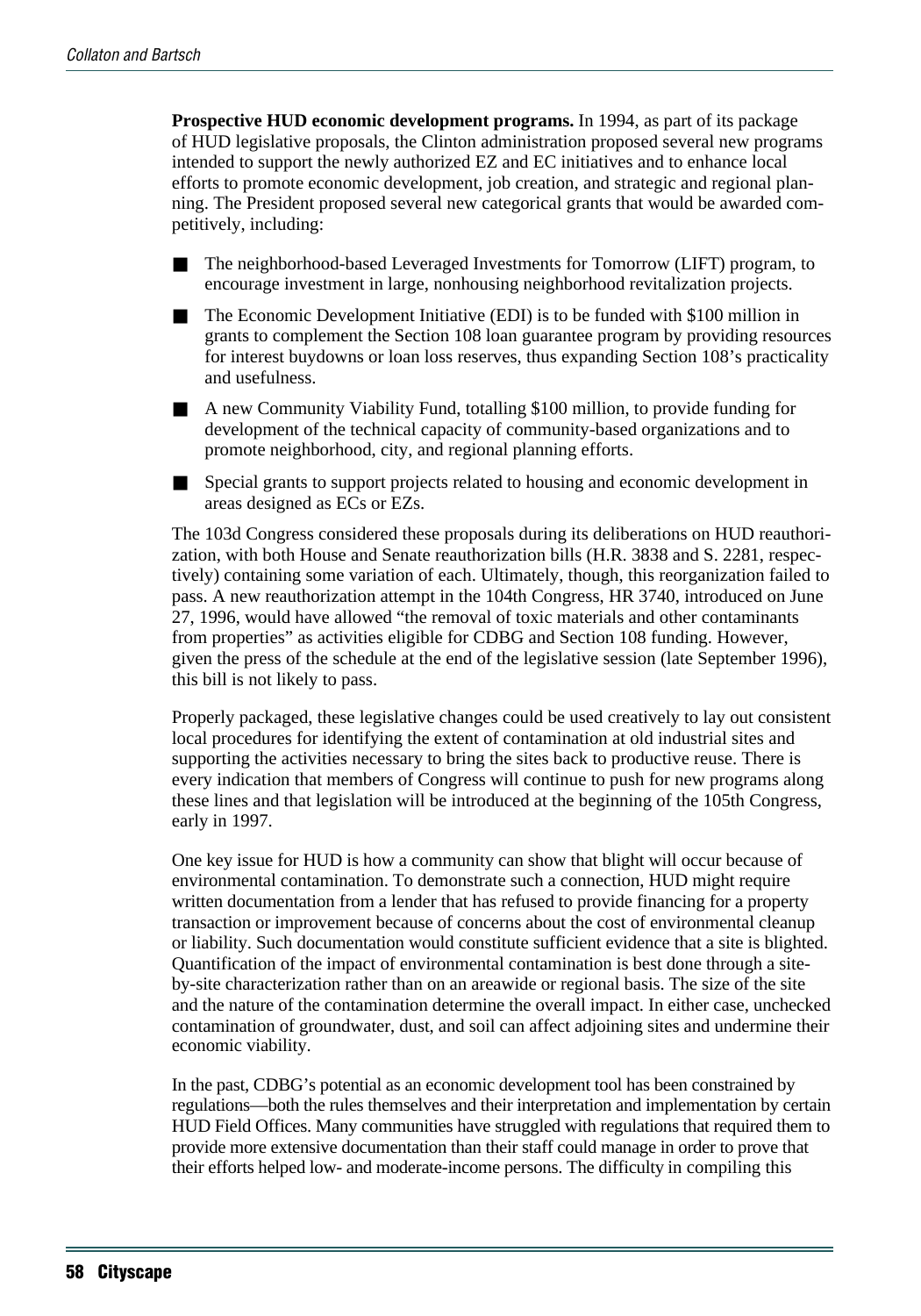documentation in a consistent and timely way, often derailed projects. Now, HUD is facilitating the use of block grant funds for economic development by streamlining the documentation required for justification. As a result, local officials will be more likely to turn to CDBG and Section 108 as they put together the financial packages needed to tackle the problems of brownfields and to take advantage of the investment opportunities that arise from site reuse.

# Critical Brownfield Issues for Further Research

Confronting environmental and economic issues that affect industrial site reuse requires a deliberate, multidimensional approach. A consistent lesson of successful reuse projects is that parties whose views often conflict—environmental and economic development professionals, private developers, and preservationists—must learn to work together. A significant obstacle to reuse is the fact that these diverse interests often focus on only a narrow part of the problem, ignoring other important issues. For example, a single-minded emphasis on cleanup has led many property owners simply to cap a site to prevent contamination from spreading. Such actions, however, prevent any further development or use of the property. Similarly, if economic development is the sole objective, many developers will ignore previously used sites in favor of undeveloped locations, despite the need for new infrastructure and the potential environmental damage caused by such practices.

The problems associated with industrial site reuse are complex and diverse, and a practical research agenda must reflect them. In order to provide the appropriate framework within which specific issues can be addressed, the research must focus on a number of broad issues. These issues include the topics discussed below.

#### Liability

The issue of liability needs to be clarified so that the "innocent landowner" defense and the "secured creditors exemptions" can become part of a responsible approach to the problems that lenders and developers face when considering old industrial sites for redevelopment. How can lenders acquire a better understanding of the way Federal and State programs affect their activities? What types of education and outreach programs will be most effective in explaining the legal and regulatory issues governing brownfield redevelopment?

#### Process Certainty

A clear, recognized, expedited, and responsible process must be established to govern voluntary cleanups, which are essential if site reuse is to be viewed as a workable community revitalization strategy on a more extensive scale. Voluntary cleanup programs offer many benefits: more sites will be cleaned by private parties, new cleanup technologies will be introduced, and a less adversarial process will develop. But, given the fact that various sites pose differing hazards and challenges, how can States and communities respond flexibly *and* responsibly to maximize redevelopment of brownfields? What is the best way to bring order to this murky aspect of the economic development process? How can HUD and other development-oriented agencies find a suitable answer to the basic question of "How clean is clean enough"?

#### Financing

Site assessment and cleanup require financial resources that many firms lack and find difficult to secure. Lenders have valid concerns about borrowers' creditworthiness and their ability to assume sufficient debt to carry out both cleanup and reuse activities, and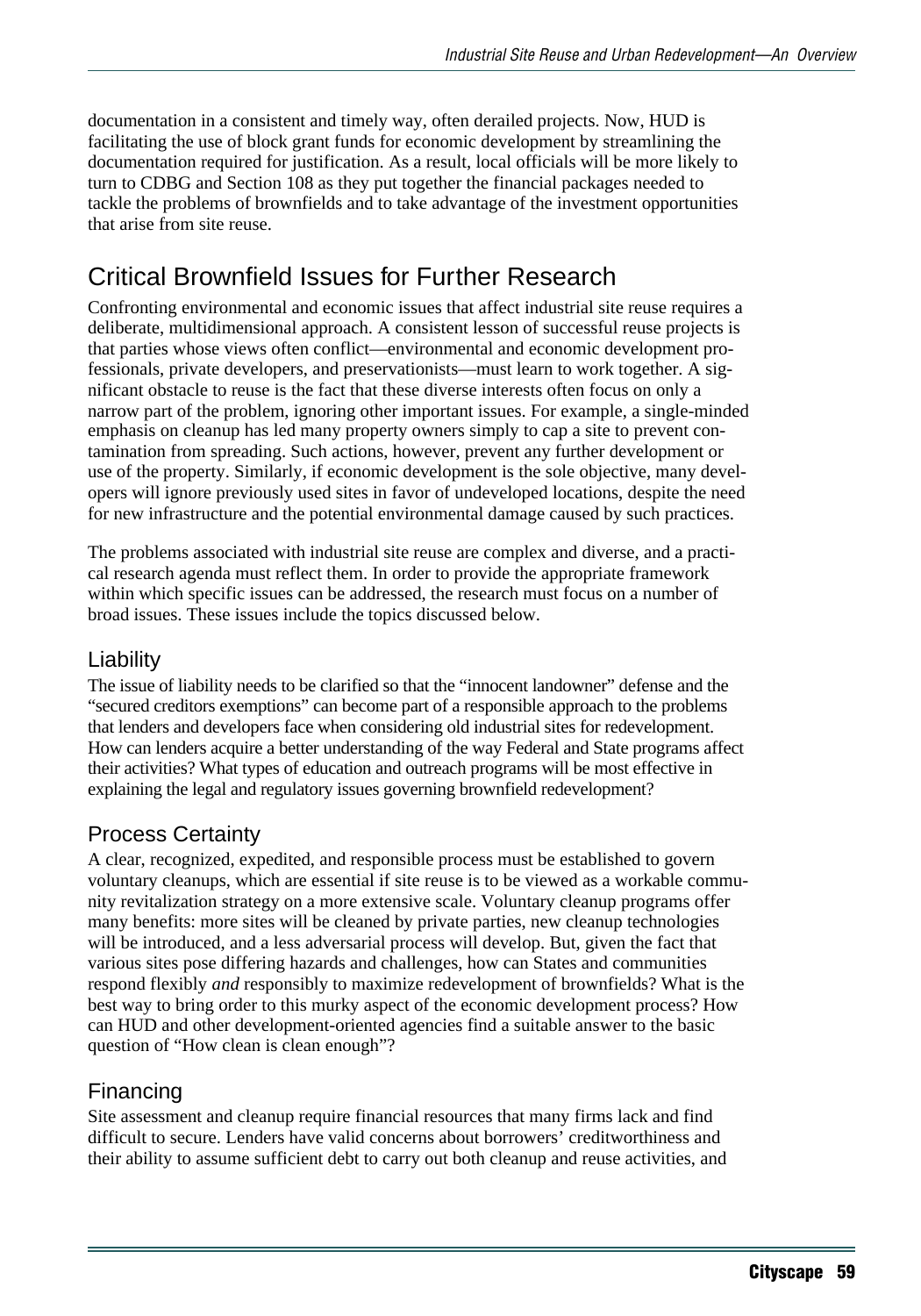about the potential loss in value of the collateral. Yet lending practices and stipulations often result in the wholesale denial of credit to projects at older industrial sites—in effect, redlining the brownfields, or brownlining. Without adequate financing, private reuse projects cannot go forward—a situation that further undermines local development initiatives and minimizes the social and economic benefits to cities and their residents.

The answers to the following questions may help to remedy this situation. What are the most appropriate financial incentives that will ensure site cleanup and reuse? Is there a mechanism for detecting environmental discrimination in lending, such as a modification of the Community Reinvestment Act? How can State or local programs be revised to become better suited to the support of brownfield projects? Should money for cleanup and reuse be linked to a site, or to an individual company? Can resources to aid distressed or abandoned industrial properties be targeted more effectively? Can program selection criteria include recognition of the special financing needs of many contaminated inner-city properties with a low value? How can HUD programs and rules be modified or interpreted so that they will be better able to serve the needs of distressed brownfield sites?

## The Challenge: Confronting Environmental and Economic Issues That Affect Reuse of Brownfield Sites

If industrial site reuse is to succeed in achieving its full potential as an economic recovery and growth initiative, a national strategy must be framed that builds on the findings of the questions posed above. Such a strategy must address investor and developer concerns in a way that is environmentally responsible. Congress and the Executive branch must provide the framework for responsible cleanup and rehabilitation if widespread reuse of contaminated industrial sites is to be encouraged and the greatest benefits realized. National action is needed to establish the consistent standards demanded by developers and lenders and sought by local officials, particularly in light of the complexity of industrial site reuse and the rapidly advancing technologies associated with pollution detection and remediation. Although private developers and State and local governments often raise the specter of "Federal interference," the Federal Government is in the best position to define a framework for determining the true risks associated with old industrial sites and to identify standards for cleanup and remediation. Moreover, Federal agencies often are best suited to structure the types of financing needed for environmentally responsible cleanup and reuse.

Underutilized or abandoned facilities are a national concern, and the combined efforts of the public and private sectors will be needed to bring prosperity back to these sites. Although the obstacles to revitalizing old properties are formidable, they are not insurmountable. Clearly, the benefits of industrial site reuse are considerable.

#### Authors

*Elizabeth Collaton is senior policy analyst for pollution prevention and waste reduction for the Northeast-Midwest Institute. She focuses on environmental aspects of industrial site reuse, including cleanup standards and land use decisions related to brownfields redevelopment.*

*Charles Bartsch is senior policy analyst for economic development at the Northeast-Midwest Institute, specializing in industrial site reuse, Federal and State financial assistance, and manufacturing modernization issues.*